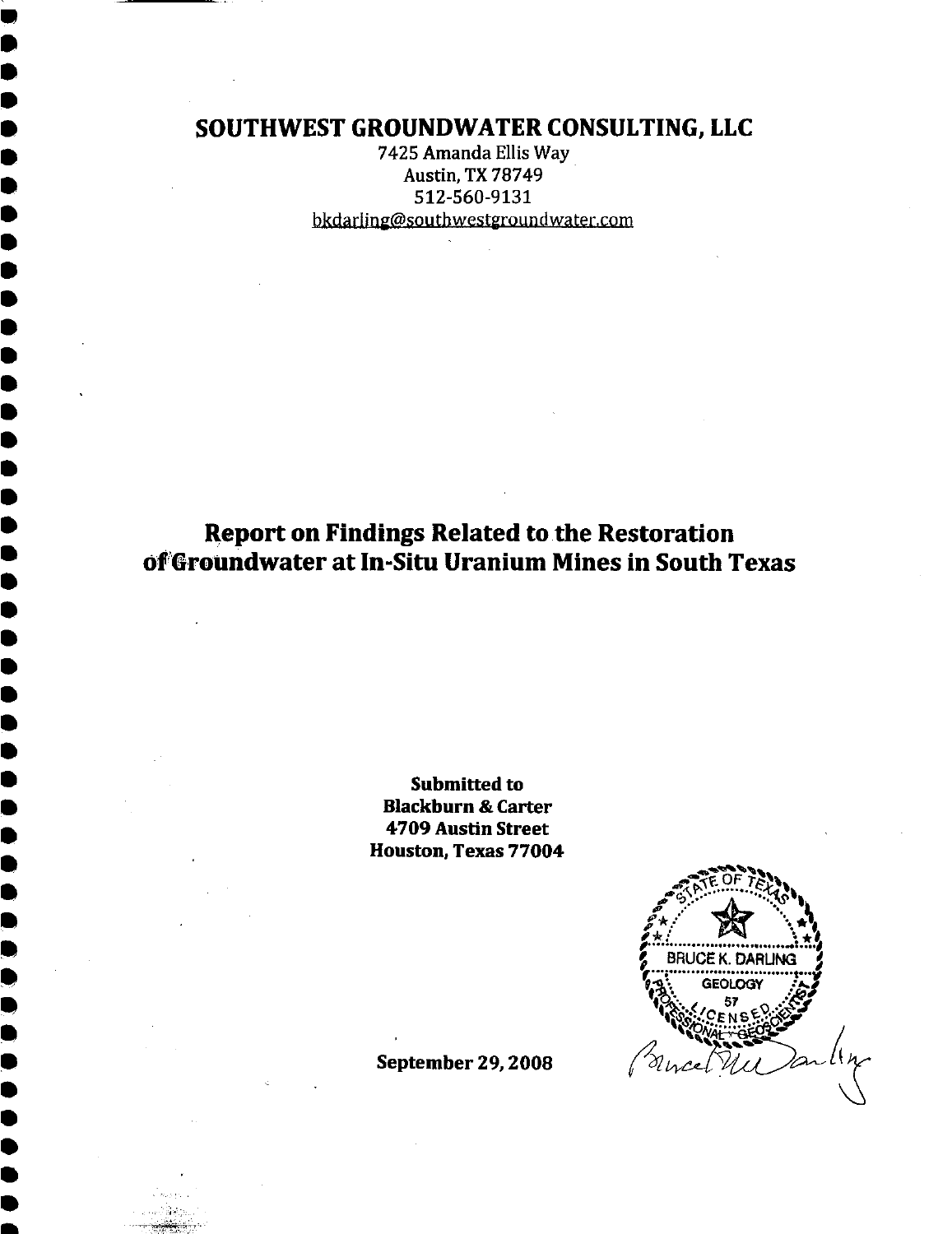## SOUTHWEST GROUNDWATER CONSULTING, LLC

7425 Amanda Ellis Way Austin, TX 78749 512-560-9131 [bkdarling@southwestgroundwater.com](mailto:bkdarling@southwestgroundwater.com)

September 29, 2008

Mr. Jim Blackburn Blackburn & Carter 4709 Austin St. Houston, TX 77004

#### RE: Report on Findings Related to the Restoration of In-Situ Uranium Mines in South Texas

Dear Mr. Blackburn:

You have asked me to research the files of the Texas Commission on Environmental Quality (TCEQ) to determine the track record of the Underground Injection Control (UIC) office with regard to the restoration of aquifers after mining operations have been completed. As part of my investigation, I have talked with representatives of the office of Underground Injection Control (Mr. Ben Knape, and Mr. David Murry). Mr. Knape made available, for inspection and copying, ring binders of documents related to each in-situ mining site in south Texas; and Mr. Murry gave me a collection of spreadsheets that allow for comparison of Original Restoration Target Values, Amended Restoration Target Values, and Last Sampled Values of 26 water quality indicators listed on each table of restoration values approved by TCEQ. It will be necessary to verify data from the ring binders and the spreadsheets made available by Mr. Knape and Mr. Murry with data from microfiche and microfilm files in the Central Records office of TCEQ. I found the microfiche and microfilm files in Central Records to be unorganized and difficult to navigate, without reference to paper and digital copies from which the data in Central Records were copied.

The spreadsheets were compiled by Mr. John Santos, retired geologist with the UIC program. A copy of the spreadsheet with dates that restoration tables were amended is included with this report as Attachment A. Tables of Original Restoration Target Values, Amended Restoration Target Values, and Final Sample Values are listed as Attachments B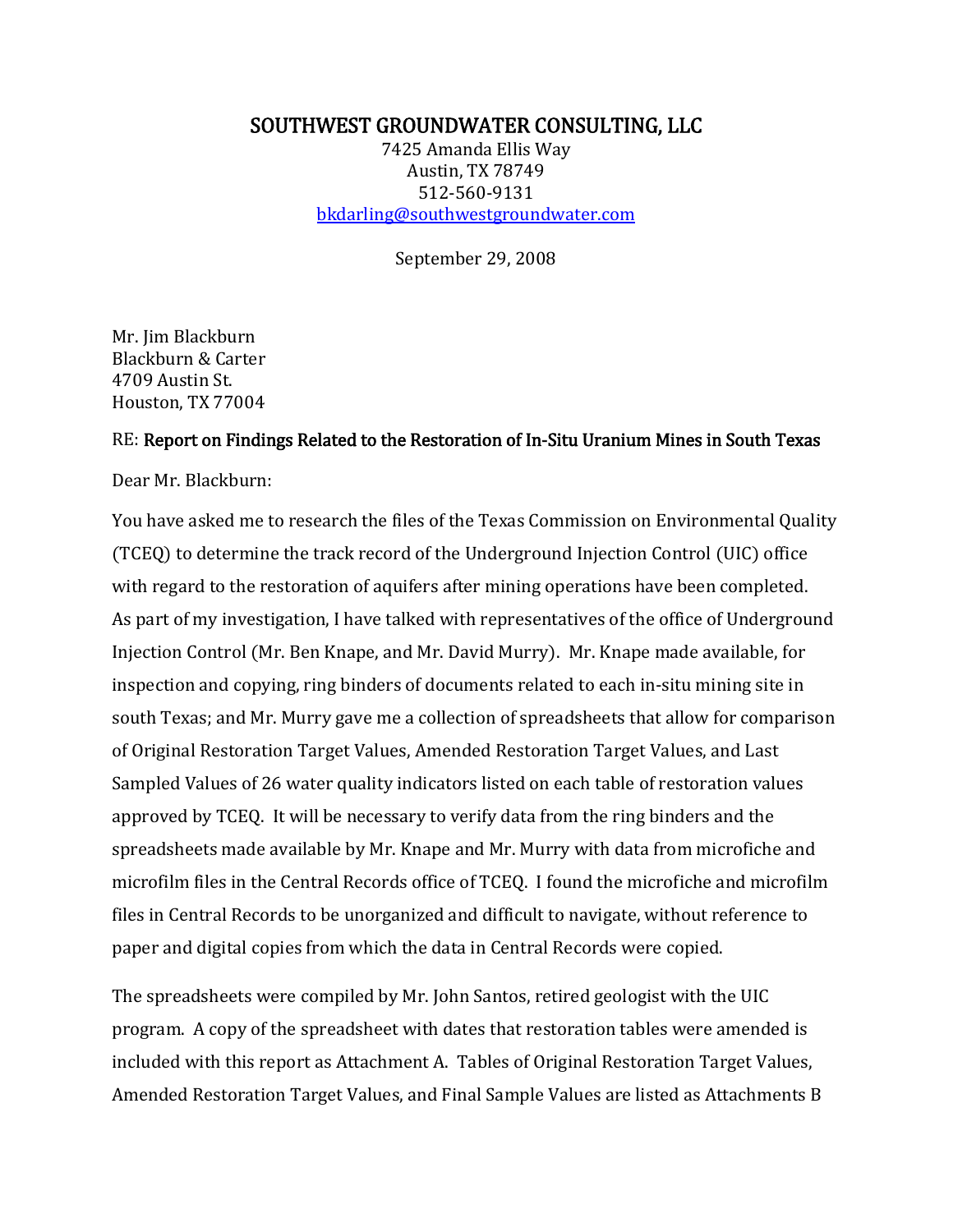through D. Comparisons of Original Restoration Target Values with Amended Restoration Target Values and Last Sampled Values for uranium, radium-226, arsenic, and sulfate are included as Attachments E through H. I am pulling together information from the large volume of data scanned from the files of UIC in an effort to re-produce and update all of Mr. Santos' spreadsheets. The final step will involve reconciliation of the above data with data from Central Records.

## **Regulation of In-Situ Uranium Mining**

The regulation of in-situ uranium mining in Texas falls under the Texas Railroad Commission (TRC) and the Texas Commission on Environmental Quality (TCEQ). TRC oversees exploration, and TCEQ handles mine permitting, applications for aquifer exemptions, and aquifer restoration. The U.S. Environmental Protection Agency (USEPA) grants aquifer exemptions, based on recommendations made by TCEQ.

## **Restoration**

Restoration is one of the final steps in the process of in-situ uranium mining. TCEQ sets restoration standards (in the form of Restoration Tables) in the mining permits of operators, based on 26 water quality indicators. Restoration standards vary from one Production Area to another, using background data and data from proposed Production Areas, as collected and submitted by mining companies. My survey of records at UIC and Attachments A through H reveals that Restoration Tables are routinely amended by TCEQ. Relaxed restoration standards allow operators to depart from original groundwater cleanup objectives.

## **Amended Restoration Tables**

The columns in Attachment A list (1) the names of the in-situ uranium mines, (2) Production Area Authorization (PAA) numbers, (3) restoration methods used at each Production Area, (4 and 5) the starting and ending dates of restoration programs, (6) pore volumes of water removed, (7) millions of gallons of water removed, (8) the date a Restoration Table was amended, (9) the dates that wells at a Production Area were plugged, and (10) the revocation date of the mining permit.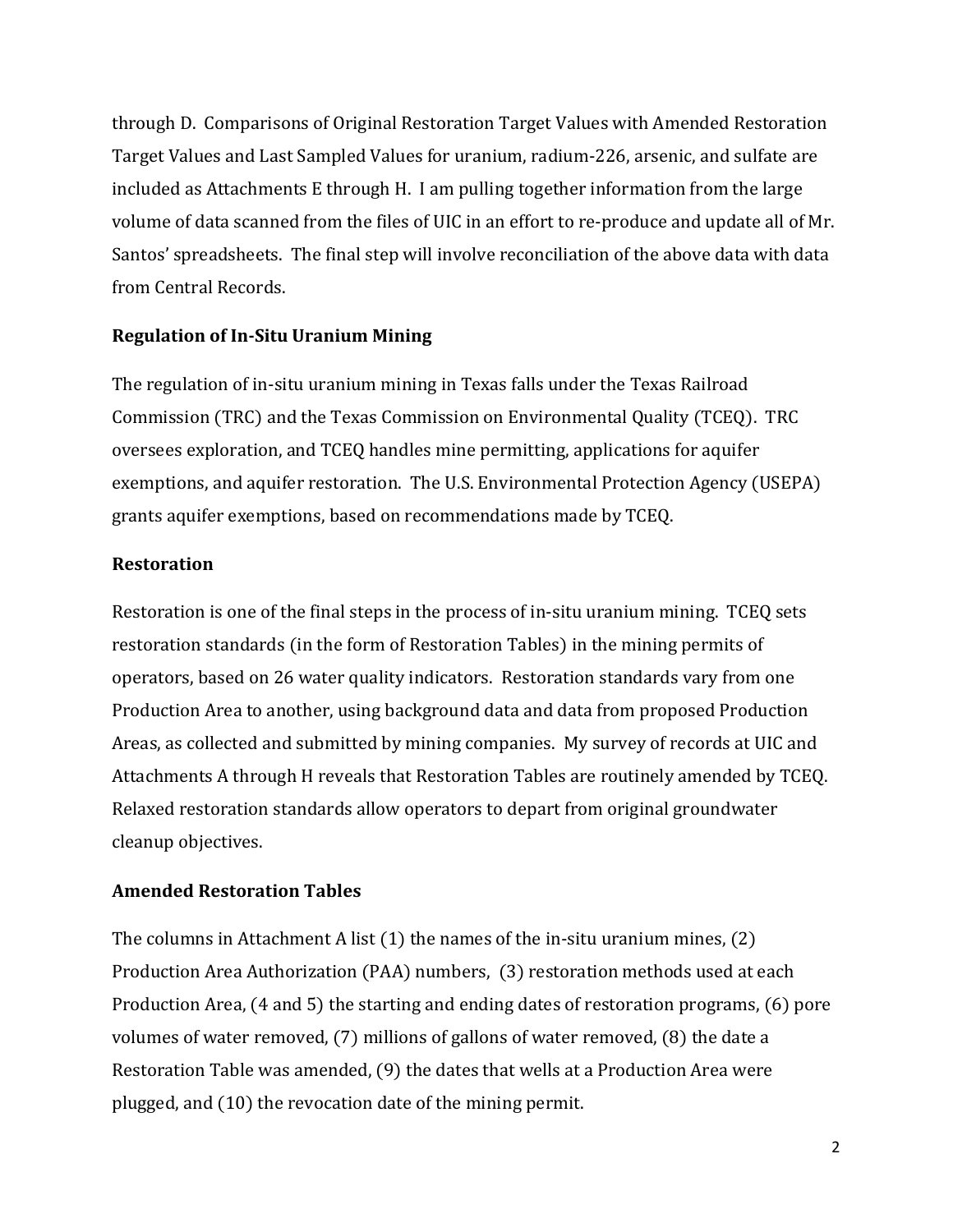Attachment A lists 76 Production Areas and 51 dates on which TCEQ approved Amended Restoration Tables. Some of the Production Areas have been combined, but the final count in this report is based on the number of sites listed in Column 1. Eighty sites are listed in Attachments B through H, and it will be important to reconcile discrepancies between listings in those attachments and the listings of Attachment A.

Some of the sites listed in the first column of Attachment A, such as Gruy, were never mined, and others, such as Kingsville Dome, are in production. In the latter case, the Original Restoration Tables remain applicable, until the operator requests amended values. New sites, such as Goliad, are not listed because Production Areas have not been delineated and Restoration Tables assigned. Thus far, I have not found, in UIC's records, evidence that requests for Amended Restoration Tables have been denied by TCEQ.

#### **Figures**

Figures 1 through 4 show, in the form of bar charts, the Original Restoration Target Values, Amended Restoration Target Values, and Last Sampled Values for uranium, radium-226, arsenic, and sulfate from mining sites for which all three values were recorded by Mr. Santos (Attachments E through H). The figures are based on data in the spreadsheets listed as Attachments B through D. Attachment B is the list of Original Restoration Target Values; Attachment C is the list of Final Restoration Target Values; and Attachment D is the list of Last Sample Values for all 26 water quality indicators. Attachments E through H list the differences and percent change between the Original Restoration Target Values and the Amended and Final Sample Values for uranium, radium-226, arsenic, and sulfate, respectively. The following observations are made with respect to Figures 1 through 4: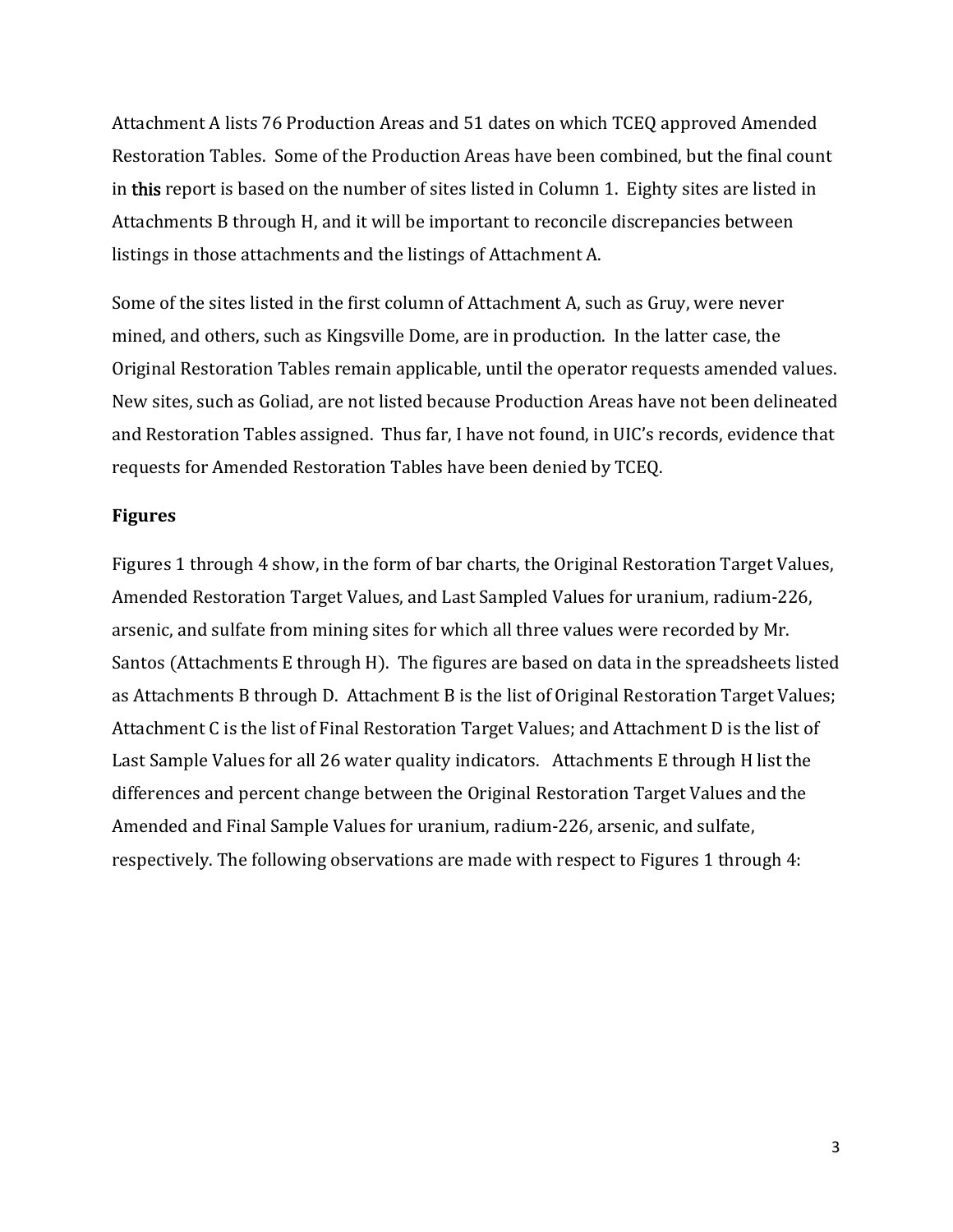### **Uranium**

- In all but two cases (Benevides 4 and Rosita), the Amended Restoration Table Values and the Last Sampled Concentrations of uranium for the Production Areas listed on Figure 1 (next page) exceed the Original Restoration Table Values approved by TCEQ.
- The Primary Drinking Water Standard (PDWS) for Uranium is 0.03 mg/l (or 30  $\mu$ g/l).
- In all cases, the Amended and Last Sampled Concentrations of uranium exceed the PDWS.
- The higher Amended Restoration Values and the Last Sampled Concentrations are results of the inability of site operators to reduce uranium concentrations based on their respective proposed groundwater restoration programs. This calls into question the operators' understanding of the geochemistry of the hydrogeologic systems that they are exploiting.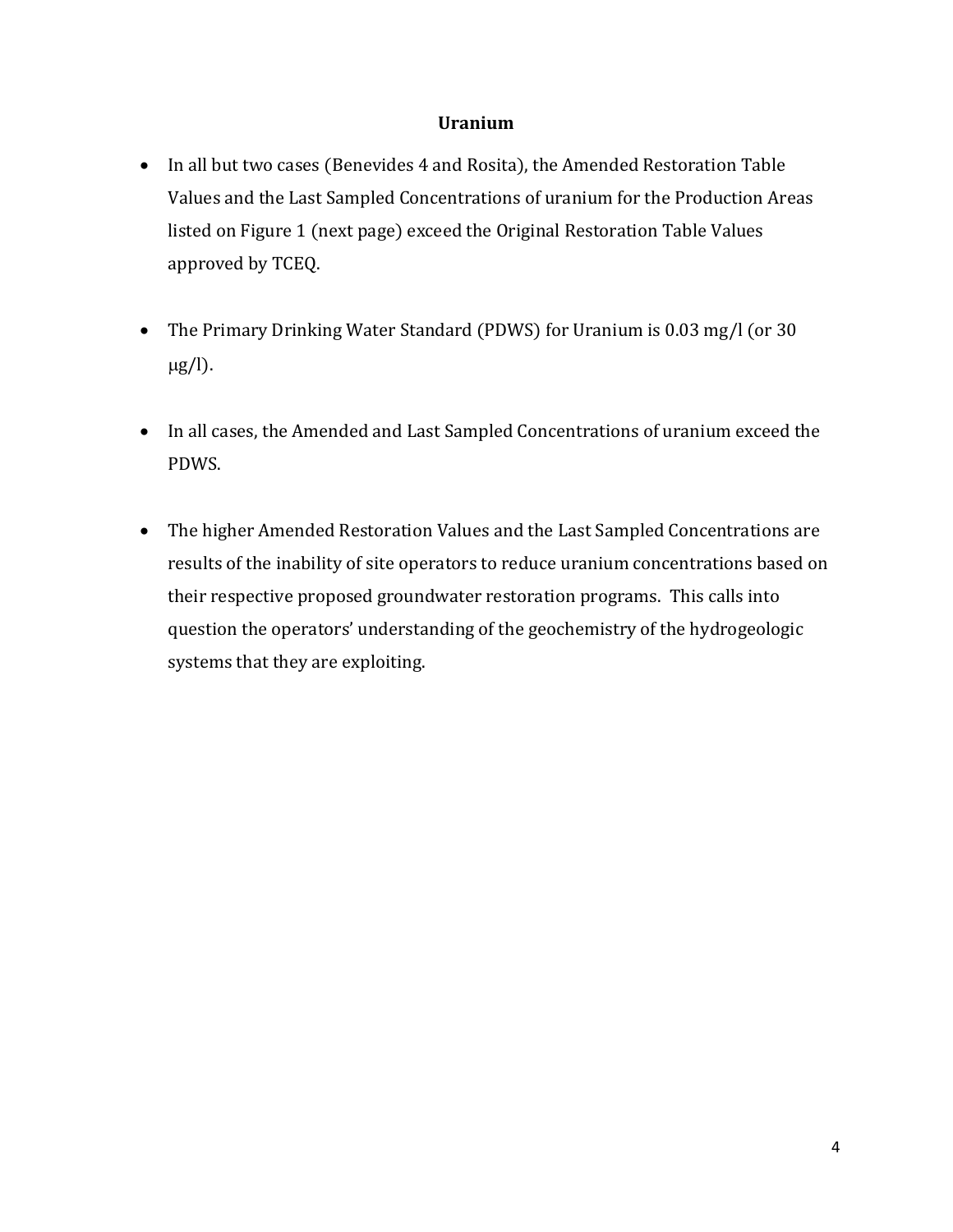





- All of the 12 Last-Sampled values were less than the Original Restoration Target Values (Attachment F).
- In all cases, radium-226 of the Amended Restoration Tables and Last Samples exceed the combined radium-226 and radium-228 PDWS of 5 picocuries per liter (pCi/L) (Attachment F; Figure 2, next page).
- The Original Restoration Table Values of radium-226 also exceed the radium-226/radium-228 PDWS of 5 pCi/L (Attachment F). What has not been established is the range of pre-exploration background radium-226 activities because (1) the Texas Water Development Board seldom includes radiochemical data in its groundwater chemistry database, and (2) the operators' methods of exploration have not been demonstrated not to destabilize uranium orebodies enough to release uranium and daughter products in sufficient concentrations and activities above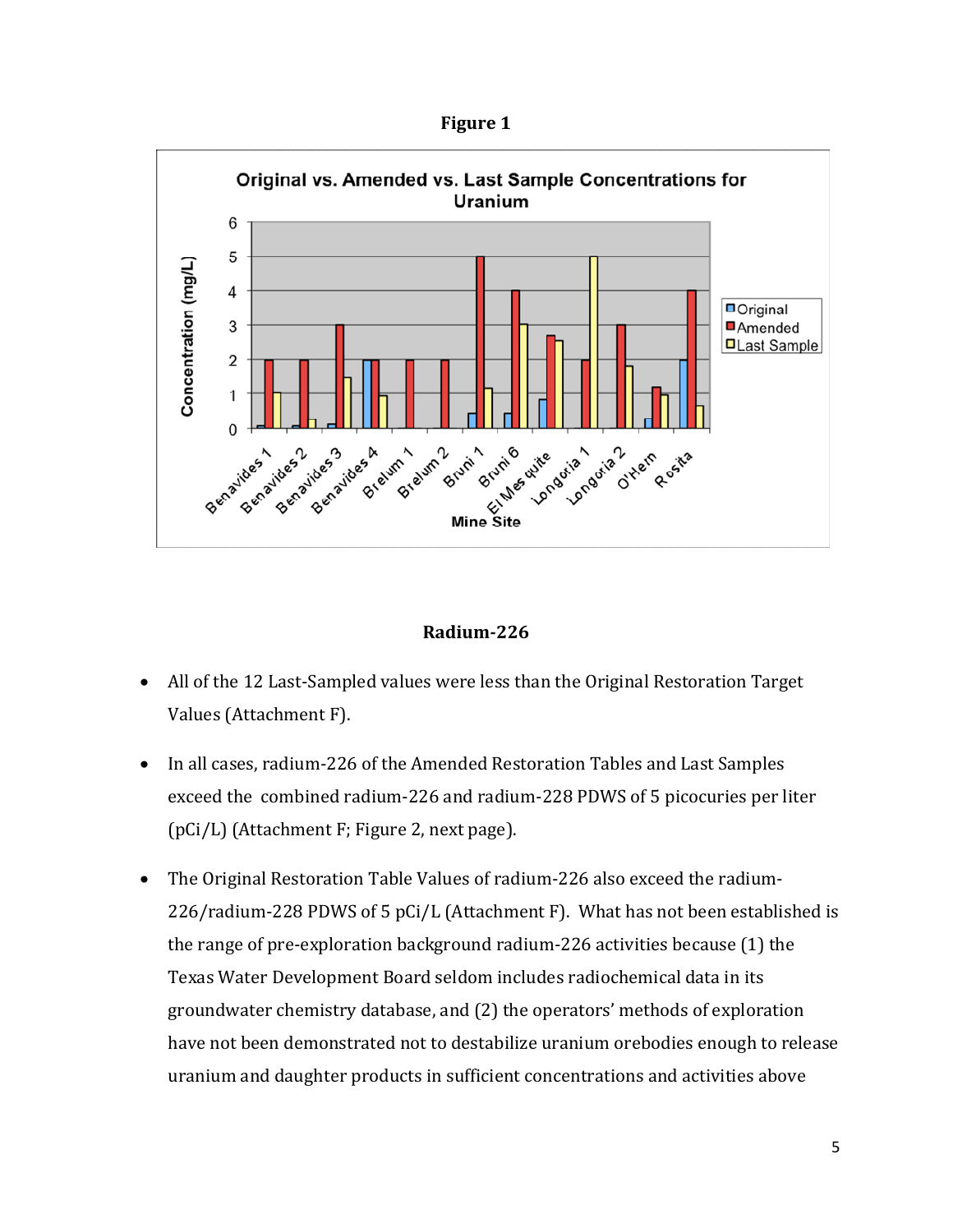true background and pre-mining levels. In other words, adequate pre-exploration background studies have not been conducted.



**Figure 2**

#### **Arsenic**

- In 53 of 73 cases, the Original Restoration Target Values exceed the current PDWS of  $0.01$  mg/l  $(10 \mu g/l)$  (Attachment G).
- In 25 cases, the Amended Restoration Target Values exceed the 53 Original Restoration Target Values (Attachment G).
- Seven of the 13 Last Sample Values are either equal to or greater than the PDWS of  $0.01$  mg/l  $(10 \mu g/l)$  (Figure 3, next page).
- The previous PDWS for arsenic was 0.05 mg/l.
- At 12 of the Production Areas, the Original Restoration Target Valued exceeded the old PDWS.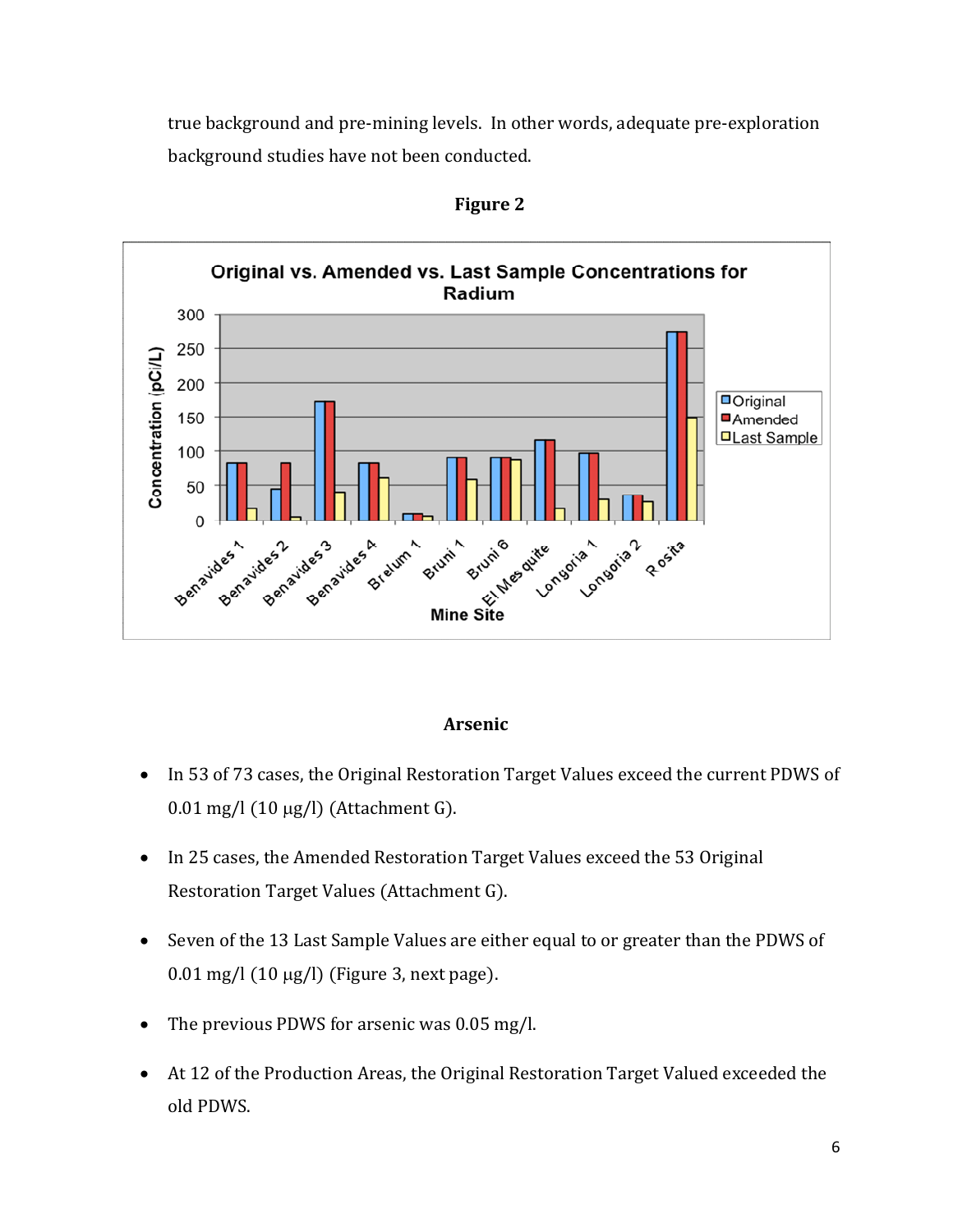



### **Sulfate**

- With one exception, the Amended Restoration Target Values and Last-Sampled Concentrations of sulfate exceed the Original Restoration Target Values (Attachment H; Figure 4, next page).
- Although there is no PDWS for sulfate, the increased Amended and Last Sampled concentrations of sulfate underscore the potential for in-situ leach mining to increase major dissolved solids that affect the aesthetic properties of drinking water.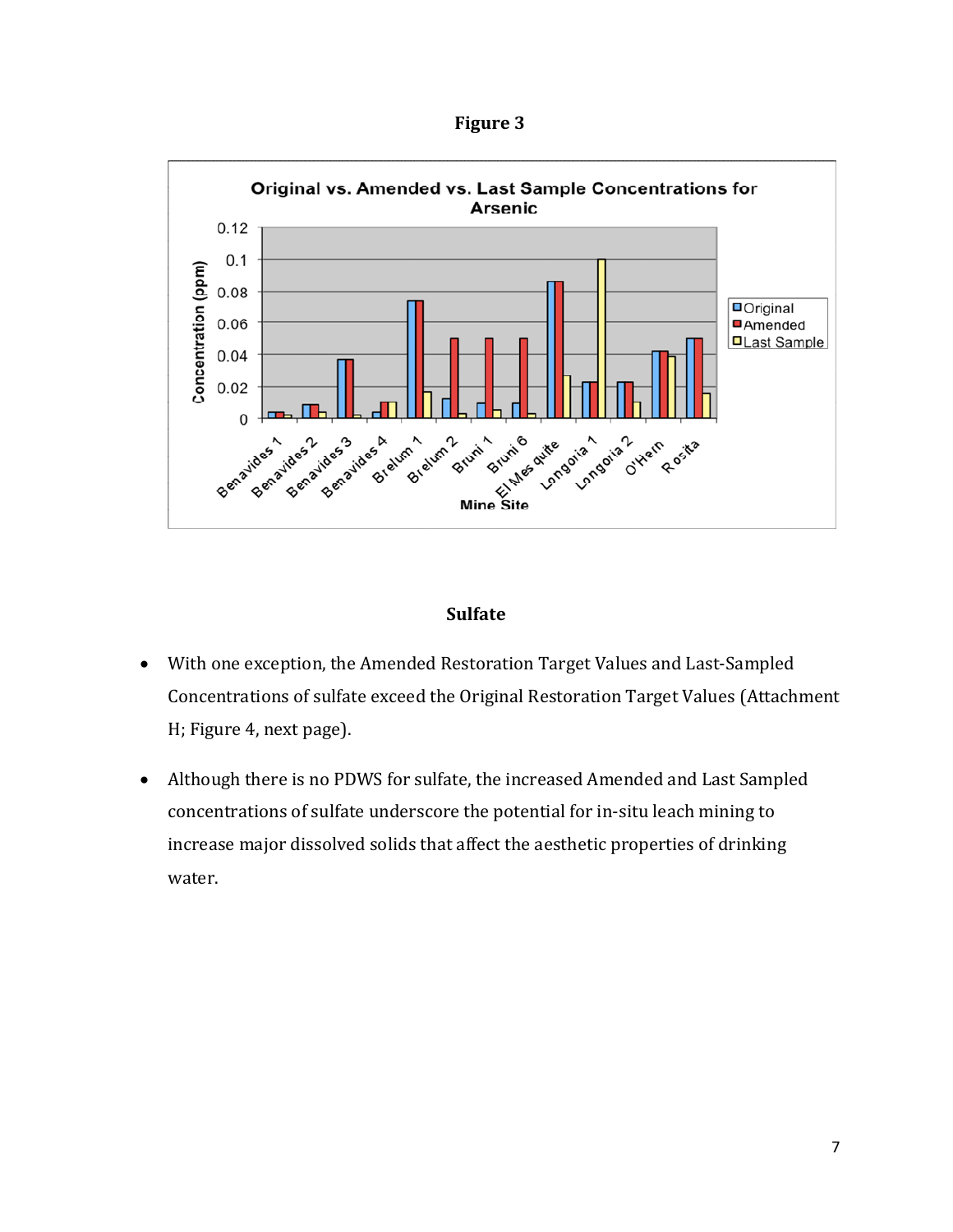**Figure 4**



#### **CONCLUSION**

Based on data that I have evaluated as of the date of this letter report, I have found a minimum of 76 authorized in-situ uranium mining Production Areas in south Texas, and 51 dates on which Original Restoration Tables were amended by TCEQ (Attachment A). Other spreadsheets (Attachments B through H) show as many as 80 Production Areas. At least one of the mining areas (Gruy) was never developed. Others such as Kingsville Dome are still in production, so that amended restoration tables have not been issued.

Thus far, I have found it necessary to rely on data organized in ring binders at UIC, along with spreadsheets compiled by a retired geologist with the UIC program. The files in Central Records are on microfiche or microfilm, and there is no straightforward way to locate specific records without going through each file frame by frame. The system seems to be designed to make it difficult to find specific files at Central Records. This makes it necessary to rely on paper records and digital files which representatives of UIC are reluctant to certify as official records, even though official seals are affixed to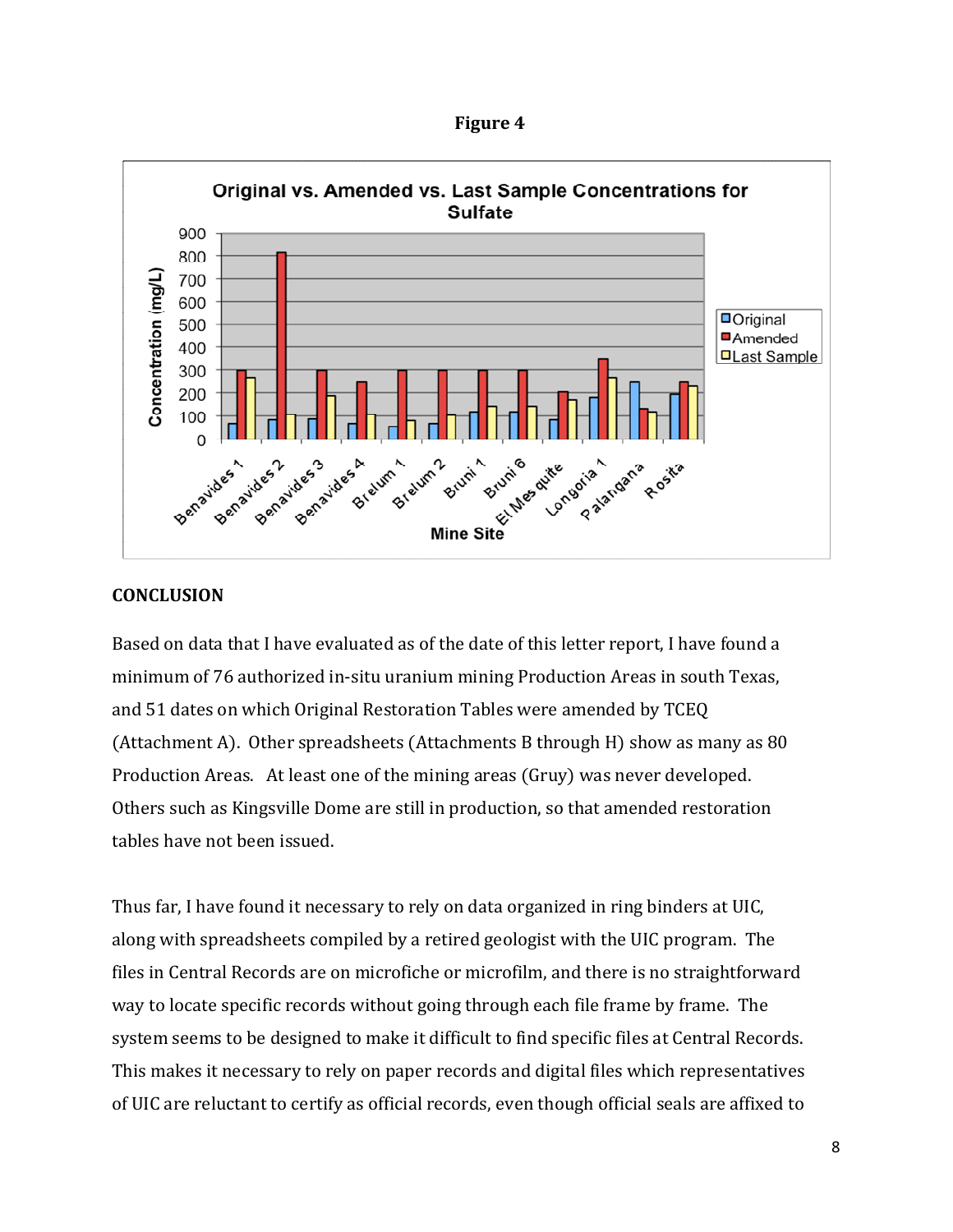paper copies. TCEQ must find a way to make available certified paper records and digital files and to affirm the accuracy of each. Otherwise, researchers are condemned to sort through a morass of poorly organized microfiche and microfilm files at Central Records.

The large number of amended restoration tables indicates that TCEQ routinely grants. requests for relaxed restoration standards at in-situ uranium mining sites. As of this date, I have found no evidence in correspondence between UIC and site operators that TCEQ has denied requests for Amended Restoration Tables.

The revision of a Table of Restoration Target Values is an admission, after the fact, that the operator of an in-situ uranium mine is unable to meet the original restoration standards for one or more of 26 water-quality indicators. Furthermore, there is no reasonable guarantee that natural conditions within an aquifer will lead to the restoration of contaminated groundwater from an in-situ uranium mine any sooner than would an aggressive program employing the latest groundwater treatment technologies.

I appreciate the opportunity to be of assistance on this matter. As noted above, I will continue to evaluate the large body of data made available by representatives of UIC, along with data from Central Records. Please call or contact me by email if you have questions regarding this letter report.

Sincerely,

00000

 $\bullet$ ●

●  $\bullet$ 

 $\bullet$ 

 $\ddot{\bullet}$ 0

 $\bullet$ 

 $\bullet$ 

●

 $\bullet$ 

●

 $\bullet$ 

 $\bullet$  $\bullet$ 

●

 $\bullet$ 

 $\bullet$ Ó

0

0 Ê  $\bullet$  SOUTHWEST GROUNDWATER CONSULTING, LLC

By Le DUDer G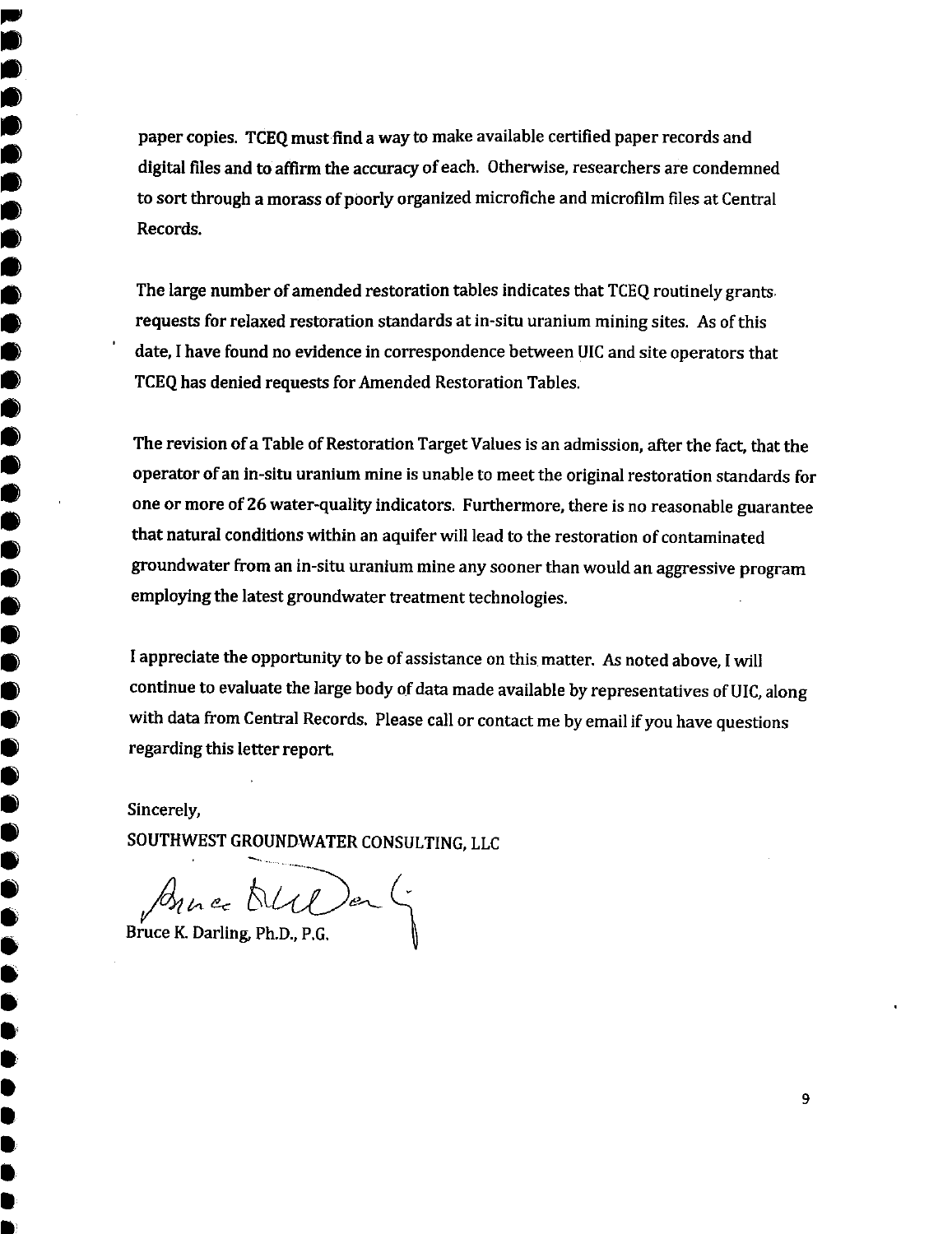**Attachment
A**

**Restoration
History**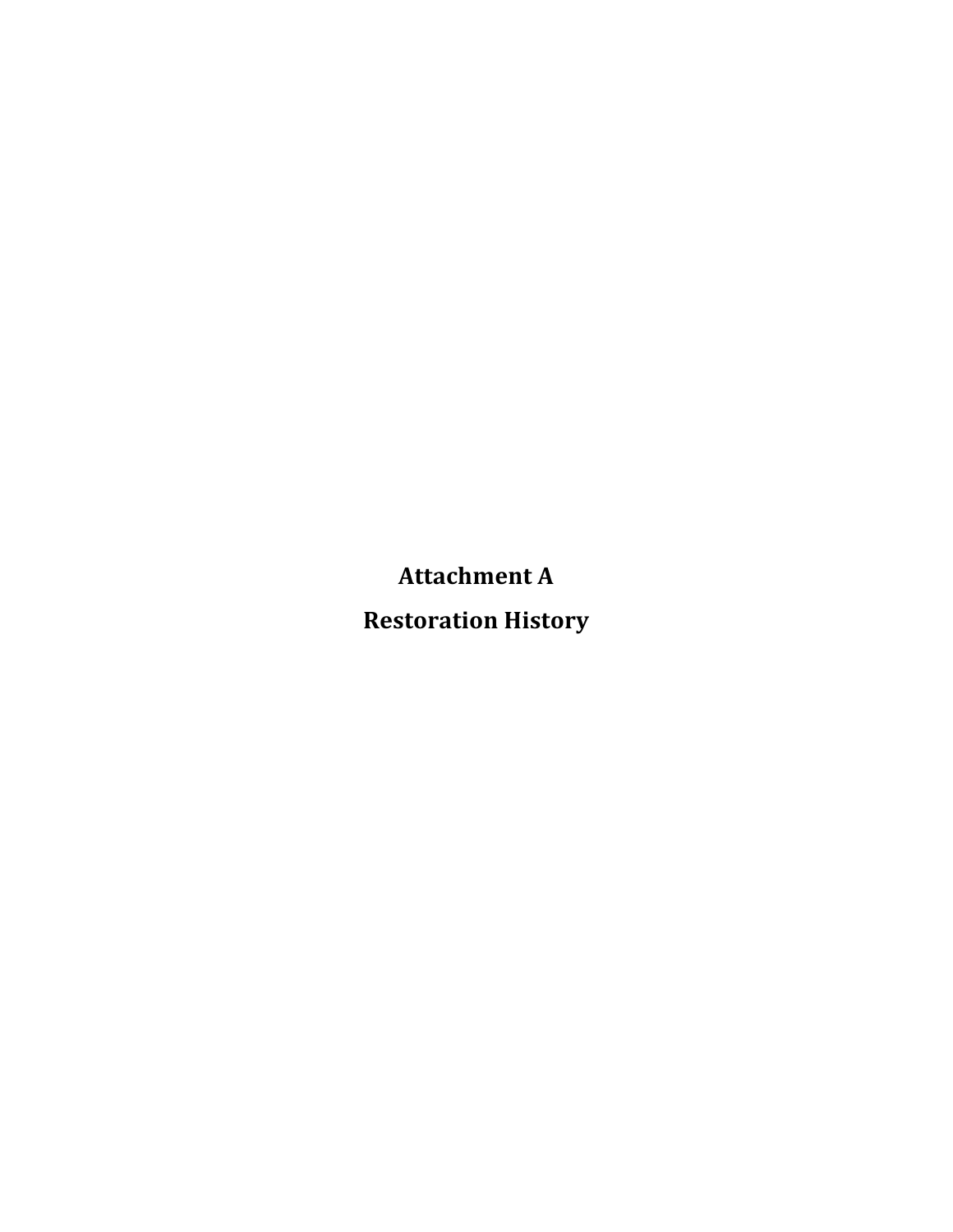| <b>Restoration History</b> |                           |               |              |                 |           |               |             |
|----------------------------|---------------------------|---------------|--------------|-----------------|-----------|---------------|-------------|
|                            |                           |               |              |                 |           |               |             |
| <b>MINE</b>                | <b>PAA</b>                | Method        |              | Restoration     | pore vol. | pore $vol. =$ | Rest. table |
|                            |                           |               | <b>Start</b> | End             | removed   | Mill. gal.    | amended     |
|                            |                           |               |              |                 |           |               |             |
| Benavides                  |                           | <b>RO</b>     |              |                 |           |               | 8/12/91     |
| <b>Benavides</b>           | 4                         | <b>RO</b>     |              |                 |           |               |             |
| Boots/Brown                | $\mathbf{1}$              |               |              |                 |           |               | 9/5/02      |
| Brelum 106-2               | $1\vert$                  | <b>RO</b>     |              |                 |           |               |             |
| Brelum 106-20              | $\overline{2}$            | <b>RO</b>     |              |                 |           |               |             |
| <b>Bruni</b>               | $1\vert$                  | changed to 05 |              |                 |           |               |             |
| <b>Bruni</b>               | $\overline{2}$            | changed to 05 |              |                 |           |               |             |
| <b>Bruni</b>               | $\overline{3}$            |               |              |                 |           |               |             |
| <b>Bruni</b>               | $\vert 4 \vert$           | added to 03   |              |                 |           |               |             |
| <b>Bruni</b>               | $5 - 1$                   | <b>RO</b>     |              | Feb-90 Sep-90   | 2.4       | 14            | 2/25/91     |
| Bruni                      | $5 - 2$                   | <b>RO</b>     |              |                 |           |               | 2/3/92      |
| <b>Burns Ranch</b>         | 1                         |               |              |                 |           |               | 8/14/89     |
| <b>Burns Ranch</b>         | $\overline{2}$            |               |              |                 |           |               |             |
| Burns/Moser                | 1                         |               |              |                 |           |               | 12/12/02    |
| <b>Burns/Moser</b>         | $\overline{2}$            |               |              |                 |           |               | 12/19/02    |
| Burns/Moser                | $\overline{3}$            |               |              |                 |           |               | 12/19/02    |
| Burns/Moser                | $\overline{4}$            |               |              |                 |           |               | 12/5/02     |
| Clay West                  | $\mathbf{1}$              |               |              |                 |           |               | 9/9/99      |
| Clay West                  | $\overline{2}$            |               |              |                 |           |               | 9/9/99      |
| El Mesquite                |                           | 1 RO          |              |                 |           |               | 8/14/89     |
| El Mesquite                |                           | 2 RO & inj    |              | Oct-90   Dec-99 | 6.4       | 66.8          | 5/6/01      |
| El Mesquite                | 3                         | GW sweep, RO  | Jan-94       | Jan-04          | 11.5      | 29.5          | 11/3/04     |
| El Mesquite                | $\vert 4 \vert$           | RO & inj      | Jan-94       | Oct-01          | 8.56      | 252           | 9/9/03      |
| El Mesquite                | 7                         |               |              |                 |           |               |             |
| Gruy                       | $\mathbf 1$               |               |              |                 |           |               |             |
| Gruy                       | $\overline{2}$            |               |              |                 |           |               |             |
| Gruy                       | $\overline{3}$            |               |              |                 |           |               |             |
| Hobson                     | $\mathbf{1}$              | GW sweep      |              |                 |           |               | 1/8/90      |
| Holiday                    | $1\vert$                  |               |              |                 |           |               |             |
| Holiday                    |                           | 2 RO          |              | Oct-90   May-99 | 6         |               | 3/9/00      |
| Holiday                    | $\overline{3}$            | RO)           |              |                 |           |               | 2/20/89     |
| Holiday                    |                           | $4 RO &$ inj  |              | Sep-99 Nov-01   | 12.2      | 1.6           | 9/9/03      |
| Holiday                    |                           | $5$ RO & inj  |              | Oct-00   Mar-04 | 12.5      | 27.3          | 1/31/93     |
| Holiday                    | $6\vert$                  | RO & inj      |              | $Sep-99$ Apr-01 | 15.9      | 25            | 10/31/02    |
| Holiday                    | 7                         |               |              |                 |           |               |             |
| Kingsville Dom             | $\mathbf{1}$              |               |              |                 |           |               |             |
| Kingsville Dom             | $\overline{2}$            |               |              |                 |           |               |             |
| Lamprecht                  | $\overline{1}$            |               |              |                 |           |               |             |
| Lamprecht                  | $\overline{2}$            |               |              |                 |           |               |             |
| Lamprecht                  | $\overline{\overline{3}}$ |               |              |                 |           |               |             |
| Lamprecht                  | $\overline{4}$            |               |              |                 |           |               |             |
| Las Palmas                 | $\mathbf{1}$              |               |              |                 |           |               | 2/14/93     |
| Las Palmas                 | $\overline{2}$            |               |              |                 |           |               | 6/13/93     |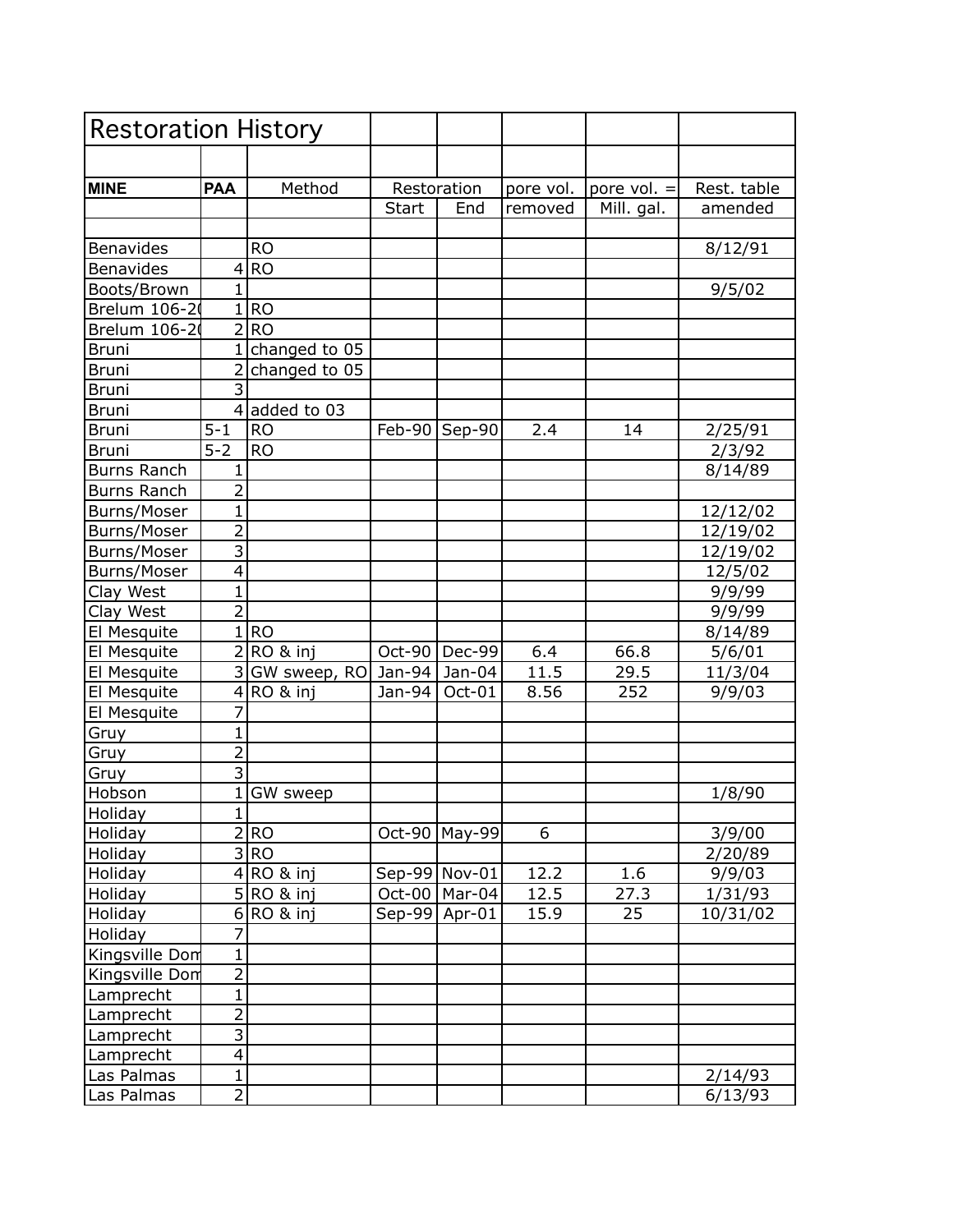| <b>Restoration History</b> |                         |                   |              |                 |                |               |             |  |
|----------------------------|-------------------------|-------------------|--------------|-----------------|----------------|---------------|-------------|--|
|                            |                         |                   |              |                 |                |               |             |  |
| <b>MINE</b>                | <b>PAA</b>              | Method            |              | Restoration     | pore vol.      | pore $vol. =$ | Rest. table |  |
|                            |                         |                   | <b>Start</b> | End             | removed        | Mill. gal.    | amended     |  |
|                            |                         |                   |              |                 |                |               |             |  |
| Las Palmas                 | 3                       |                   |              |                 |                |               | 7/13/92     |  |
| Longoria                   |                         | 1 GW sweep        |              |                 |                |               | 8/12/91     |  |
| Longoria                   | $\overline{2}$          | GW sweep          |              |                 |                |               | 8/12/91     |  |
| McBryde                    | $\mathbf{1}$            | GW sweep          |              |                 |                |               | 8/12/91     |  |
| Mt Lucas                   | $\mathbf{1}$            |                   |              |                 |                |               | 9/9/97      |  |
| Mt Lucas                   | $\overline{2}$          | RO & inj          |              | Mar-90   Mar-96 | 10.3           |               | 9/9/97      |  |
| Mt Lucas                   | $\overline{3}$          |                   |              |                 |                |               | 9/9/99      |  |
| Mt Lucas                   | $\overline{4}$          |                   |              |                 |                |               | 8/2/98      |  |
| Mt Lucas                   | $\overline{5}$          | RO & inj          |              | Jun-92   Mar-96 | 9.3            |               | 9/9/97      |  |
| Mt Lucas                   | 6                       | RO & inj          | Mar-92       | $ Sep-98 $      | 9              |               | 9/9/99      |  |
| Mt Lucas                   | $\overline{7}$          | RO & inj          | Jun-92       | Oct-99          | 25.7           | 183           | 1/23/00     |  |
| Mt Lucas                   | 8                       | RO & inj          | Jun-92       | Dec-98          | 23.5           |               | 9/9/97      |  |
| Nell                       |                         | $1$  ion exchange |              |                 |                |               | 6/13/88     |  |
| O'Hern                     | $\mathbf{1}$            |                   |              |                 |                |               | 9/5/02      |  |
| O'Hern                     | $\overline{2}$          | <b>RO</b>         |              |                 |                |               |             |  |
| O'Hern                     | $\overline{3}$          |                   |              |                 |                |               |             |  |
| O'Hern                     |                         | $4 RO &$ inj      | Jan-94       | Mar-01          | 10             | 15.4          | 10/31/02    |  |
| Palangana                  |                         |                   |              |                 |                |               |             |  |
| Pawlik                     |                         |                   |              |                 |                |               | 6/22/00     |  |
| Pawnee                     |                         |                   |              |                 |                |               | 10/22/98    |  |
| Rosita                     |                         |                   |              |                 |                |               |             |  |
| Rosita                     | $\overline{2}$          |                   |              |                 |                |               |             |  |
| Tex- $1$                   |                         | RO & inj          |              |                 | 12             | 152           | 1/23/00     |  |
| Trevino                    |                         | <b>EDR</b>        |              |                 | 4.5            | 32.95         | 8/12/91     |  |
| Trevino                    | 2a                      | <b>EDR</b>        | Aug-89       | Jul-91          | 10             | 47.46         | 1/13/92     |  |
| Trevino                    | 2 <sub>b</sub>          | <b>EDR</b>        |              | Sep-88 Nov-89   | 7.6            | 12.8          | 4/9/90      |  |
| West Cole                  |                         | RO & inj          |              | Dec-93 Jun-00   | 10.7           | 39.1          | 6/28/01     |  |
| West Cole                  | 2!                      | RO & inj          |              | Dec-93 Dec-01   | 19             | 9.6           | 1/27/04     |  |
| West Cole                  | $\overline{3}$          | RO & ini          |              | Apr-95   Oct-03 | 12.1           | 225.9         | 3/12/06     |  |
| Zamzow                     |                         | RO & inj          |              | Nov-90 Oct-98   | 7              |               | 6/28/01     |  |
| Zamzow                     | 2                       | RO & inj          | $Nov-90$     | Oct-98          | 7              |               | 6/28/01     |  |
| Zamzow                     | $\overline{\mathsf{c}}$ | RO & inj          | $Nov-90$     | Oct-98          | $\overline{7}$ |               | 6/28/01     |  |
| Zamzow                     |                         | $4 RO &$ inj      |              | Nov-90 Oct-98   | $\overline{7}$ |               | 6/28/01     |  |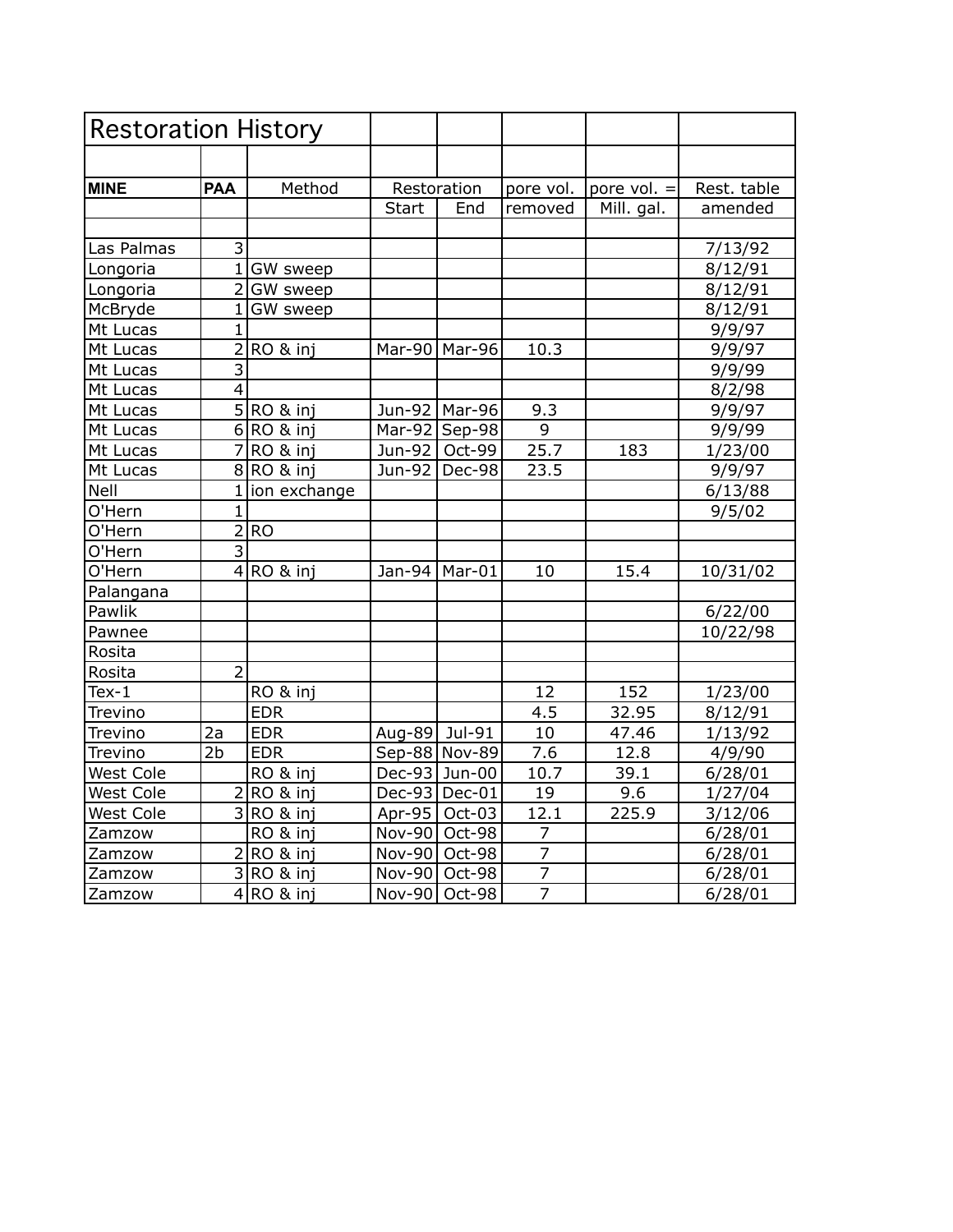| Restorati          |          |            |
|--------------------|----------|------------|
|                    |          |            |
| <b>MINE</b>        | Wells    | Permit/PAA |
|                    | plugged  | revoked    |
|                    |          |            |
| Benavides          |          | 4/2/03     |
| Benavides          | Jan-91   | 4/2/03     |
| Boots/Brown        | Jul-03   | 8/18/03    |
| Brelum 106-20      |          | 2/2/89     |
| Brelum 106-2       |          | 2/2/89     |
| <b>Bruni</b>       |          |            |
| <b>Bruni</b>       |          |            |
| <b>Bruni</b>       |          |            |
| <b>Bruni</b>       |          |            |
| <b>Bruni</b>       | Oct-91   |            |
| <b>Bruni</b>       | Jan-93   |            |
| <b>Burns Ranch</b> |          | 1/24/91    |
| <b>Burns Ranch</b> |          |            |
| Burns/Moser        | Aug-03   |            |
| Burns/Moser        | $Dec-03$ |            |
| Burns/Moser        | Dec-03   |            |
| Burns/Moser        | Mar-03   |            |
| Clay West          |          | 2/15/04    |
| Clay West          |          |            |
| El Mesquite        |          |            |
| El Mesquite        | Oct-01   |            |
| El Mesquite        | Feb-05   |            |
| El Mesquite        | Nov-03   |            |
| El Mesquite        |          |            |
| Gruy               |          |            |
| Gruy               |          |            |
| Gruy               | Nov-91   |            |
| Hobson             |          | 1/24/91    |
| Holiday<br>Holiday | Jul-01   |            |
| Holiday            | Dec-89   |            |
| Holiday            | Nov-03   |            |
| Holiday            | Dec-05   |            |
| Holiday            | Mar-02   |            |
| Holiday            |          |            |
| Kingsville Dom     |          |            |
| Kingsville Dom     |          |            |
| Lamprecht          |          | 3/7/00     |
| Lamprecht          |          | 3/7/00     |
| Lamprecht          |          | 3/7/00     |
| Lamprecht          |          | 3/7/00     |
| Las Palmas         |          | 3/2/03     |
| Las Palmas         |          | 3/2/03     |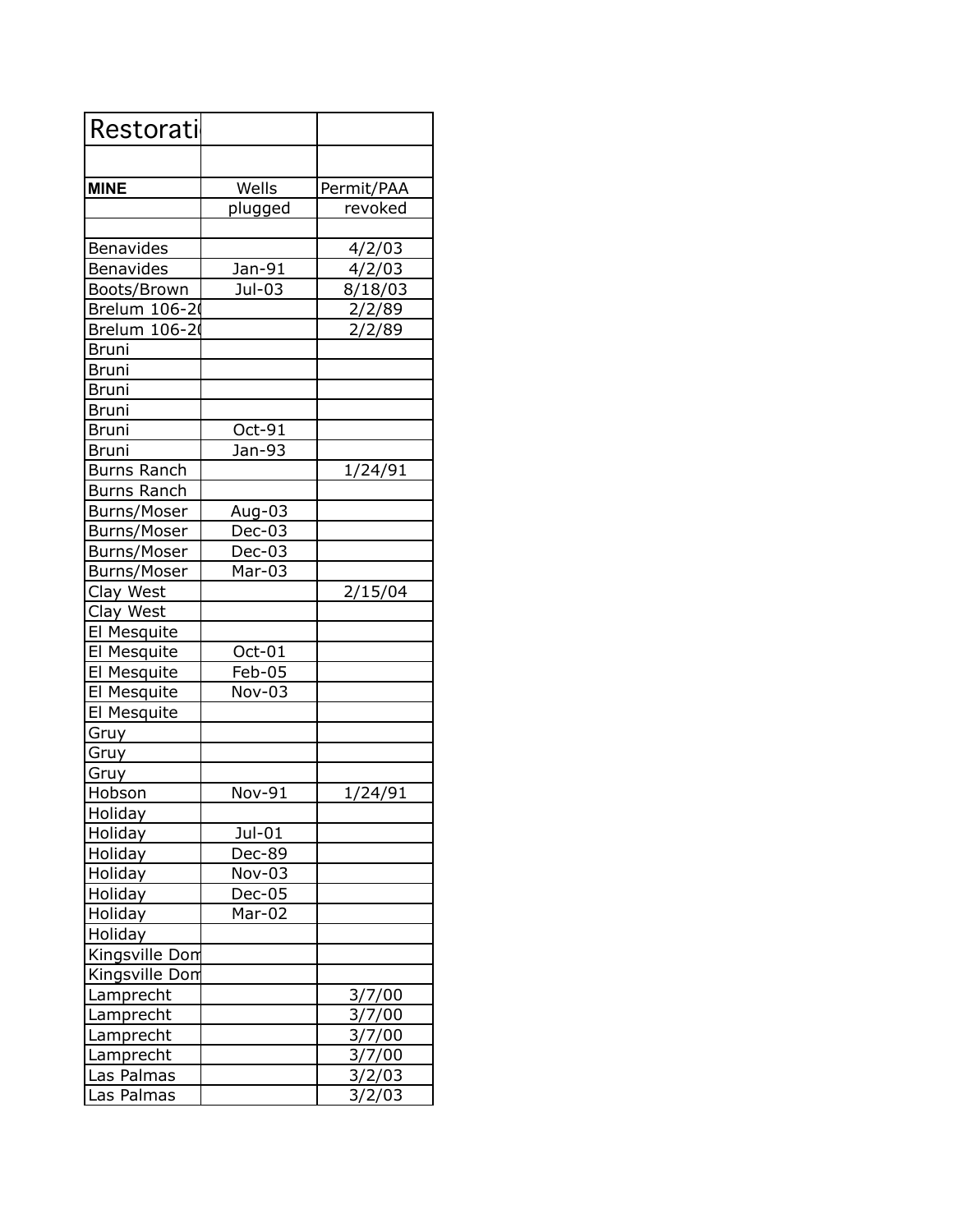| Restorati        |         |                    |
|------------------|---------|--------------------|
|                  |         |                    |
| <b>MINE</b>      | Wells   | Permit/PAA         |
|                  | plugged | revoked            |
|                  |         |                    |
| Las Palmas       |         | 3/2/03             |
| Longoria         |         | 4/2/03             |
| Longoria         |         | 4/2/03             |
| McBryde          |         | 1/26/93            |
| Mt Lucas         |         | 3/2/03             |
| Mt Lucas         |         | 3/2/03             |
| Mt Lucas         |         | 3/2/03             |
| Mt Lucas         |         | 3/2/03             |
| Mt Lucas         |         |                    |
| Mt Lucas         |         | 3/2/03             |
| Mt Lucas         |         | 3/2/03             |
| Mt Lucas         |         | 3/2/03             |
| Nell             | Dec-88  | 7/25/89            |
| O'Hern           | Oct-03  | 1/25/07            |
| O'Hern           | Jan-92  | 1/25/07            |
| O'Hern           | May-01  | 1/25/07            |
| O'Hern           | Dec-02  | 1/25/07            |
| Palangana        |         |                    |
| Pawlik           | Oct-00  | 4/2/02             |
| Pawnee           |         | 3/7/00             |
| Rosita           |         |                    |
| Rosita           |         |                    |
| $Text-1$         |         | 3/2/03             |
| Trevino          | Dec-91  | 2/89               |
| Trevino          | Oct-92  | 2/89               |
| Trevino          | Oct-92  | 2/89               |
| <b>West Cole</b> | Nov-01  |                    |
| <b>West Cole</b> | Feb-04  |                    |
| <b>West Cole</b> | May-06  |                    |
| Zamzow           |         | 11/2/01            |
| Zamzow           |         | 11/2/01            |
| Zamzow           |         | 11/2/01            |
| Zamzow           |         | $\frac{11}{2}$ /01 |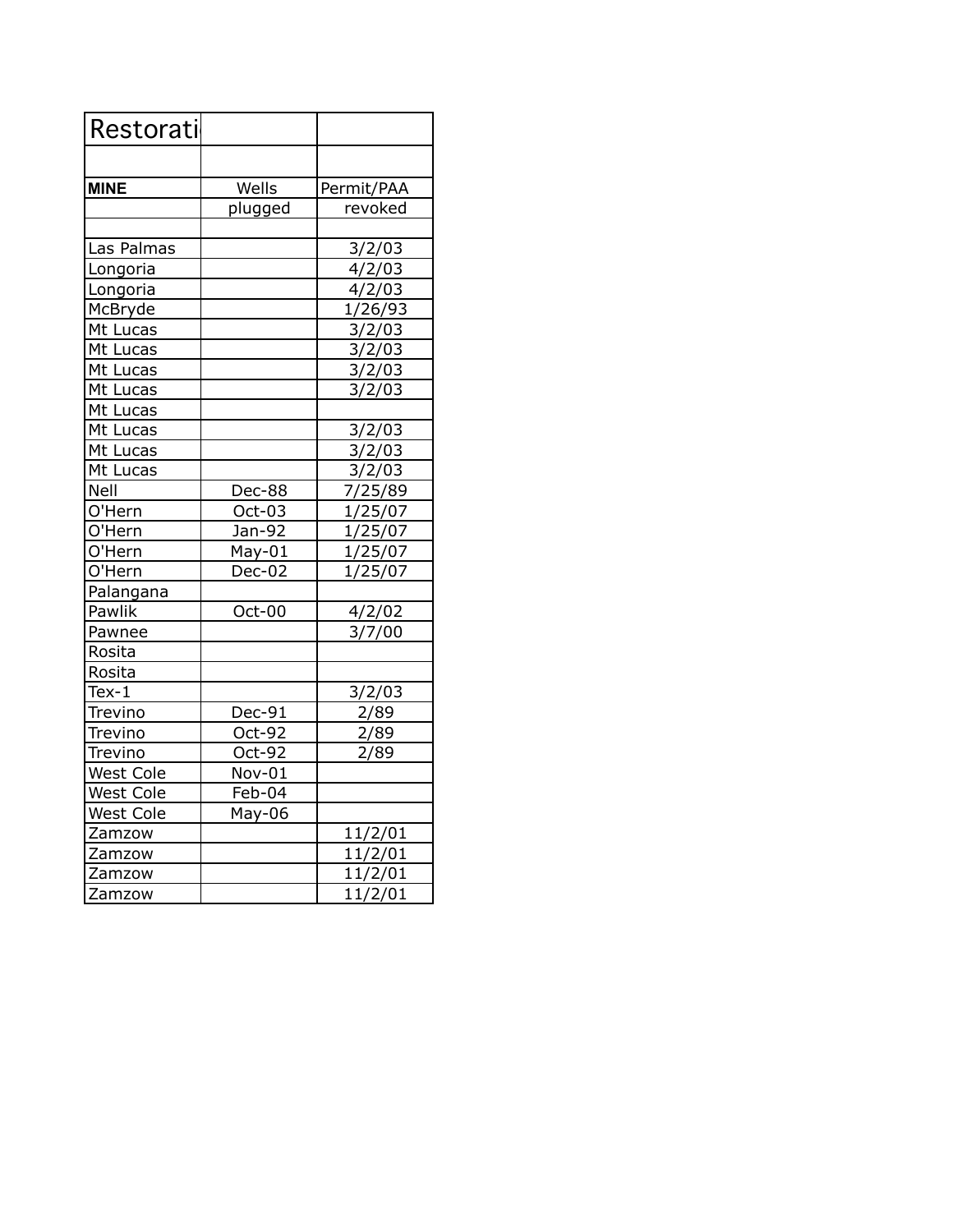**Attachment
B**

**Original
Restoration
Target
Values**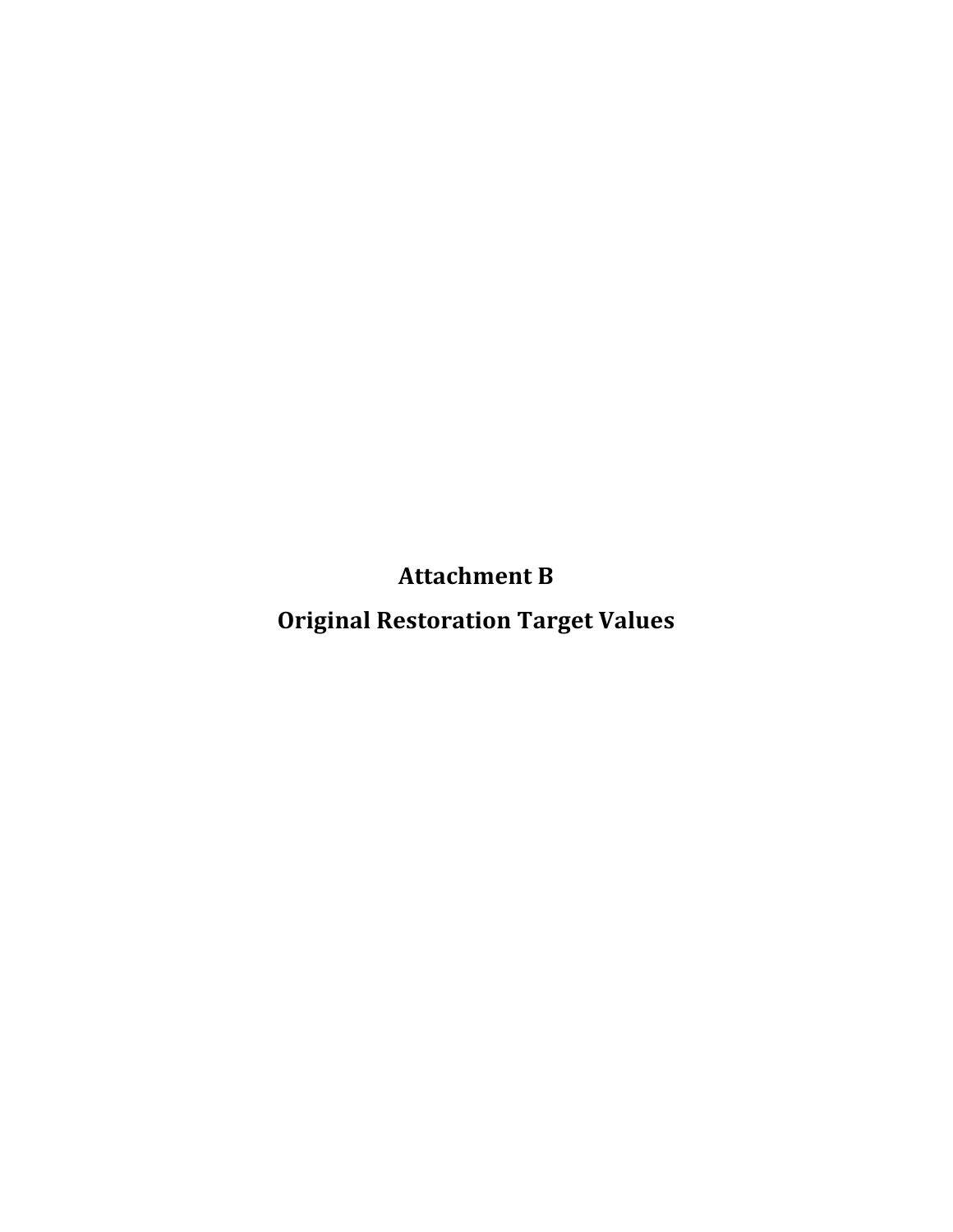| <b>ORIGINAL RTV</b> |                |                |                |               |           |                |                    |                  |                 |          |           |           |                |
|---------------------|----------------|----------------|----------------|---------------|-----------|----------------|--------------------|------------------|-----------------|----------|-----------|-----------|----------------|
| corrected values    |                | mg/l           | mg/l           | mq/l          | mg/l      | mg/l           | mg/l               | mg/l             | mg/l            | mg/l     | mg/l      | mg/l      | SU             |
|                     |                | <b>Calcium</b> | Magnesium      | <b>Sodium</b> | Potassium | Carbonate      | <b>Bicarbonate</b> | Sulfate          | <b>Chloride</b> | Fluoride | Nitrate-N | Silica    | pH             |
| Benavides           |                | 22             | 6.2            | 402           | 14        |                | 239                | 69               | 517             | 0.48     | 2.87      | 26        | 38146          |
| Benavides           | $\mathbf{r}$   | 35             | 13             | 559           | 19.9      | 0.1            | 181                | 85               | 814             | 0.43     | 1.3       | 20.4      | 8.1            |
| Benavides           | 3              | 32             | 9.4            | 475           | 13.6      | 5              | 218                | 86               | 653             | 0.55     | 2.25      | 21        | 8.6            |
| Benavides           | 4              | 50             | 15             | 410           | 14        | $\overline{2}$ | 400                | 69               | 517             | 0.48     | 2.87      |           | $26 6.5-8.5$   |
| Boots/Brown         | 1              | 50             | 9              | 221           | 11        |                | 300                | 43               | 266             | 0.98     | 0.2       | 45        | 38146          |
| Brelum 106-200      |                | 40.66          | 3.5            | 2138          | 52.1      | 14.6           | 273                | 54.14            | 3129.7          | 1.5      | 0.33      | 49.7      | 8.46           |
| Brelum 106-200      | $2\vert$       | 21.39          | 5.28           | 2356          | 101       | 10.6           | 419.08             | 67.08            | 3505            | 1.035    | 0.19      | 43.67     | 8.23           |
| Bruni               |                | 241            | 58.3           | 382           | 18.3      | 4.1            | 160                | 118              | 1010            | 0.21     | 10        | 16.3      | 38146          |
| Bruni               | 2 <sup>2</sup> |                |                |               |           |                |                    |                  |                 |          |           |           |                |
| Bruni               | 3              | 200            | 150            | 465           | $18$ -    |                | 500                | 125              | 680             | 1.8      | 12        | 15        |                |
| Bruni               | $\overline{4}$ | 22             | 30.2           | 316           | 13        |                | 125                | 80               | 672.9           | 0.2      |           | 27        |                |
| Bruni               | 38107          | 241            | 58.3           | 382           | 18.3      |                | 160                | 118              | 1010            | 0.21     | 10        | 16.3      |                |
| Bruni               | 38108          | 241            | 58.3           | 382           | 18.3      |                | 160                | 118              | 1010            | 0.21     | 10        |           | $16.3 6.5-8.5$ |
| Burns Ranch         |                |                |                |               |           |                |                    |                  |                 |          |           |           |                |
| Burns Ranch         | $2\vert$       |                |                |               |           |                |                    |                  |                 |          |           |           |                |
| Burns/Moser         | $\mathbf{1}$   | 49             | 9              | 321           | $ 13 $ -- |                | 296                | 39               | 463             | 1.44     | 0.17      | 43        |                |
| Burns/Moser         | 2 <sup>2</sup> | 60             | 11             | 264           | 15        |                | 267                | $\overline{123}$ | 320             |          | 0.11      | 36        | 38175          |
| Burns/Moser         | 3 <sup>1</sup> | 48             | 9              | 174           |           | $9$ -          | 250                | 18               | 225             | 1.2      | 0.04      | 40        | 38175          |
| Burns/Moser         | $\overline{4}$ | 46             | 12             | 191.5         | 11        | 1.8            | 355                | 10.3             | 213.5           | 0.9      | 0.83      |           | $37 6.5-8.5$   |
| <b>Clay West</b>    |                | 65             | 12             | 282           | 13        |                | 247                | 85               | 371             |          | 0.4       | <b>50</b> | 7.9            |
| <b>Clay West</b>    | 2 <sup>2</sup> | 75             | 16             | 354           | 17        |                | 320                | 201              | 424             | 1.1      | 0.06      | 43        | 8.2            |
| <b>El Mesquite</b>  |                | 6.16           | 0.87           | 382           | 8.9       | 8.4            | 249                | 61               | 423             | 0.53     | 2.8       | 18.6      | 8.58           |
| <b>El Mesquite</b>  | 2 <sup>1</sup> | 4.98           | 0.75           | 279.1         | 8.95      | 17.92          | 308.62             | 90.62            | 186.46          | 0.96     | 2.15      | 24.07     | 38146          |
| El Mesquite         | 3 <sup>1</sup> | 4.13           | 0.477          | 279.5         | 6.38      | 17.9           | 324.3              | 83.2             | 196.9           | 0.96     | 4.25      | 23.05     | 8.74           |
| El Mesquite         | 4              | 5.2            | 1.5            | 340           | 7.2       | 17             | 295                | 102              | 301             |          | 0.47      | 17        | 8.98           |
| <b>El Mesquite</b>  | 7 <sup>1</sup> | 7.5            | 1.9            | 328           | 8.6       | 15             | 288                | 96               | 338             | 0.92     | 1.94      | 26        | 8.74           |
| Gruy                | 1              | 95.4           | 45.2           | 352           | 18.2      |                | 285                | 1197             | 542             | 0.94     | 3.09      | 65        | 7.7            |
| Gruy                | 2 <sup>1</sup> | 116            | 50             | 340           | 21        |                | 282                | 214              | 555             | 0.74     | 0.9       | 56        | 7.85           |
| Gruy                | 3              | 121            | 43             | 239           | 22        |                | 235                | 144              | 471             | 0.6      | 2.84      | 66        | 7.94           |
| Hobson              | 1              | 49.1           | $\overline{2}$ | 345           | 29        | 6.6            | 230                | 156              | 377             | 0.76     | 0.33      | 58        | 8.15           |
| Holiday             |                | 9.5            | 2.3            | 304           | 8.1       | 2.9            | 295                | 78               | 268             | 0.89     |           | 21        | 8.29           |
| Holiday             | 2              | 8.5            | $\vert$ 1      | 239           | 6.8       | 11.8           | 196                | 92.6             | 174             | 1.2      | 1.8       |           | 19.7           |
| Holiday             | 3              | 38.8           | 15.4           | 449           | 16.4      | 3.8            | 244.8              | 92.6             | 630.4           | 0.47     | 3.06      | 20.4      | 8.45           |
| Holiday             | $\overline{4}$ | 5.5            | 2.5            | 335           | 7.9       | 14             | 296                | 90               | 289             | 1.15     | 0.97      | 18        | 8.88           |
| Holiday             | 5 <sup>1</sup> | 22             | 8.3            | 445           | 11.1      | 4.4            | 240                | 80               | 582             | 0.58     | 1.87      | 20        | 38146          |
| Holiday             | $6\vert$       | 52.2           | 24.6           | 424           | 15.3      | 1.5            | 232                | 112              | 643             | 0.53     | 2.7       | 22        | 8.23           |
| Holiday             | $\overline{7}$ | 16             | 4.8            | 371           | 10.56     | 8 <sup>1</sup> | 240                | 61               | 467             | 0.57     | 3.9       | 21        | 38146          |
| Kingsville Dome     | 1              | 20.8           | 5.1            | 344           | 7.67      | 38             | 268                | 204              | 234             | 0.56     | 0.75      | 17.9      | 8.74           |
| Kingsville Dome     | 2 <sup>1</sup> | 25.3           | 5              | 323           | 8.2       |                | 327                | 224              | 224             | 0.65     | 0.89      |           | 27 .7.37-8.66  |
| Lamprecht           | 1              | 192.8          | 24.5           | 431           | 29.2      | 3.6            | 277.1              | 60.35            | 517.9           | 0.6      | 1.02      | 37.6      | 7.64           |
| Lamprecht           | $2\vert$       | 182            | 22.8           | 527           | 26.4      |                | 250                | 617              | 656             | 0.6      | 1.87      | 32.2      | 38146          |
| Lamprecht           | 3 <sup>1</sup> | 210.3          | 25.1           | 425.6         | 30.4      |                | 267.7              | 636.5            | 514.8           | 0.64     | 0.76      | 45.5      | 38146          |
| Lamprecht           | 4              | 210            | 40.4           | 471           | 34.2      | 5 <sup>1</sup> | 367                | 520              | 619             | 1.41     | 1.73      | 37.3      | 38146          |
| Las Palmas *        | 1              | 126.88         | 31.35          | 272.47        | $18.8$ -  |                | 174.8              | 96.2             | 566.2           | 0.318    | 2.96      | 42.24     | 7.7            |
| Las Palmas *        | $2\vert$       | 132.1          | 32.3           | 304           | 20.3      |                | 176                | 94               | 631.1           | 0.35     | 5.3       | 45        | 8.09           |
| Las Palmas *        | 3 <sup>1</sup> | 108            | 24             | 272           | $19$ --   |                | 174                | 103              | 527             | 0.39     | 6.3       | 45        | 7.83           |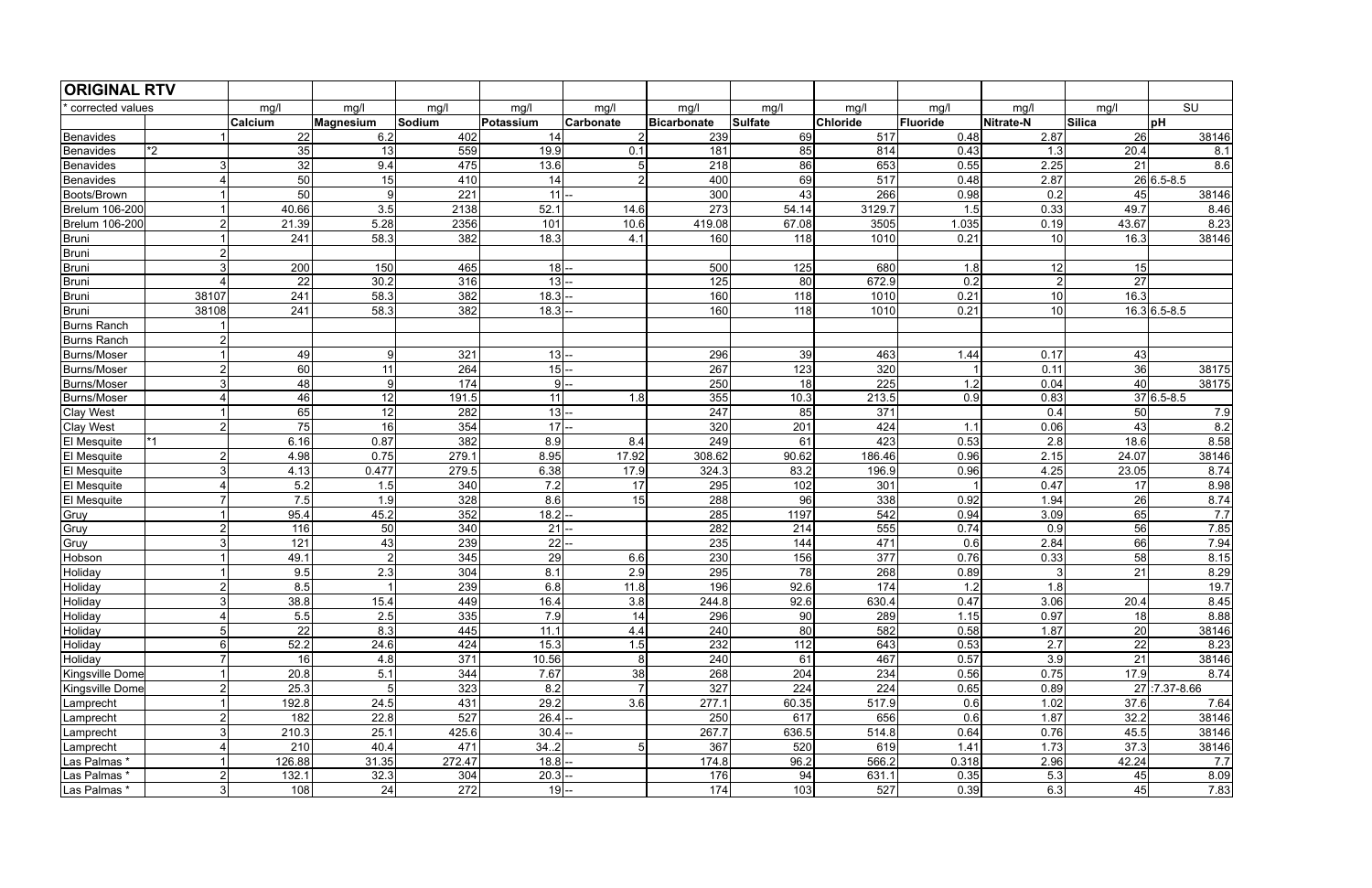| <b>ORIGINAL RTV</b> |                |         |                       |        |           |                  |             |         |          |          |           |                 |                          |
|---------------------|----------------|---------|-----------------------|--------|-----------|------------------|-------------|---------|----------|----------|-----------|-----------------|--------------------------|
| corrected values    |                | mg/l    | mq/l                  | mq/l   | mq/l      | mg/l             | mq/l        | mq/l    | mg/l     | mg/l     | mq/l      | mg/l            | $\overline{\text{SU}}$   |
|                     |                | Calcium | Magnesium             | Sodium | Potassium | <b>Carbonate</b> | Bicarbonate | Sulfate | Chloride | Fluoride | Nitrate-N | Silica          | $\overline{\mathsf{h}}$  |
| Longoria            |                | 54.5    | 15.5                  | 619    | 20.2      | 2.3              | 239.6       | 182.5   | 854.5    | 0.56     | 0.82      | 36              | 8                        |
| Longoria            | 2              | 77      | 19                    | 610    | 23        | 3.4              | 238         | 206     | 856      | 0.62     | 2.68      | 42              | 8.28                     |
| McBryde             |                | 197     | 44                    | 350    | 43        | 5                | 244         | 138     | 692      | 1.2      |           | 76              | 8.39                     |
| Mt Lucas            |                | 31      | 6.8                   | 212.3  | $7.8$ -   |                  | 389         | 76.2    | 128      |          | 0.2       | 31.2            | 7.91                     |
| Mt Lucas            | $\overline{2}$ | 30      | 7.92                  | 224.2  | 9.51      |                  | 405         | 77.2    | 140.5    | 1.08     | 1.11      | 28              | 8.11                     |
| Mt Lucas            | 3              | 28.2    | 8.3                   | 225    | $10$ --   |                  | 416         | 83.4    | 122.5    | 1.3      | 0.16      | 24.9            | 8                        |
| Mt Lucas            | 4              | 21.3    | 5.5                   | 372    | 6.7       |                  | 342         | 26      | 423      | 0.76     | 0.01      | 20 <sup>1</sup> | 8.1                      |
| Mt Lucas            | 5              | 30.8    | 9.1                   | 212    | 11.4      |                  | 401         | 72      | 133      | 1.28     | 0.21      |                 | $\overline{25 6.5}$ -8.5 |
| Mt Lucas            | 6              | 50.2    | 9.2                   | 477    | 15.4      |                  | 271         | 192     | 574      | 0.33     | 0.46      |                 | $23 6.5-8.5$             |
| Mt Lucas            | $\overline{7}$ | 31.2    | 6.8                   | 351    | 10.1      |                  | 336         | 167     | 316      | 0.32     | 0.03      | 26              | 38146                    |
| Mt Lucas            | 8              | 32.2    | 6.6                   | 295    | $10.9$ -  |                  | 372         | 145     | 213      | 0.35     | 0.97      |                 | $36 6.5-8.5$             |
| Nell                |                | 79.2    | 4.14                  | 1932   | 93        | 4.6              | 411.6       | 15.8    | 2956     | 0.78     | 0.031     | 55.25           | 38146                    |
| O'Hern              |                | 0.2     | 2.9                   | 347    | 9.7       |                  | 347.8       | 141     | 295.6    | 1.31     | 2.78      | 43.7            | 8.05                     |
| O'Hern              | $\overline{2}$ | 13.7    | 2.7                   | 310    | 9.7       | 1.78             | 347         | 129     | 254      | 1.37     | 0.86      | 43.7            | 8.2                      |
| O'Hern              | $*3$           | 200     | 150                   | 300    | $12$ -    |                  | 500         | 160     | 300      | 1.8      | 10        | 45              | 38146                    |
| O'Hern              | $*4$           | 14.12   | 2.8                   | 307.7  | 9.06      | 17.57            | 190.1       | 132.1   | 278.8    | 0.96     | 2.79      | 55.1            |                          |
| Palangana           |                | 200     | 125                   | 245    | 19.3      | 11               | 500         | 250     | 250      | 1.8      | 10        | 44              | 38176                    |
| Pawlik              | 1A             | 144     | 29                    | 750    | $32$ -    |                  | 197         | 14      | 1405     | 0.76     | 0.05      | 39              | 38146                    |
| Pawlik              | 1B             | 51      | 11                    | 290    | 16        |                  | 321         | 20      | 386      | 1.08     | 0.03      | 37              | 38146                    |
| Pawnee              |                | 200     | 125                   | 200    |           |                  | 500         | 250     | 250      | 1.8      | 10        |                 | 38146                    |
| Rosita              |                | 155     | 53                    | 422    | 26        |                  | 204         | 196     | 866      | 0.81     | 1.79      |                 | $50 6.5-8.5$             |
| Rosita              | $\overline{2}$ | 170     | 62                    | 420    | 28        |                  | 216         | 248     | 870      | 0.77     | 1.3       | 53              | 38175                    |
| Rosita              | 3              | 153     | 47                    | 751    | 34        |                  | 231         | 496     | 952      | 1.37     | 0.97      |                 | $36 6.5-8.5$             |
| $Text-1$            |                | 69.4    | 2.4                   | 365    | 34        |                  | 317         | 147     | 443      | 0.64     | 0.21      |                 | $98 6.5-8.5$             |
| Trevino             |                | 150     | 47                    | 380    | 23        |                  | 264         | 189     | 641      | 0.778    | 0.22      | 51.4            | 7.11                     |
| Trevino             | 2a             | 95.9    | 50.2                  | 392.6  | 26.4      |                  | 388.8       | 239.5   | 572.4    | 0.81     | 0.16      | 53.9            | 6.9                      |
| Trevino             | 2 <sub>b</sub> | 95.9    | 50.2                  | 392.6  | 26.4      |                  | 388.8       | 239.5   | 572.4    | 0.81     | 0.16      | 53.9            |                          |
| <b>West Cole</b>    |                | 6.64    | 1.5                   | 295    | 10        | 16.4             | 333         | 92.4    | 201      | 1.95     | 1.19      | 57.8            | 8.71                     |
| <b>West Cole</b>    | $\overline{2}$ | 8.8     | $\boldsymbol{\Delta}$ | 345    | 23        | 14               | 369         | 122     | 259      | 1.4      | 1.6       | 47              | 8.5                      |
| West Cole*          | 3              | 16.8    | 6.5                   | 398    | 18.6      | 17               | 378         | 197     | 301      | 1.06     | 2.1       | 52              | 8.63                     |
| Zamzow              |                | 286     | 42.7                  | 425    | 30.7      |                  | 308         | 745     | 567      | 0.5      | 0.19      | 49              | 38146                    |
| Zamzow              | $\overline{2}$ | 306     | 33                    | 341    | 24        |                  | 282         | 773     | 514      | 0.5      | 0.1       | 48              | 38146                    |
| Zamzow              | 3              | 369     | 30 <sup>°</sup>       | 449.5  | 35.5      |                  | 290.5       | 1018    | 499.5    | 0.55     | 0.01      | 62              | 7.31                     |
| Zamzow              | 4              | 395     | 39.5                  | 430    | $59.5$ -  |                  | 328         | 793     | 720      | 0.7      | 0.05      |                 | 58 6.5-7.5               |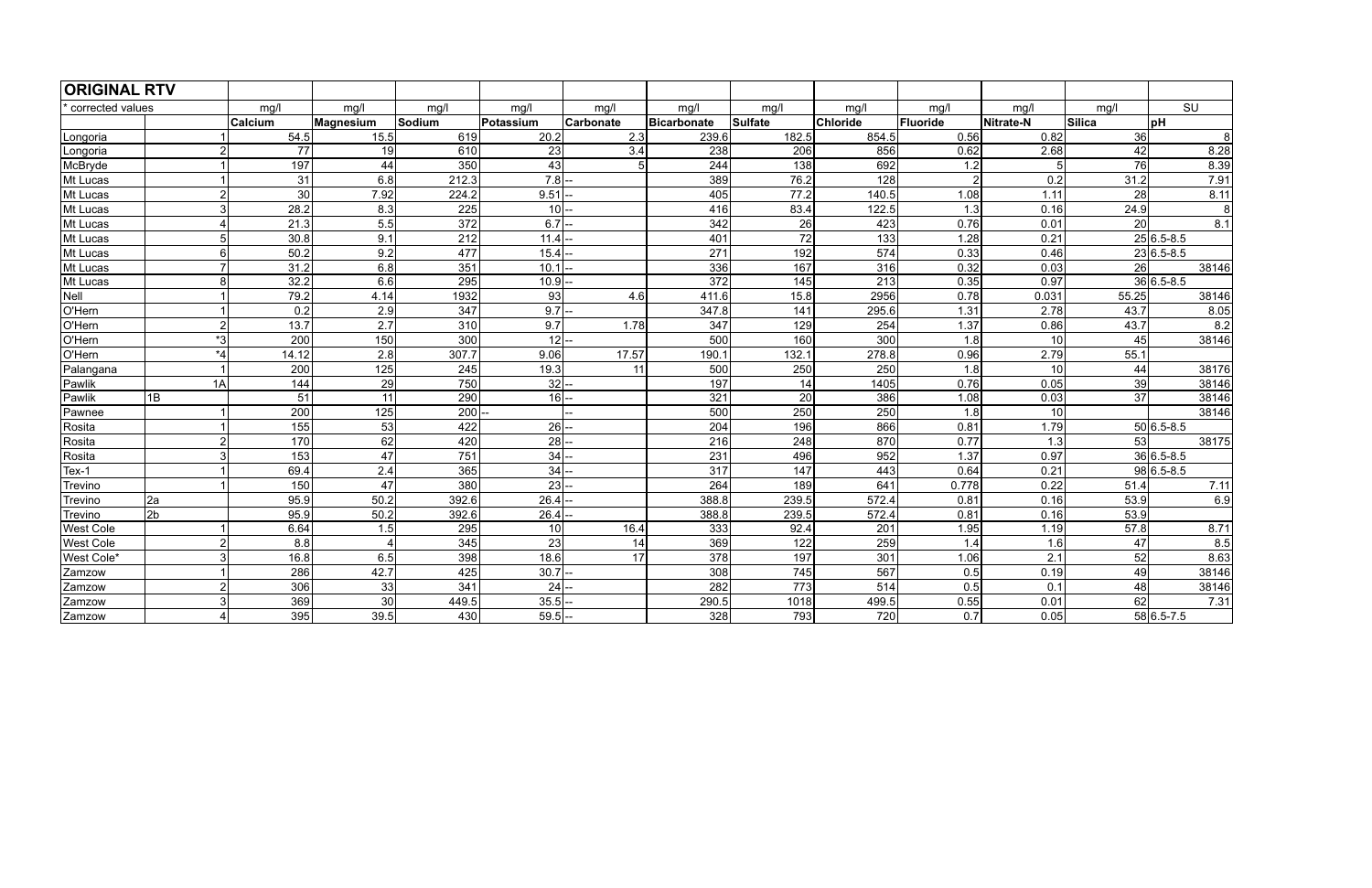| <b>ORIGINAL RTV</b>   |                |            |                     |                   |         |         |       |        |           |                |          |           |                |
|-----------------------|----------------|------------|---------------------|-------------------|---------|---------|-------|--------|-----------|----------------|----------|-----------|----------------|
| corrected values      |                | mg/l       | umhos/cm            | mg/l              | mg/l    | mg/l    | mg/l  | mg/l   | mg/l      | mg/l           | mg/l     | mg/l      | mg/l           |
|                       |                | <b>TDS</b> | <b>Conductivity</b> | <b>Alkalinity</b> | Arsenic | Cadmium | lron  | Lead   | Manganese | <b>Mercury</b> | Selenium | Ammonia-N | <b>Uranium</b> |
| Benavides             |                | 1211       |                     | 0l                | 0.004   | 0.0003  | 2.45  | 0.023  | 0.365     | 0.0003         | 0.004    | 0.03      | 0.083          |
| Benavides             | $*2$           | 1663       | 2982                | 149               | 0.008   | 0.01    | 1.2   | 0.05   | 0.41      | 0.001          | 0.01     | 0.03      | 0.078          |
| Benavides             | 3              | 1356       | 2269                | 184               | 0.037   | 0.01    | 0.1   | 0.05   | 0.01      | 0.001          | 0.025    | 0.05      | 0.12           |
| Benavides             |                | 1211       | 2161                | 199               | 0.004   | 0.0003  | 2.45  | 0.023  | 0.365     | 0.001          | 0.004    | 0.03      | $\overline{2}$ |
| Boots/Brown           |                | 811        | 1423                | 252               | 0.059   | 0.0001  | 0.12  | 0.003  | 0.05      | 0.001          | 0.001    | 0.2       | 0.28           |
| Brelum 106-200        |                | 5970.8     | 9979                | 248               | 0.074   | 0.0031  |       | 0.022  | 0.078     | 0.001          | 0.089    | 1.09      | 0.037          |
| <b>Brelum 106-200</b> | $\overline{2}$ | 6349       | 11160               | 349               | 0.013   | 0.0126  | 5.49  | 0.0134 | 0.128     | 0.0009         | 0.001    | 0.068     | 0.0308         |
| Bruni                 |                | 2282       | 3499                | 134               | 0.009   | 0.005   | 1.945 | 0.027  | 0.139     | 0.0009         | 0.022    | 0.57      | 0.461          |
| Bruni                 | 2              |            |                     |                   |         |         |       |        |           |                |          |           |                |
| Bruni                 | 3              |            |                     |                   |         |         |       |        |           |                |          |           |                |
| Bruni                 |                |            |                     |                   |         |         |       |        |           |                |          |           |                |
| Bruni                 | 38107          |            |                     |                   |         |         |       |        |           |                |          |           |                |
| Bruni                 | 38108          | 2282       | 3499                | 134               | 0.009   | 0.005   | 1.945 | 0.027  | 0.139     | 0.0009         | 0.022    | 0.57      | 0.461          |
| <b>Burns Ranch</b>    |                |            |                     |                   |         |         |       |        |           |                |          |           |                |
| <b>Burns Ranch</b>    | $\overline{2}$ |            |                     |                   |         |         |       |        |           |                |          |           |                |
| Burns/Moser           |                | 960        | 1579                | 241               | 0.076   | 0.01    | 0.42  | 0.028  | 0.103     | 0.0027         | 0.07     | 0.1       | 0.3            |
| <b>Burns/Moser</b>    | $\overline{2}$ | 954        | 1674                | 219               | 0.02    | 0.0006  | 0.53  | 0.003  | 0.62      | 0.0055         | 0.003    | 0.05      | 0.05           |
| Burns/Moser           |                | 628        | 1110                | 205               | 0.007   | 0.0002  | 0.65  | 0.002  | 0.02      | 0.0006         | 0.002    | 0.2       | 0.082          |
| <b>Burns/Moser</b>    |                | 746.5      | 1318                | 291               | 0.001   | 0.0001  | 0.18  | 0.001  | 0.025     | 0.001          | 0.001    | 0.21      | 0.02           |
| Clay West             |                | 945        | 1840                |                   | 0.05    | 0.0003  |       | 0.006  | 0.12      | 0.0009         | 0.001    | 0.22      | 0.4            |
| Clay West             | $\overline{2}$ | 1320       | 2431                | 262               | 0.044   | 0.0018  | 6.1   | 0.008  | 1.195     | 0.0002         | 0.004    | 0.62      | 0.477          |
| El Mesquite           |                | 1071       | 1885                | 202.5             | 0.007   | 0.0005  | 0.12  | 0.019  | 0.014     | 0.0002         | 0.004    | 0.023     | 0.039          |
| El Mesquite           | $\overline{2}$ | 794        | 1326.9              | 282.76            | 0.038   | 0.0002  | 0.313 | 0.516  | 0.034     | 0.00014        | 0.008    | 0.0456    | 0.085          |
| <b>El Mesquite</b>    |                | 785.7      | 1346.3              | 285.8             | 0.086   | 0.00012 | 0.25  | 0.45   | 0.028     | 0.00025        | 0.028    | 0.49      | 0.84           |
| El Mesquite           |                | 940        | 1628                | 268               | 0.002   | 0.0002  | 0.18  | 0.17   | 0.016     | 0.0003         | 0.006    | 0.09      | 0.062          |
| El Mesquite           |                | 965        | 1640                | 261               | 0.001   | 0.0002  | 0.23  | 0.084  | 0.02      | 0.0001         | 0.012    | 0.1       | 0.097          |
| Gruy                  |                | 1510       | 2430                | 24                | 0.035   | 0.0001  | 0.02  | 0.001  | 0.04      | 0.0001         | 0.013    | 0.12      | 1.12           |
| Gruy                  | $\overline{2}$ | 1544       | 2488                | 231               | 0.083   | 0.0001  | 0.03  | 0.001  | 0.27      | 0.0001         | 0.08     | 0.02      | 0.045          |
| Gruy                  | 3              | 1261       | 2100                | 193               | 0.043   | 0.0001  | 0.073 | 0.001  | 0.04      | 0.0001         | 0.008    | 0.1       | 0.739          |
| Hobson                |                | 1111       | 1758                | 195               | 0.15    | 0.0009  | 0.54  | 0.04   | 0.1       | 0.00064        | 0.008    | 0.244     | 0.025          |
| Holiday               |                | 884        | 1498                | 247               | 0.03    | 0.01    | 2.08  | 0.05   | 0.05      | 0.002          | 0.02     | 0.21      | 0.23           |
| Holiday               | $\overline{2}$ | 694        | 1211                | 181               | 0.03    | 0.005   | 0.32  | 0.03   | 0.02      | 0.009          | 0.6      | 0.2       | 0.2            |
| Holiday               | 3              | 1442       | 2374                | 206.5             | 0.08    | 0.0001  | 0.272 | 1.97   | 0.22      | 0.0001         | 0.026    | 0.138     | 1.6            |
| Holiday               | 4              | 934        | 1599                | 266               | 0.008   | 0.0001  | 0.27  | 0.065  | 0.017     | 0.0002         | 0.002    | 0.05      | 0.036          |
| Holiday               | 5              | 1322       | 2358                | 204               | 0.015   | 0.0001  | 0.09  | 0.002  | 0.013     | 0.0001         | 0.007    | 0.12      | 0.063          |
| Holiday               | 6              | 1486       | 2626                | 192               | 0.02    | 0.0001  | 0.2   | 0.001  | 0.02      | 0.0001         | 0.014    | 0.1       | 0.368          |
| Holiday               |                | 1110       | 1930                | 209               | 0.05    | 0.0003  | 0.17  | 0.003  | 0.02      | 0.0001         | 0.014    | 0.14      | 0.1            |
| Kingsville Dome       |                | 997        | 1717                | 272               | 0.005   | 0.01    | 0.04  | 0.02   | 0.01      | 0.001          | 0.007    | 1.06      | 0.164          |
| Kingsville Dome       | $\overline{2}$ | 1035       | 1662                | 280               | 0.006   | 0.0002  | 0.03  | 0.004  | 0.02      | 0.0001         | 0.014    | 0.15      | 1.89           |
| Lamprecht             |                | 2022.9     | 3062.5              | 193.5             | 0.013   | 0.004   | 0.332 | 0.014  | 0.121     | 0.0009         | 0.012    | 0.5       | 0.16           |
| Lamprecht             |                | 2178       | 3466                |                   | 0.011   | 0.002   | 0.332 | 0.016  | 0.132     | 0.0002         | 0.01     | 0.91      | 0.266          |
| Lamprecht             | 3              | 2076       | 3083                | 193.5             | 0.026   | 0.004   | 0.506 | 0.018  | 0.132     | 0.003          | 0.026    | 0.64      | 0.9            |
| Lamprecht             |                | 2118       | 3399                | 313               | 0.01    | 0.002   | 0.46  | 0.014  | 0.127     | 0.002          | 0.006    | 0.07      | 0.9            |
| Las Palmas*           |                | 2124       | 2330                | 143.4             | 0.0272  | 0.0001  | 0.12  | 0.0053 | 0.089     | 0.0006         | 0.01     | 0.02      | 2.913          |
| Las Palmas*           | $\overline{2}$ | 1490       | 2430                | 163               | 0.01    | 0.0001  | 0.45  | 0.02   | 0.087     | 0.0001         | 0.14     | 0.039     | 0.566          |
| Las Palmas *          | 3              | 1208       | 2061                | 143               | 0.03    | 0.0001  | 0.55  | 0.005  | 0.046     | 0.0001         | 0.137    | 0.07      | 2.4            |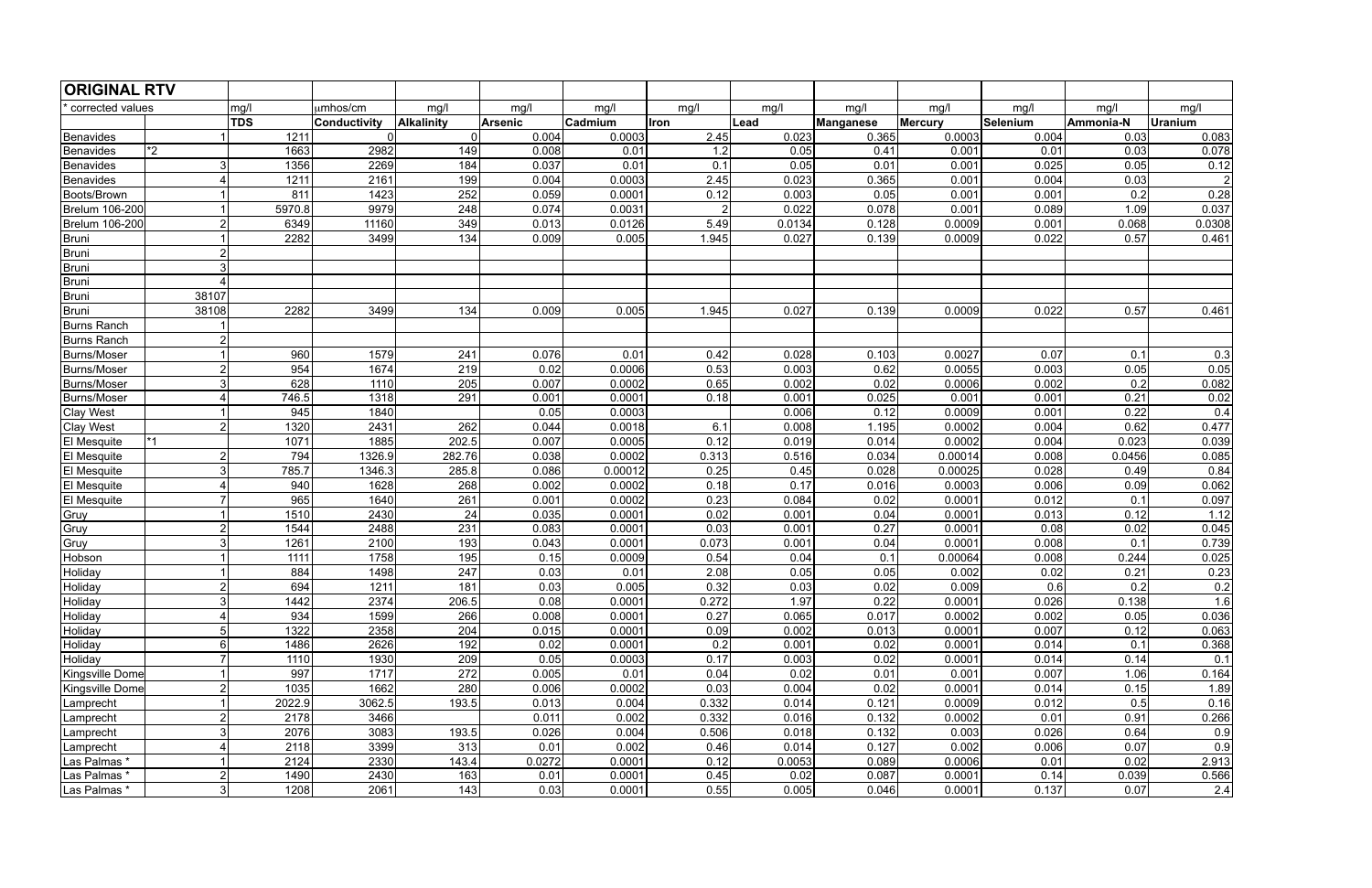| <b>ORIGINAL RTV</b> |                |            |                     |            |                |         |                  |        |           |         |          |           |                |
|---------------------|----------------|------------|---------------------|------------|----------------|---------|------------------|--------|-----------|---------|----------|-----------|----------------|
| corrected values    |                | mg/l       | umhos/cm            | mg/l       | mg/l           | mg/l    | mg/l             | mg/l   | mg/l      | mg/l    | mg/l     | mg/l      | mg/l           |
|                     |                | <b>TDS</b> | <b>Conductivity</b> | Alkalinity | <b>Arsenic</b> | Cadmium | <b>Iron</b>      | Lead   | Manganese | Mercury | Selenium | Ammonia-N | <b>Uranium</b> |
| Longoria            |                | 1928       |                     |            | 0.023          | 0.0001  | 0.04             | 0.003  | 0.02      | 0.0003  | 0.002    | 0.01      | 0.047          |
| Longoria            | 2              | 2013       | 3509                | 201        | 0.023          | 0.0001  | 0.24             | 0.028  | 0.111     | 0.0003  | 0.003    | 0.01      | 0.037          |
| McBryde             |                | 1580       |                     |            | 0.041          | 0.0017  | 0.59             | 0.228  | 0.28      | 0.001   | 0.049    | 1.7       | 0.831          |
| Mt Lucas            |                | 687.8      | 1140                | 318.6      | 0.0057         | 0.00014 | 0.18             | 0.0018 | 0.015     | 0.0001  | 0.001    | 0.348     | 0.293          |
| Mt Lucas            | 2              | 740        | 1174                | 333.4      | 0.0014         | 0.0001  | 0.078            | 0.001  | 0.0134    | 0.0001  | 0.0013   | 0.116     | 0.076          |
| Mt Lucas            | 3              | 728.5      | 1180                | 341        | 0.008          | 0.0001  | 0.2              | 0.001  | 0.016     | 0.0001  | 0.001    | 0.17      | 0.77           |
| Mt Lucas            |                | 1096       | 2076                | 284        | 0.015          | 0.0001  | 0.3              | 0.001  | 0.026     | 0.0001  | 0.001    | 0.09      | 0.097          |
| Mt Lucas            | $\overline{5}$ | 727        | 1166                | 329        | 0.003          | 0.0001  | 0.03             | 0.001  | 0.01      | 0.0001  | 0.003    | 0.12      | 0.258          |
| Mt Lucas            | 6              | 1508       | 2567                | 222        | 0.003          | 0.0001  | 0.02             | 0.001  | 0.01      | 0.0001  | 0.004    | 0.03      | 0.125          |
| Mt Lucas            |                | 1115       | 1817                | 275        | 0.003          | 0.0001  | 0.02             | 0.001  | 0.01      | 0.0001  | 0.001    | 0.07      | 0.047          |
| Mt Lucas            | R              | 967        | 1541                | 305        | 0.005          | 0.0001  | 0.01             | 0.001  | 0.01      | 0.0001  | 0.002    | 0.06      | 0.334          |
| Nell                |                | 5383       | 9539                | 337.4      | 0.028          | 0.001   | 1.21             | 0.455  | 0.257     | 0.0005  | 0.0012   | 7.49      | 0.041          |
| O'Hern              |                | 1052       | 1728                | 278        | 0.2            | 0.01    | $\overline{2.9}$ | 0.25   | 5.06      | 0.0003  | 0.002    | 2.1       | 0.28           |
| O'Hern              | $\mathfrak{p}$ | 979        | 1626                |            | 0.2            | 0.01    | 3.52             | 0.25   | 0.124     | 0.445   | 0.01     | 0.77      | 0.371          |
| O'Hern              | $*3$           | 1000       |                     |            | 0.05           | 0.01    | 6.3              | 0.05   | 0.3       | 0.00003 | 0.01     | 0.5       | $\mathcal{D}$  |
| O'Hern              | $*_{4}$        | 952        |                     |            | 0.042          | 0.011   | 0.63             | 0.02   | 0.019     | 0.008   | 0.012    | 0.052     | 0.307          |
| Palangana           |                | 878        | 1281                | 251        | 0.05           | 0.01    | 0.6              | 0.1    | 0.1       | 0.002   | 0.11     |           | $\overline{2}$ |
| Pawlik              | 1A             | 2607       | 4566                |            | 0.003          | 0.0002  | 0.27             | 0.001  | 0.028     | 0.0001  | 0.001    | 0.2       | 0.002          |
| Pawlik              | 1B             | 1002       | 1748                | 263        | 0.001          | 0.0001  | 0.29             | 0.001  | 0.037     | 0.0001  | 0.001    | 0.12      | 0.002          |
| Pawnee              |                | 903        | 1310                |            | 0.05           | 0.01    | 0.3              | 0.05   | 0.059     | 0.002   | 0.05     | 0.1       | $\overline{2}$ |
| Rosita              |                | 1933       | 3388                | 169        | 0.009          | 0.0005  | 0.105            | 0.002  | 0.06      | 0.0003  | 0.008    | 0.38      | 0.35           |
| Rosita              | $\overline{2}$ | 2045       | 3519                | 177        | 0.014          | 0.0002  | 0.02             | 0.001  | 0.03      | 0.0001  | 0.006    | 0.08      | 0.547          |
| Rosita              | 3              | 2524       | 4276                | 189        | 0.068          | 0.002   | 0.13             | 0.003  | 0.04      | 0.0001  | 0.034    | 0.16      | 0.586          |
| Tex-1               |                | 1367       | 2160                | 260        | 0.028          | 0.0001  | 0.04             | 0.001  | 0.11      | 0.0001  | 0.002    | 0.12      | 0.05           |
| Trevino             |                | 1577       | 2761                | 221        | 0.089          | 0.01    | 0.2              | 0.04   | 0.245     | 0.001   | 0.001    | 0.054     | 0.015          |
| Trevino             | 2a             | 1635       |                     |            | 0.032          | 0.01    | 0.25             | 0.02   | 0.32      | 0.0003  | 0.001    | 0.07      | 0.036          |
| Trevino             | 2 <sub>b</sub> |            |                     |            |                |         |                  |        |           |         |          |           |                |
| West Cole           |                | 882.8      | 1441                | 296        | 0.121          | 0.0001  | 0.217            | 0.018  | 0.046     | 0.0002  | 0.006    | 0.09      | 0.169          |
| West Cole           | $\overline{2}$ | 1036       | 1656                | 324        | 0.044          | 0.0001  | 0.72             | 0.009  | 0.115     | 0.0001  | 0.008    | 0.06      | 0.662          |
| West Cole*          | 3              | 1234       | 1938                | 339        | 0.028          | 0.0008  | 0.58             | 0.017  | 0.041     | 0.0001  | 0.001    | 0.09      | 1.66           |
| Zamzow              |                | 2289       | 3204                | 275        | 0.013          | 0.001   | 0.29             | 0.004  | 0.174     | 0.0007  | 0.01     | 0.22      | 0.01           |
| Zamzow              | $\overline{2}$ | 2234       | 3155                | 245        | 0.01           | 0.001   | 0.15             | 0.001  | 0.14      | 0.0004  | 0.01     | 0.3       | 0.017          |
| Zamzow              | 3              | 2575       | 3200                | 238        | 0.001          | 0.0001  | 1.06             | 0.004  | 0.38      | 0.0001  | 0.001    | 0.76      | 0.85           |
| Zamzow              |                | 2510       | 3585                | 269        | 0.01           | 0.0001  | 4.06             | 0.006  | 0.39      | 0.0001  | 0.001    | 0.71      | 0.217          |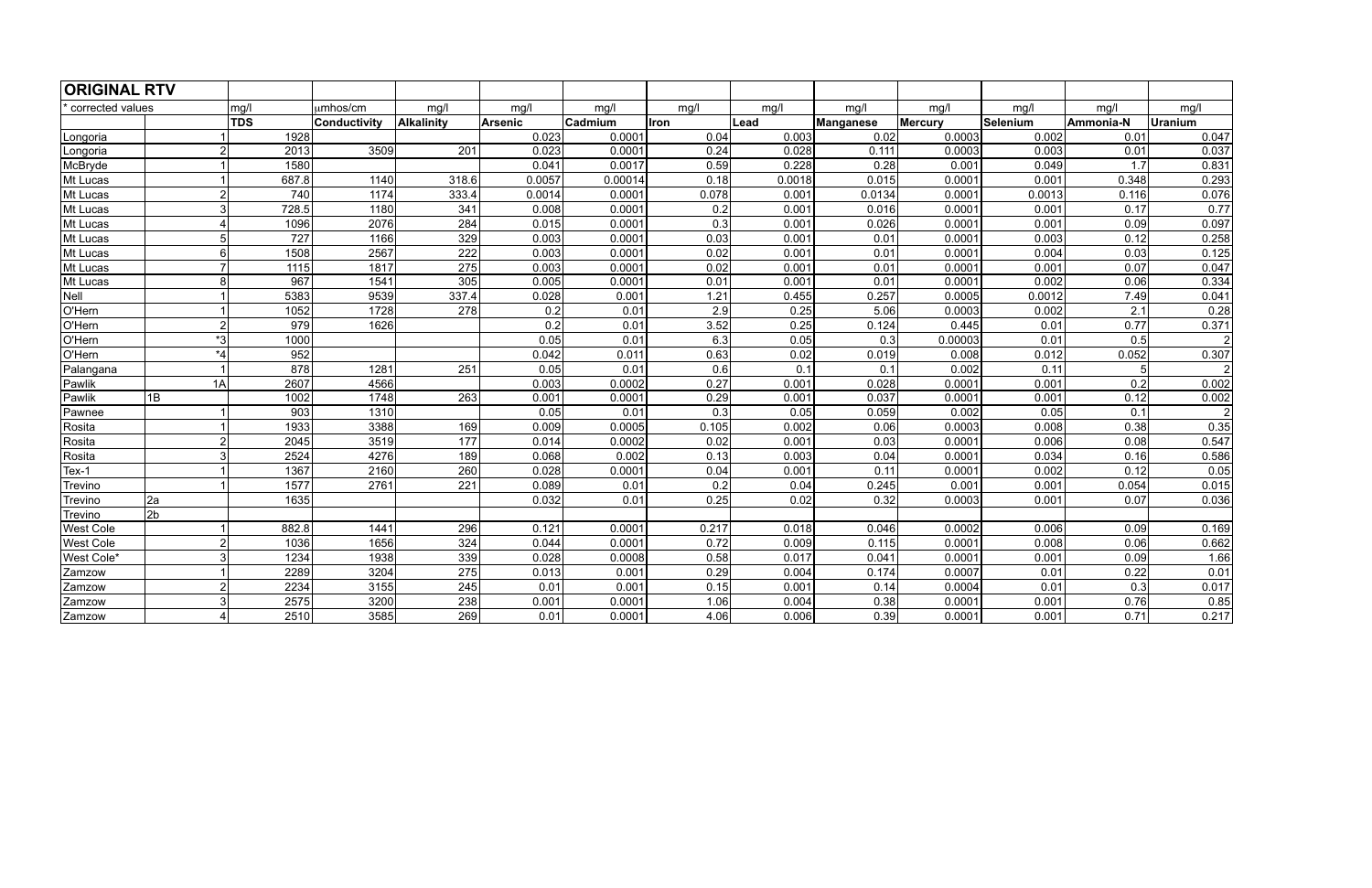| <b>ORIGINAL RTV</b> |       |                         |             |
|---------------------|-------|-------------------------|-------------|
| * corrected values  |       | mg/l                    | pCi/l       |
|                     |       | Molybdenum              | Radium      |
| <b>Benavides</b>    |       | 1<br>0.01               | 83          |
| <b>Benavides</b>    | $*2$  | 0.1                     | 45.17       |
| <b>Benavides</b>    |       | 3<br>0.1                | 173.1       |
| <b>Benavides</b>    |       | 0.01<br>4               | 83          |
| Boots/Brown         |       | 1<br>0.12               | 9.45        |
| Brelum 106-200      |       | 1<br>0.152              | 9.36        |
| Brelum 106-200      |       | $\overline{2}$<br>0.016 | 1536.5      |
| <b>Bruni</b>        |       | 1<br>0.121              | 90.5        |
| <b>Bruni</b>        |       | $\overline{2}$          |             |
| <b>Bruni</b>        |       | 3                       |             |
| <b>Bruni</b>        |       | 4                       |             |
| <b>Bruni</b>        | 38107 |                         |             |
| <b>Bruni</b>        | 38108 | 0.121                   | 90.5        |
| <b>Burns Ranch</b>  |       | 1                       |             |
| <b>Burns Ranch</b>  |       | $\overline{2}$          |             |
| <b>Burns/Moser</b>  |       | 1<br>0.4                | 246.6       |
| <b>Burns/Moser</b>  |       | $\overline{2}$<br>0.01  |             |
| <b>Burns/Moser</b>  |       | 3<br>0.1                | 758         |
| <b>Burns/Moser</b>  |       | 4<br>0.01               | 568         |
| Clay West           |       | 1<br>0.256              | 235         |
| Clay West           |       | $\overline{2}$<br>0.1   | 420         |
| El Mesquite         | $*1$  | 0.015                   | 9.98        |
| El Mesquite         |       | $\overline{2}$<br>0.024 | 14.7        |
| El Mesquite         |       | 3<br>0.036              | 116.68      |
| El Mesquite         |       | 4<br>0.01               | 6.2         |
| El Mesquite         |       | 7<br>0.03               | 10.3        |
| Gruy                |       | 1<br>0.016              | 272         |
| Gruy                |       | $\overline{2}$<br>0.02  | 24          |
| Gruy                |       | 3<br>0.01               | 159         |
| Hobson              |       | 1<br>0.133              | 45.1        |
| Holiday             |       | 1<br>0.3                | 9.1         |
| Holiday             |       | $\overline{2}$<br>0.1   | <u>5.45</u> |
| Holiday             |       | 3<br>0.116              | 429.8       |
| Holiday             |       | 4<br>0.01               | 6.8         |
| Holiday             |       | 5<br>0.05               | 14.9        |
| Holiday             |       | 6<br>0.06               | 19.6        |
| Holiday             |       | 7<br>0.06               | 8.7         |
| Kingsville Dome     |       | 1<br>0.06               | 21.63       |
| Kingsville Dome     |       | $\overline{c}$<br>0.38  | 92          |
| Lamprecht           |       | 1<br>0.144              | 150.7       |
| Lamprecht           |       | $\overline{c}$<br>0.155 | 76.7        |
| Lamprecht           |       | $\overline{3}$<br>0.291 | 127.6       |
| Lamprecht           |       | 4<br>0.17               | 290         |
| Las Palmas *        |       | 1<br>0.04               | 133.6       |
| Las Palmas *        |       | $\overline{2}$<br>0.01  | 92.3        |
| Las Palmas*         |       | 3<br>0.03               | 155         |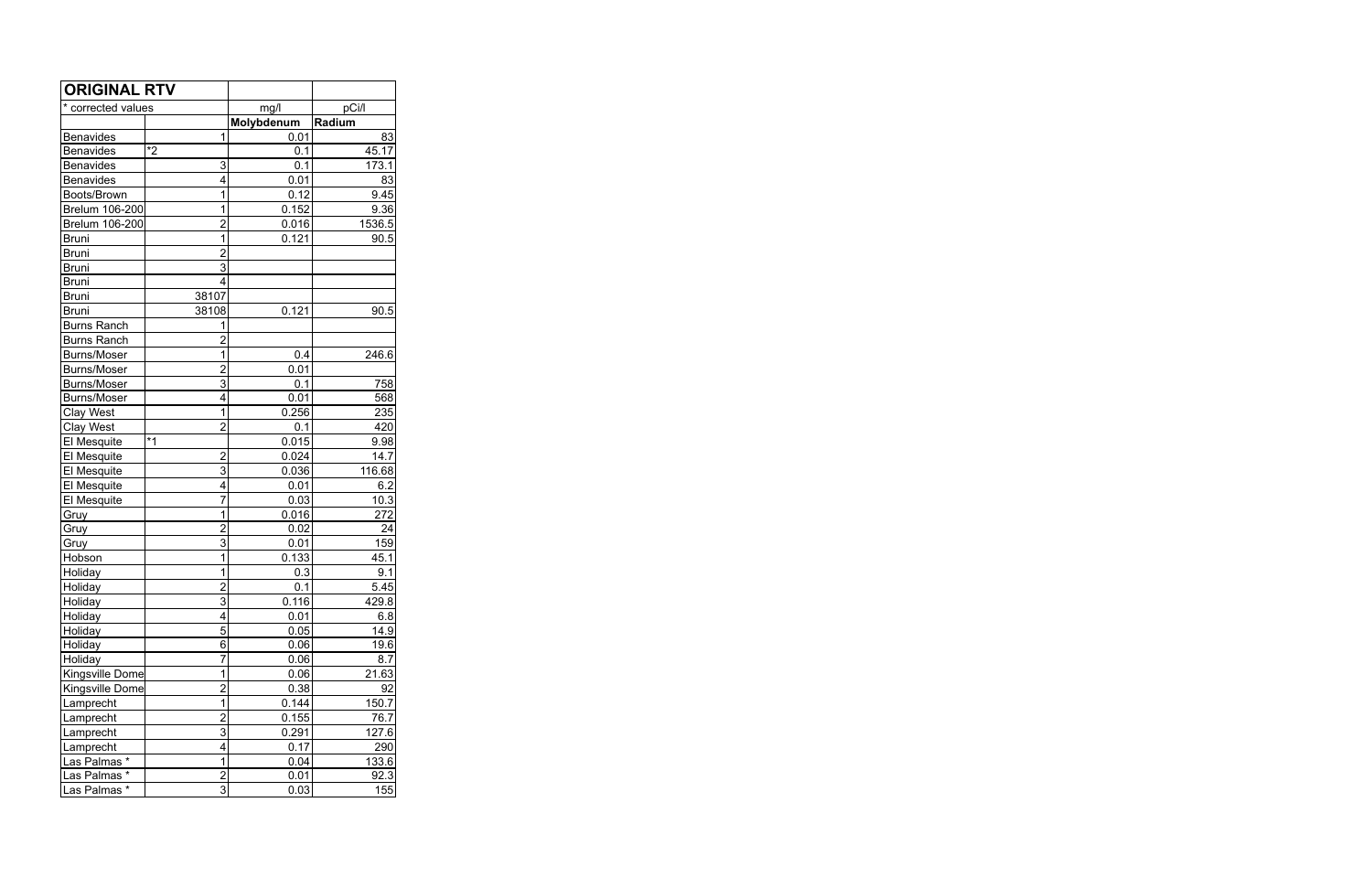| <b>ORIGINAL RTV</b> |                      |            |               |
|---------------------|----------------------|------------|---------------|
| * corrected values  |                      | mg/l       | pCi/l         |
|                     |                      | Molybdenum | Radium        |
| Longoria            | 1                    | 0.03       | 97            |
| Longoria            | $\overline{2}$       | 0.03       | 36.72         |
| McBryde             | $\overline{1}$       | 0.03       | 365           |
| Mt Lucas            | 1                    | 0.06       | 535.8         |
| Mt Lucas            | $\overline{2}$       | 0.042      | 391           |
| Mt Lucas            | $\overline{3}$       | 0.11       | 314.6         |
| Mt Lucas            | 4                    | 0.05       | 150.8         |
| Mt Lucas            | 5                    | 0.1        | 323           |
| Mt Lucas            | 6                    | 0.02       | 225.4         |
| Mt Lucas            | 7                    | 0.07       | 56.2          |
| Mt Lucas            | 8                    | 0.08       | 171           |
| Nell                | 1                    | 0.126      | 57.2          |
| O'Hern              | 1                    | 0.3        | 39            |
| O'Hern              | $\overline{2}$       | 1.1        | 46.2          |
| O'Hern              | $\overline{\cdot}$ 3 | 1          |               |
| O'Hern              | *4                   | 0.2        | 29.49         |
| Palangana           | 1                    | 1          | 164           |
| Pawlik              | 1A                   | 0.01       | 92.5          |
| Pawlik              | 1B                   | 0.01       | 22.7          |
| Pawnee              | 1                    | 1          | 274           |
| Rosita              | 1                    | 0.05       | 183           |
| Rosita              | $\overline{2}$       | 0.06       | 130.3         |
| Rosita              | 3                    | 2.53       | 87.29         |
| $Text-1$            | 1                    | 0.014      | 246           |
| Trevino             | 1                    | 0.34       | 13.8          |
| Trevino             | 2a                   | 0.1        | 19            |
| Trevino             | 2 <sub>b</sub>       |            |               |
| <b>West Cole</b>    | 1                    | 0.01       | 8.98          |
| <b>West Cole</b>    | $\overline{2}$       |            | $0.01$ * 19.6 |
| West Cole*          | 3                    | 0.011      | 46            |
| Zamzow              | 1                    | 0.006      | 107.9         |
| Zamzow              | $\overline{2}$       | 0.2        | 363.49        |
| Zamzow              | $\overline{3}$       | 0.01       | 45.25         |
| Zamzow              | 4                    | 1.05       | 481.9         |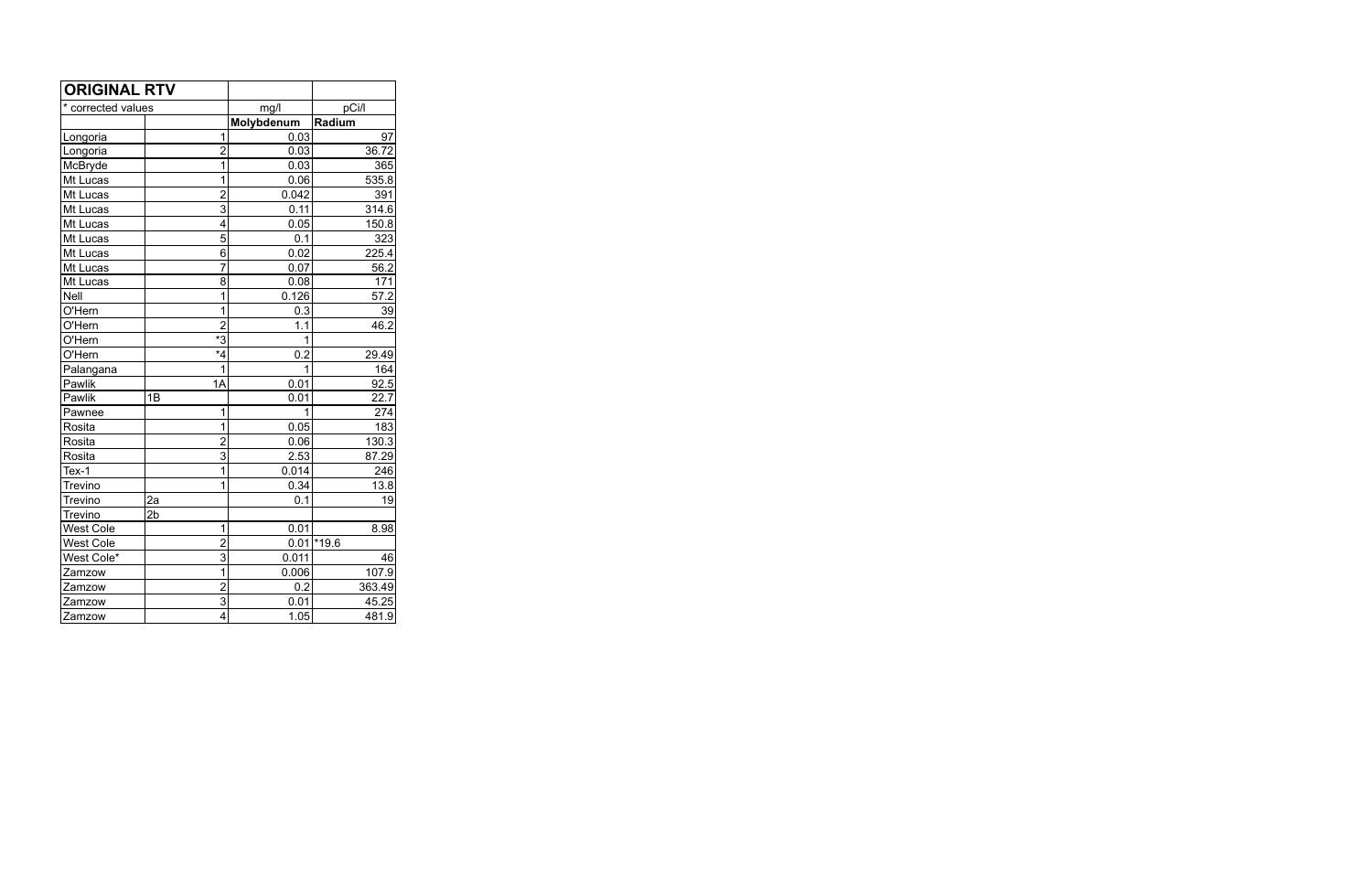**Attachment
C**

**Final
Restoration
Target
Values**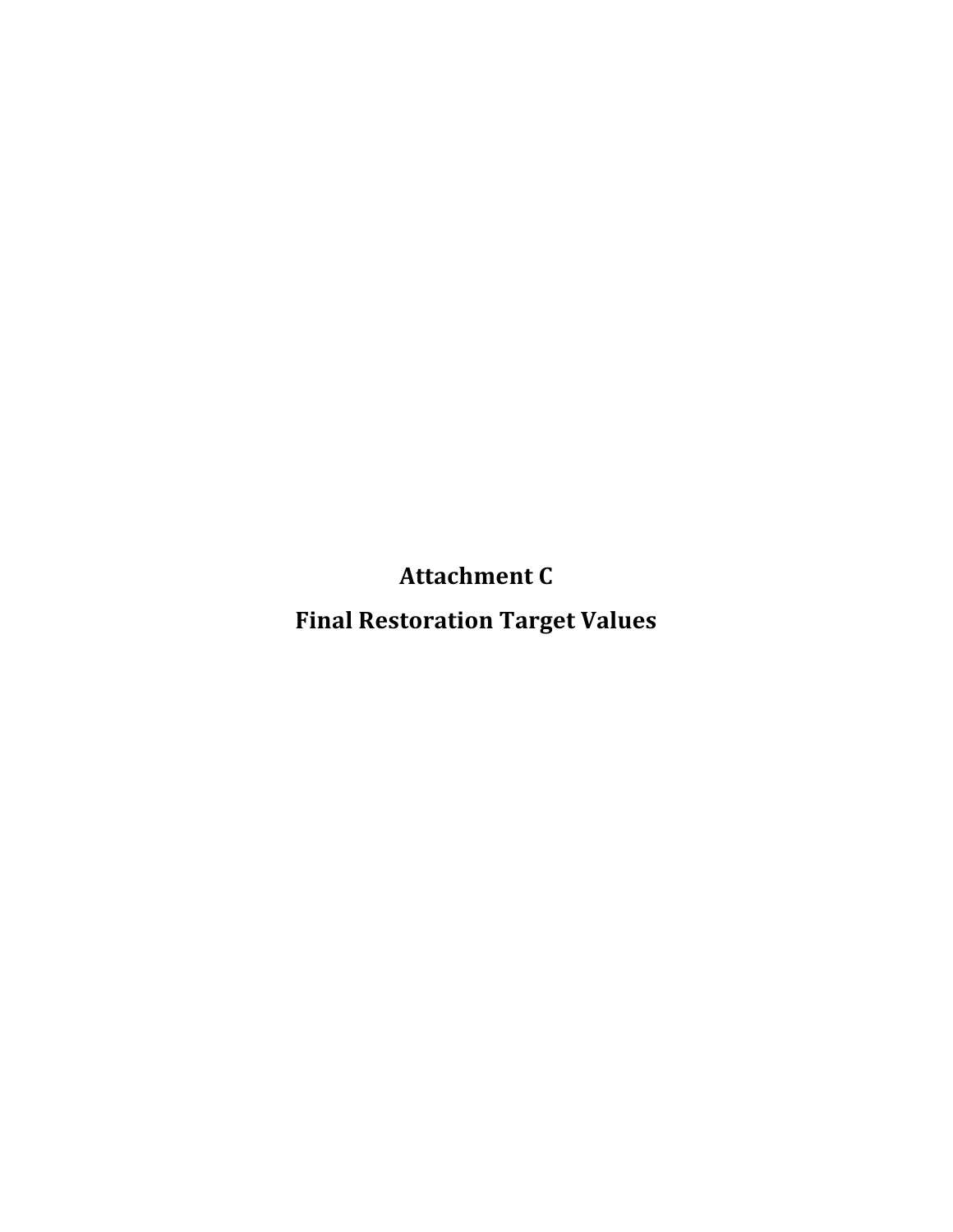| <b>Final Restoration Target Values</b> |                          |                      |           |        |           |                |                  |         |          |          |                 |                       |                  |            |              |            |
|----------------------------------------|--------------------------|----------------------|-----------|--------|-----------|----------------|------------------|---------|----------|----------|-----------------|-----------------------|------------------|------------|--------------|------------|
|                                        |                          |                      |           |        |           |                |                  |         |          |          |                 |                       |                  |            |              |            |
| Units $=$ >                            |                          | mg/l                 | mg/l      | mg/l   | mg/l      | mq/l           | mg/l             | mq/l    | mg/l     | mg/l     | mq/l            | mq/l                  | SU               | mq/l       | mmhos/cm     | mg/l       |
|                                        | PAA                      | Calcium              | Magnesium | Sodium | Potassium | Carbonate      | Bicarbonate      | Sulfate | Chloride | Fluoride | Nitrate-N       | Silica                | pH               | <b>TDS</b> | Conductivity | Alkalinity |
| Benavides                              |                          | 75                   | 6.2       | 402    | 14        |                | 350              | 300     | 517      | 0.48     | 2.87            |                       | $26 6.5-8.5$     | 1211       |              |            |
| Benavides                              | $\overline{2}$           | 100                  | 13        | 559    | 19.9      | 0.1            | 325              | 814     | 814      | 1.3      | 8.1             | 20.4                  | 8.1              | 2100       | 2982         | 149        |
| Benavides                              | 3                        | 76                   | 9.4       | 475    | 13.6      | 5              | $\overline{300}$ | 300     | 653      | 0.55     | 2.55            | 21                    | $\overline{8.6}$ | 1358       | 2269         | 184        |
| Benavides                              | $\boldsymbol{\Delta}$    | 50                   | 15        | 410    | 14        | $\overline{2}$ | 400              | 250     | 517      | 0.48     | 2.87            | 26                    | 7 <sup>1</sup>   | 1211       | 2161         | 199        |
| Boots/Brown                            |                          | 75                   | 14        | 221    | 12        | $\Omega$       | 350              | 75      | 266      | 1.2      | 0.2             |                       | $45 6-8$         | 811        | 1423         | 260        |
| Brelum 106-20                          |                          | 75                   | 30        | 2138   | 52        |                |                  | 300     | 3130     | 1.5      | 10              | $49.7 6-9$            |                  | 5971       |              |            |
| Brelum 106-2                           | $\overline{2}$           | 75                   | 30        | 2356   | 101       |                |                  | 300     | 3505     | 1.8      | 10 <sup>1</sup> | 43.67 6-9             |                  | 6349       |              |            |
| Bruni                                  |                          | 270                  | 150       | 410    | 35        |                | 700              | 300     | 1100     | 1.8      | 10 <sup>1</sup> |                       | $40 6.5 - 8.5$   | 2282       |              |            |
| Bruni                                  | $\overline{2}$           |                      |           |        |           |                |                  |         |          |          |                 |                       |                  |            |              |            |
| Bruni                                  | 3                        | 139                  |           |        |           |                |                  |         |          |          |                 |                       |                  |            |              |            |
| Bruni                                  | $\boldsymbol{\Delta}$    | 139                  |           |        |           |                |                  |         |          |          |                 |                       |                  |            |              |            |
| Bruni                                  | $5 - 1$                  | 270                  |           |        |           |                |                  |         |          |          |                 |                       |                  |            |              |            |
| Bruni                                  | $5-2$                    | 241                  | 58.3      | 382    | 35        |                | 700              | 300     | 1010     | 1.8      | 10 <sup>1</sup> |                       | $40 6.5 - 8.5$   | 2282       |              |            |
| <b>Burns Ranch</b>                     |                          |                      |           |        |           |                |                  |         |          |          |                 |                       |                  |            |              |            |
| <b>Burns Ranch</b>                     | $\overline{2}$           |                      |           |        |           |                |                  |         |          |          |                 |                       |                  |            |              |            |
| Burns/Moser                            |                          | 85                   | 13        | 321    | 18        |                | 400              | 90      | 463      | 1.44     | 0.17            | 43                    |                  | 970        | 1579         | 306        |
| Burns/Moser                            | $\overline{2}$           | 103                  | 17        | 264    | 16        |                | 290              | 160     | 320      |          | 0.35            |                       | $36$ : 7-8       | 948        | 1674         | 234        |
| Burns/Moser                            | 3                        | 120                  | 13        | 174    | 12        |                | 390              | 90      | 225      | 1.2      | 0.04            |                       | $40 7-8$         | 645        | 1110         | 315        |
| Burns/Moser                            | $\Delta$                 | 220                  | 36        | 191.5  | 16        | 1.8            | 370              | 350     | 270      | 0.9      | 0.83            |                       | $37 6.5-8.5$     | 1265       | 1936         | 300        |
| Clay West                              |                          | 100                  | 16        | 282    | 15        |                | 300              | 110     | 371      | 1.8      | 0.4             |                       | $50 6.5-8.5$     | 945        | 1840         |            |
| Clay West                              | $\overline{2}$           | 95                   | 16        | 354    | 17        | 0              | 320              | 300     | 424      | 1.1      | 0.06            | 43                    | 8.2              | 1320       | 2431         | 262        |
| El Mesquite                            | $ *_1$                   | 75                   |           |        |           |                |                  |         |          |          |                 |                       |                  |            |              |            |
| El Mesquite                            | $\overline{\phantom{a}}$ | 20 <sup>°</sup>      |           | 315    | 8.95      | 17.92          | 420              | 100     | 200      | 0.96     | 2.15            | $24.07 6-9$           |                  | 875        | 1480         | 350        |
| El Mesquite                            | 3                        | 21.5                 | 3.9       | 320    | 7.5       | 17.9           | 410              | 205     | 196.9    | 0.96     | 4.25            | $\overline{23.5 6-9}$ |                  | 910        | 1520         | 340        |
| El Mesquite                            | $\boldsymbol{\Delta}$    | 36                   | 8.5       | 370    | 8.5       | 17             | 440              | 300     | 301      |          | 0.47            |                       | $17 6-9$         | 1180       | 1830         | 362        |
| El Mesquite                            | $\overline{7}$           |                      |           |        |           |                |                  |         |          |          |                 |                       |                  |            |              |            |
| Gruy (Not Min                          |                          |                      |           |        |           |                |                  |         |          |          |                 |                       |                  |            |              |            |
| <b>Gruy Not Mine</b>                   | $\overline{2}$           |                      |           |        |           |                |                  |         |          |          |                 |                       |                  |            |              |            |
| Gruy (Not Min                          |                          |                      |           |        |           |                |                  |         |          |          |                 |                       |                  |            |              |            |
| Hobson                                 |                          | 70                   | 3.5       | 370    | 35.8      | 6.6            | 429              | 253     | 425      | 0.94     | 0.33            | 75                    | 8.15             | 1492       | 2408         | 313        |
| Holiday                                |                          |                      |           |        |           |                |                  |         |          |          |                 |                       |                  |            |              |            |
| Holiday                                | $\overline{2}$           | 30                   |           | 300    | 6.8       | 11.8           | 400              | 92.6    | 174      | 1.2      | 1.8             | $19.7 6-9$            |                  | 900        | 1500         | 350        |
| Holiday                                | 3                        | 38.8                 | 15.4      | 449    | 16.4      | 3.8            | 244.8            | 92.6    | 630.4    | 0.47     | 3.06            | $20.4 6-9 $           |                  | 1442       | 2374         | 206.5      |
| Holiday                                | $\overline{4}$           | 70                   | 16        | 490    | 13        | 14             | 440              | 455     | 350      | 1.15     | 0.97            |                       | $18 6-9$         | 1610       | 2500         | 365        |
| Holiday                                | 5                        | 46                   | 17        | 445    | 11.1      | 4.4            | $\overline{385}$ | 285     | 582      | 0.58     | 1.87            |                       | $20 6-9$         | 1322       | 2358         | 320        |
| Holiday                                | 6<br>$\overline{7}$      | 65                   | 24.6      | 424    | 15.3      | 4              | 4480             | 270     | 643      | 2.7      | 0.53            | 22                    | 8.23             | 1482       | 2626         | 395        |
| Holiday                                |                          |                      |           |        |           |                |                  |         |          |          |                 |                       |                  |            |              |            |
| Kingsville Dom                         |                          |                      |           |        |           |                |                  |         |          |          |                 |                       |                  |            |              |            |
| Kingsville Don                         |                          | $2$ -                |           |        |           |                |                  |         |          |          |                 |                       |                  |            |              |            |
| Lamprecht                              |                          | 198                  | 32.6      | 444    | 30.8      | 3.1            | 300              | 523     | 574      | 1.05     | 1.36            | 37.6                  | 7.4              | 2059       | 3221         | 276        |
| Lamprecht                              |                          | 2 combined with PAA1 |           |        |           |                |                  |         |          |          |                 |                       |                  |            |              |            |
| Lamprecht                              |                          | 3 combined with PAA1 |           |        |           |                |                  |         |          |          |                 |                       |                  |            |              |            |
| Lamprecht                              |                          | 4 combined with PAA1 |           |        |           |                |                  |         |          |          |                 |                       |                  |            |              |            |
| Las Palmas                             |                          | 220                  | 43        | 292    | 21        |                | 300              | 230     | 610      | 0.55     | 8.8             |                       | $49 6.5 - 8.5$   | 1600       | 2625         | 250        |
| Las Palmas                             | $\vert$ 2                | 132.1                | 32.3      | 304    | 23        | 0              | 225              | 180     | 690      | 0.57     | 12.5            |                       | $45 6.5-8.5$     | 1656       | 2773         | 183        |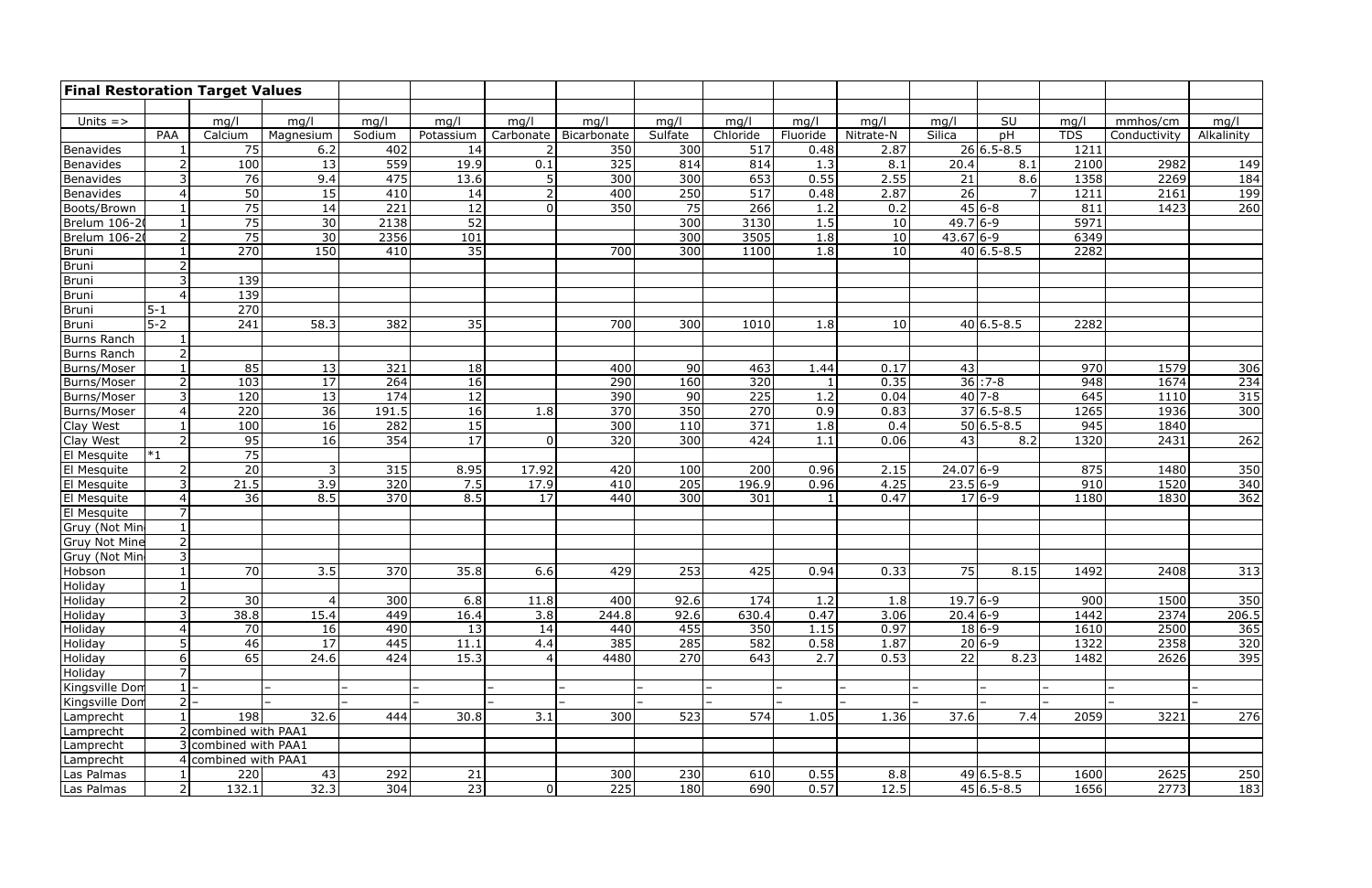| <b>Final Restoration Target Values</b> |                 |                      |                 |                  |                 |                  |                         |                  |                  |                  |                  |                 |                 |            |              |                  |
|----------------------------------------|-----------------|----------------------|-----------------|------------------|-----------------|------------------|-------------------------|------------------|------------------|------------------|------------------|-----------------|-----------------|------------|--------------|------------------|
|                                        |                 |                      |                 |                  |                 |                  |                         |                  |                  |                  |                  |                 |                 |            |              |                  |
| Units $=$ >                            |                 | mg/l                 | mq/l            | mq/l             | mq/l            | mq/l             | mq/l                    | mq/l             | mq/l             | mg/l             | mq/l             | mq/l            | SU              | mq/l       | mmhos/cm     | mg/l             |
|                                        | PAA             | Calcium              | Magnesium       | Sodium           | Potassium       |                  | Carbonate   Bicarbonate | Sulfate          | Chloride         | Fluoride         | Nitrate-N        | Silica          | pH              | <b>TDS</b> | Conductivity | Alkalinity       |
| Las Palmas                             | 3               | $\overline{200}$     | 35              | $\overline{272}$ | 19              |                  | 270                     | 250              | 570              | 0.6              | 6.3              |                 | $45 6.5-8.5$    | 1500       | 2500         | 220              |
| Longoria                               |                 | 100                  | 15.5            | 619              | 20              | 2.3              | 400                     | 350              | 854              | 0.56             | 0.82             |                 | $36 6.5 - 8.5$  | 1928       |              |                  |
| Longoria                               | $\overline{2}$  | 100                  | 19              | $\overline{610}$ | $\overline{23}$ | $\overline{3.4}$ | 400                     | 450              | 856              | 0.62             | 2.68             |                 | $42 6.5-8.5$    | 2200       | 3509         | 201              |
| McBryde                                |                 | 250                  | 60              | 350              | 43              |                  | 350                     | 500              | 692              | 1.2              | 5 <sup>1</sup>   |                 | $76 6.0-9.0$    | 1738       |              |                  |
| Mt Lucas                               |                 | $\overline{75}$      | $\overline{13}$ | 212.3            | $\overline{11}$ |                  | 425                     | 1000             | $\frac{128}{ }$  | 2 <sup>1</sup>   | $\overline{0.2}$ |                 | $31.2 6.5-8.5$  | 776        | 1210         | 349              |
| Mt Lucas                               | $\overline{2}$  | 80                   | $\overline{10}$ | $\overline{224}$ | $\overline{25}$ |                  | 406.5                   | 100              | 140.5            | $\overline{1.3}$ | 1.11             |                 | $28 6.5-8.5$    | 740        | 1174         | 333.4            |
| Mt Lucas                               | 3               | 70                   | 12              | $\overline{225}$ | 10              |                  | 416                     | $\overline{95}$  | 122.5            | 1.3              | 0.16             |                 | $24.96.5 - 8.5$ | 728.5      | 1180         | 341              |
| Mt Lucas                               | $\overline{4}$  | $\overline{90}$      | $\overline{12}$ | $\frac{1}{375}$  | 10              |                  | $\overline{510}$        | 150              | 437              |                  | 0.035            |                 | $21 6.5-8.5$    | 1122       | 1984         | 430              |
| Mt Lucas                               | 5               | 75                   | 15              | 212              | 11.4            |                  | 450                     | 110              | 133              | 1.28             | 0.21             |                 | $25 6.5-8.5$    | 775        | 1200         | $\frac{1}{375}$  |
| Mt Lucas                               | 6               | 160                  | 24              | 477              | $\overline{18}$ |                  | $\overline{370}$        | 250              | 574              | 0.5              | 0.46             |                 | $23 6.5-8.5$    | 1550       | 2567         | 300              |
| Mt Lucas                               | $\overline{z}$  | 90                   | 15              | 351              | $\overline{12}$ | 0                | 425                     | 250              | 316              | 0.4              | 0.03             |                 | $26 6.5-8.5$    | 1115       | 1817         | $\overline{350}$ |
| Mt Lucas                               | 8               | $\boxed{125}$        | 18              | $\overline{295}$ | 12              | 0                | 425                     | $\overline{225}$ | 213              | 0.45             | 0.97             |                 | $36 6.5-8.5$    | 967        | 1541         | 330              |
| Nell                                   |                 | 100                  | 30              | 1932             | 93              |                  |                         | 300              | 2956             | 1.8              | 10 <sup>1</sup>  | 55.25           |                 | 5383       |              |                  |
| $O'$ Hern                              |                 | $\overline{32}$      | 8 <sup>1</sup>  | $\overline{347}$ | 9.7             | $\overline{2}$   | 347.8                   | 200              | 295.6            | 1.31             | 2.78             |                 | $43.7 6.5-8.5$  | 1052       | 1728         |                  |
| O'Hern                                 | $\overline{2}$  | 14.7                 |                 |                  |                 |                  |                         |                  |                  |                  |                  |                 |                 |            |              |                  |
| O'Hern                                 | $*3$            | table not amended    |                 |                  |                 |                  |                         |                  |                  |                  |                  |                 |                 |            |              |                  |
| O'Hern                                 | $*4$            | 36                   | $\overline{7}$  | 307.7            | 9.06            | 17.57            | 325                     | 132.1            | 278.8            | 0.96             | 2.79             | 55.1            |                 | 952        |              |                  |
| Palangana                              |                 | 200                  | 125             | 245              | 19.3            | 11               | 500                     | 250              | 250              | 1.8              | 10 <sup>1</sup>  |                 | $44 6.5-8.5$    | 878        | 1750         | 410              |
| Pawlik                                 | 1A              | $\overline{225}$     | 50              | $\overline{750}$ | $\overline{32}$ |                  | 325                     | 275              | 1405             | 0.9              | 0.05             |                 | $39 6-9$        | 2607       | 4566         | 290              |
| Pawlik                                 | 1B              | 51                   | 11              | 290              | 16              |                  | 321                     | $\overline{20}$  | 386              | 1.08             | 0.03             |                 | $376-9$         | 1002       | 1748         | 263              |
| Pawnee                                 |                 | $\overline{200}$     | 125             | $\overline{200}$ |                 |                  | $\overline{500}$        | 250              | $\overline{250}$ | 1.8              | 10 <sup>1</sup>  |                 | $ 6-9 $         | 903        | 2400         |                  |
| Rosita                                 |                 |                      |                 |                  |                 |                  |                         |                  |                  |                  |                  |                 |                 |            |              |                  |
| Rosita                                 | $\overline{2}$  |                      |                 |                  |                 |                  |                         |                  |                  |                  |                  |                 |                 |            |              |                  |
| Rosita                                 | 3               |                      |                 |                  |                 |                  |                         |                  |                  |                  |                  |                 |                 |            |              |                  |
| $Text-1$                               |                 | 125                  | 5 <sup>1</sup>  | $\frac{1}{377}$  | 45              |                  | 327                     | 400              | 445              | 0.62             | 0.12             |                 | $110 6.0 - 8.5$ | 1500       | 2400         | 269              |
| Trevino                                |                 | $\overline{200}$     | $\overline{47}$ | $\frac{1}{375}$  | $\overline{25}$ | $\overline{0}$   | $\overline{265}$        | 500              | 639              | 0.76             | 0.29             |                 | $52 6.6-8.0$    | 1700       | 2806         | $\overline{222}$ |
| Trevino                                | 2a              | 130                  | 70              | 420              | 26.4            | 130              | 450                     | 450              | 650              |                  | 0.16             |                 | $60 6.6-8.2$    | 1884       |              |                  |
| Trevino                                | $\overline{2b}$ |                      |                 |                  |                 |                  |                         |                  |                  |                  |                  |                 |                 |            |              |                  |
| <b>West Cole</b>                       | $\overline{1}$  | 25                   | 10              | 350              | 15              | 16.4             | 670                     | 92.4             | 201              | 1.96             | 1.19             | $57.8 6-9$      |                 | 1000       | 1640         | 550              |
| West Cole                              | $\overline{2}$  | 15                   |                 | 345              | 23              | 14               | 560                     | 122              | 259              | 1.4              | 1.6              |                 | $47 6-9$        | 1036       | 1700         | 470              |
| <b>West Cole</b>                       | $\overline{3}$  | 16.8                 | 6.5             | 398              | 18.6            | $\overline{17}$  | 532                     | 197              | 301              | 1.17             | 2.1              | $\overline{52}$ |                 | 1234       |              |                  |
| Zamzow                                 |                 | 317                  | 38.4            | 450              | 30.3            | 0                | 750                     | 793              | 538              | 0.54             | 0.16             |                 | $51.6 6.5-8.5$  | 2289       | 3204         | 500              |
| Zamzow                                 |                 | 2 combined with PAA1 |                 |                  |                 |                  |                         |                  |                  |                  |                  |                 |                 |            |              |                  |
| Zamzow                                 |                 | 3 combined with PAA1 |                 |                  |                 |                  |                         |                  |                  |                  |                  |                 |                 |            |              |                  |
| Zamzow                                 |                 | 4 combined with PAA1 |                 |                  |                 |                  |                         |                  |                  |                  |                  |                 |                 |            |              |                  |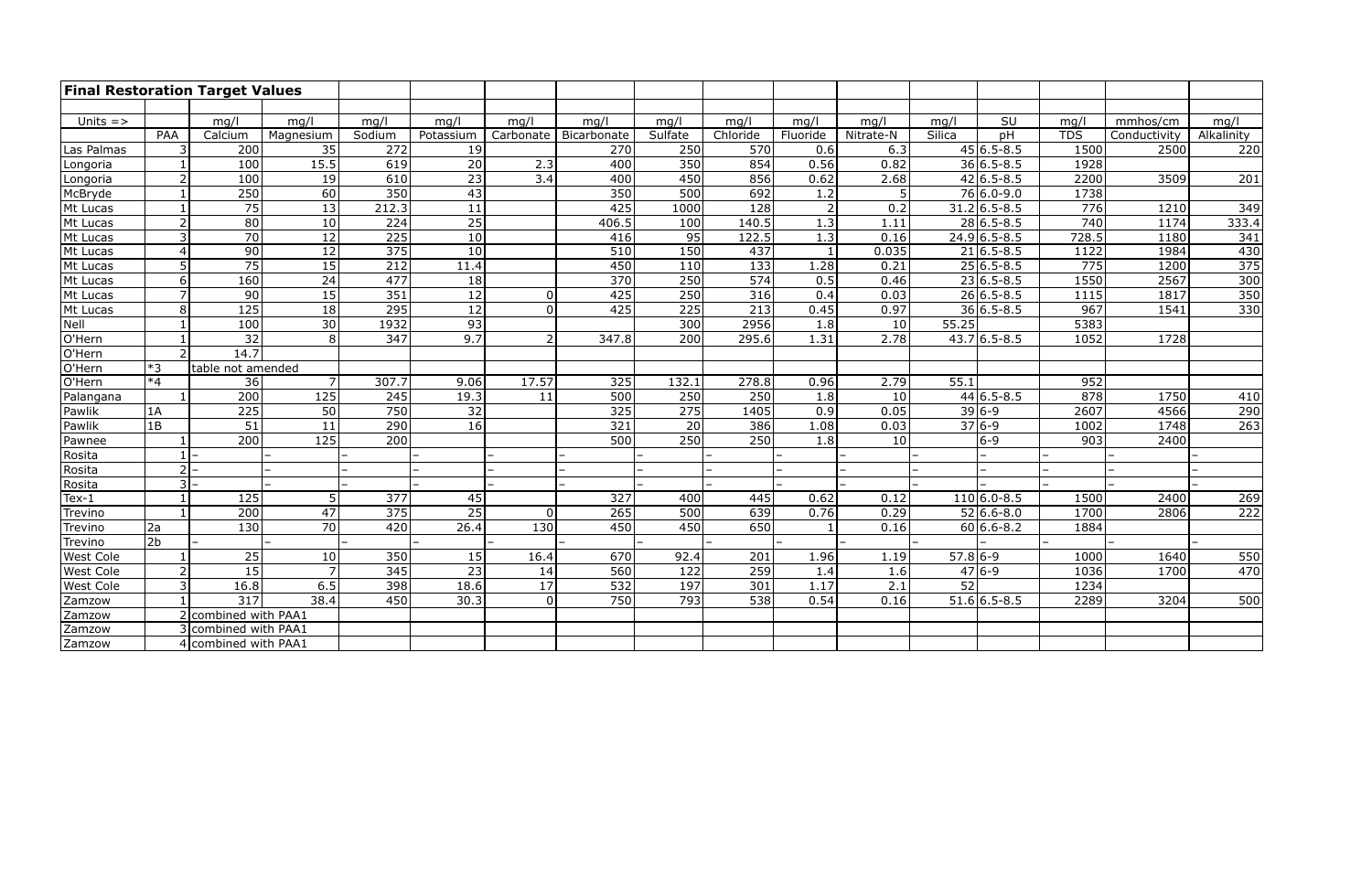| <b>Final Restoration</b> |                          |         |         |                |        |           |         |          |           |                |            |        |
|--------------------------|--------------------------|---------|---------|----------------|--------|-----------|---------|----------|-----------|----------------|------------|--------|
|                          |                          |         |         |                |        |           |         |          |           |                |            |        |
| Units $=$ >              |                          | mg/l    | mg/l    | mg/l           | mg/l   | mg/l      | mg/l    | mg/l     | mg/l      | mg/l           | mg/l       | pCi/l  |
|                          | PAA                      | Arsenic | Cadmium | Iron           | Lead   | Manganese | Mercury | Selenium | Ammonia-N | Uranium        | Molybdenum | Radium |
| Benavides                | 1                        | 0.004   | 0.0003  | 2.45           | 0.023  | 0.365     | 0.0003  | 0.004    | 0.03      | 2              | 0.01       | 83     |
| Benavides                | $\overline{2}$           | 0.008   | 0.01    | 1.2            | 0.05   | 0.41      | 0.001   | 0.01     | 0.03      | $\overline{2}$ | 0.1        | 83     |
| Benavides                | 3                        | 0.037   | 0.01    | 0.1            | 0.05   | 0.01      | 0.001   | 0.025    | 0.05      | 3              | 0.1        | 173.1  |
| Benavides                | 4                        | 0.01    | 0.01    | 2.45           | 0.02   | 0.37      | 0.001   | 0.01     | 0.05      | $\overline{2}$ | 0.01       | 83     |
| Boots/Brown              |                          | 0.059   | 0.0001  | 0.2            | 0.003  | 0.05      | 0.0011  | 0.002    | 0.5       | 0.28           |            | 150    |
| Brelum 106-20            |                          | 0.074   | 0.0031  | $\overline{2}$ | 0.022  | 0.078     | 0.001   | 0.089    | 29        |                |            | 9.36   |
| Brelum 106-20            | $\overline{2}$           | 0.05    | 0.0126  | 5.49           | 0.0134 | 0.128     | 0.0009  | 0.01     | 29        | $\overline{2}$ |            | 1536.5 |
| <b>Bruni</b>             |                          | 0.05    | 0.01    | 1.945          | 0.056  | 0.139     | 0.002   | 0.051    | 200       | $\overline{5}$ |            | 90.5   |
| <b>Bruni</b>             | $\overline{2}$           |         |         |                |        |           |         |          |           |                |            |        |
| <b>Bruni</b>             | 3                        |         |         |                |        |           |         |          |           |                |            |        |
| Bruni                    | 4                        |         |         |                |        |           |         |          |           |                |            |        |
| <b>Bruni</b>             | $5 - 1$                  |         |         |                |        |           |         |          |           |                |            |        |
| <b>Bruni</b>             | $5 - 2$                  | 0.05    | 0.005   | 1.945          | 0.027  | 0.139     | 0.0009  | 0.051    | 200       | 4              |            | 90.5   |
| <b>Burns Ranch</b>       | 1                        |         |         |                |        |           |         |          |           |                |            |        |
| Burns Ranch              | $\overline{2}$           |         |         |                |        |           |         |          |           |                |            |        |
| Burns/Moser              |                          | 0.275   | 0.01    | 65             | 0.028  | 0.15      | 0.003   | 0.07     | 5         | 0.3            | 3.9        | 450    |
| Burns/Moser              | $\overline{2}$           | 0.02    | 0.0006  | 0.503          | 0.003  | 0.64      | 0.0055  | 0.06     | 1.2       | 1.7            | 0.07       | 529    |
| Burns/Moser              | $\overline{3}$           | 0.059   | 0.0002  |                | 0.002  | 0.27      | 0.0006  | 0.002    | 0.2       | 1.25           | 0.1        | 758    |
| Burns/Moser              | 4                        | 0.65    | 0.0001  | 8 <sup>1</sup> | 0.001  | 0.35      | 0.001   | 0.001    | 0.21      | 0.2            | 0.5        | 675    |
| Clay West                | $\mathbf{1}$             | 0.07    | 0.0003  | 1.5            | 0.006  | 0.75      | 0.0009  | 0.02     | 2.9       | 0.8            | 2.9        | 380    |
| Clay West                | $\overline{2}$           | 0.044   | 0.0018  | 6.1            | 0.008  | 3.3       | 0.0002  | 0.05     | 0.62      | 0.477          | 0.3        | 420    |
| El Mesquite              | $*1$                     |         |         |                |        |           |         |          |           |                |            |        |
| El Mesquite              | $\overline{2}$           | 0.038   | 0.0002  | 0.313          | 0.516  | 0.05      | 0.00014 | 0.08     | 0.045     | 1.35           | 0.13       | 46     |
| El Mesquite              | $\overline{3}$           | 0.086   | 0.00012 | 0.25           | 0.45   | 0.028     | 0.00025 | 0.105    | 0.49      | 2.7            | 0.11       | 116.68 |
| El Mesquite              | 4                        | 0.009   | 0.0002  | 0.18           | 0.002  | 0.06      | 0.0003  | 0.215    | 0.09      | 1.95           | 0.07       | 20     |
| El Mesquite              | $\overline{7}$           |         |         |                |        |           |         |          |           |                |            |        |
| Gruy (Not Min            | $\mathbf{1}$             |         |         |                |        |           |         |          |           |                |            |        |
| <b>Gruy Not Mine</b>     | $\overline{2}$           |         |         |                |        |           |         |          |           |                |            |        |
| Gruy (Not Min            | $\mathfrak{Z}$           |         |         |                |        |           |         |          |           |                |            |        |
| Hobson                   |                          | 0.422   | 0.009   | 2.09           | 0.04   | 0.331     | 0.00064 | 0.008    | 75.5      | 0.29           | 3.55       | 70     |
| Holiday                  | 1                        |         |         |                |        |           |         |          |           |                |            |        |
| Holiday                  | $\overline{2}$           | 0.03    | 0.005   | 0.32           | 0.03   | 0.02      | 0.009   | 0.6      | 0.2       | 0.5            | 0.1        | 26.6   |
| Holiday                  | 3                        | 0.08    | 0.0001  | 0.272          | 1.97   | 0.022     | 0.0001  | 0.026    | 0.138     |                | 0.116      | 429.8  |
| Holiday                  | 4                        | 0.008   | 0.0001  | 0.27           | 0.0065 | 0.05      | 0.0002  | 0.155    | 0.12      | 2.55           | 0.075      | 19     |
| Holiday                  | 5                        | 0.015   | 0.0004  | 0.09           | 0.002  | 0.04      | 0.0001  | 0.061    | 0.012     | 1.095          | 0.19       | 28.5   |
| Holiday                  | $6 \overline{6}$         | 0.02    | 0.0001  | 0.2            | 0.001  | 0.1       | 0.0001  | 0.37     | 0.1       | 2.3            | 0.11       | 71     |
| Holiday                  | $\overline{7}$           |         |         |                |        |           |         |          |           |                |            |        |
| Kingsville Dom           | $1\vert$                 |         |         |                |        |           |         |          |           |                |            |        |
| Kingsville Dom           | 2 <sup>1</sup>           |         |         |                |        |           |         |          |           |                |            |        |
|                          |                          | 0.013   | 0.007   | 0.332          | 0.014  | 0.121     | 0.0009  | 0.012    | 0.635     | 0.757          | 0.144      | 218.3  |
| Lamprecht                |                          |         |         |                |        |           |         |          |           |                |            |        |
| Lamprecht                | $\overline{2}$<br>3      |         |         |                |        |           |         |          |           |                |            |        |
| Lamprecht                |                          |         |         |                |        |           |         |          |           |                |            |        |
| Lamprecht                | $\overline{\mathcal{A}}$ |         |         |                |        |           |         |          |           |                |            |        |
| Las Palmas               |                          | 0.073   | 0.0001  | 0.2            | 0.0053 | 0.5       | 0.0006  | 0.564    | 10        | 7              | 0.04       | 134    |
| Las Palmas               | $\overline{2}$           | 0.019   | 0.0001  | 0.45           | 0.02   | 0.31      | 0.0001  | 0.14     | 0.167     | $\overline{2}$ | 0.06       | 100    |

| Ί                                                                     |  |
|-----------------------------------------------------------------------|--|
| $\overline{\phantom{a}}$<br>u<br>I<br>ì<br>Ĭ                          |  |
| ξ<br>3<br>ξ                                                           |  |
| ٤<br>$\overline{\mathbf{S}}$<br>Š                                     |  |
| $\mathbf{1}$<br>ξ<br>֖֖֪֪֪ׅ֪֪֪֚֚֚֚֚֚֚֚֚֚֚֚֚֚֚֚֚֚֚֡֝֝֝֝֝֝֝֝֝֝ <b>֓</b> |  |
| Š<br>ξ<br>Ŝ.                                                          |  |
| $\frac{1}{2}$<br>$\mathbf{1}$<br>J<br>50                              |  |
| $\frac{1}{2}$<br>9.<br>36<br>5                                        |  |
| $\overline{5}$<br>.<br>.<br>.<br>I<br>36<br>ï<br>5<br>ı<br>C          |  |
| 90                                                                    |  |
|                                                                       |  |
|                                                                       |  |
|                                                                       |  |
| I<br>90                                                               |  |
|                                                                       |  |
|                                                                       |  |
| I<br>1<br>)<br>(                                                      |  |
| D<br>)                                                                |  |
| ı<br>ō٤<br>3<br>$\overline{\phantom{a}}$                              |  |
| 5<br>5<br>C<br>$\epsilon$                                             |  |
| 380<br>20<br>4.                                                       |  |
|                                                                       |  |
| 46                                                                    |  |
| $\frac{1}{2}$<br>5.68<br>3                                            |  |
| (<br>)<br>,                                                           |  |
|                                                                       |  |
|                                                                       |  |
|                                                                       |  |
|                                                                       |  |
| 70                                                                    |  |
| ĺ                                                                     |  |
| ¢<br>រ<br>)<br>S                                                      |  |
| ١                                                                     |  |
| វ<br>}                                                                |  |
| 1                                                                     |  |
|                                                                       |  |
|                                                                       |  |
|                                                                       |  |
| ,<br>j<br>٤<br>ξ<br>1<br>3                                            |  |
|                                                                       |  |
|                                                                       |  |
| 1<br>ļ                                                                |  |
| 100                                                                   |  |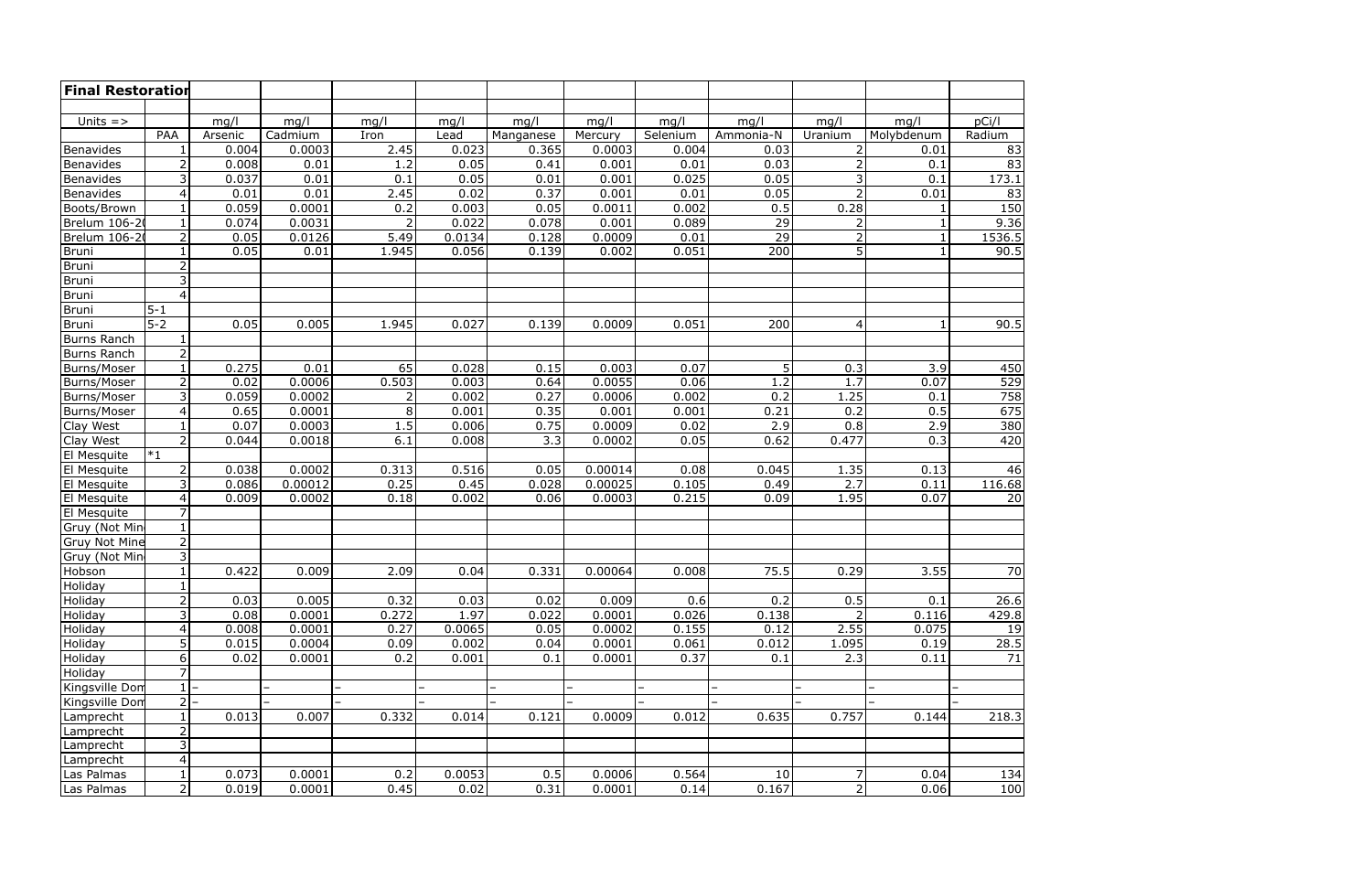| <b>Final Restoration</b> |                 |         |         |       |        |              |         |          |                |                |            |                 |
|--------------------------|-----------------|---------|---------|-------|--------|--------------|---------|----------|----------------|----------------|------------|-----------------|
|                          |                 |         |         |       |        |              |         |          |                |                |            |                 |
| Units $=$ >              |                 | mg/l    | mg/l    | mg/l  | mg/l   | mg/l         | mg/l    | mg/l     | mg/l           | mg/l           | mg/l       | pCi/l           |
|                          | <b>PAA</b>      | Arsenic | Cadmium | Iron  | Lead   | Manganese    | Mercury | Selenium | Ammonia-N      | Uranium        | Molybdenum | Radium          |
| Las Palmas               | 3               | 0.03    | 0.0001  | 0.55  | 0.005  | 0.4          | 0.0001  | 0.137    | 0.15           | 5 <sup>1</sup> | 0.15       | 170             |
| Longoria                 | $\mathbf{1}$    | 0.023   | 0.0001  | 0.04  | 0.003  | 0.02         | 0.0003  | 0.002    | 0.01           | $\overline{2}$ | 0.03       | 97              |
| Longoria                 | $\overline{2}$  | 0.023   | 0.0001  | 0.24  | 0.028  | 0.111        | 0.0003  | 0.003    | 0.01           | $\overline{3}$ | 0.03       | $\overline{37}$ |
| McBryde                  | $\mathbf{1}$    | 0.041   | 0.0017  | 0.59  | 0.228  | 0.5          | 0.001   | 0.049    | 1.7            | 4              | 0.03       | 100             |
| Mt Lucas                 | $\mathbf{1}$    | 0.0057  | 0.00014 | 0.18  | 0.0018 | 0.05         | 0.0001  | 0.003    | 0.348          | 0.55           | 0.5        | 962             |
| Mt Lucas                 | $\overline{2}$  | 0.007   | 0.0001  | 0.078 | 0.001  | 0.1          | 0.0001  | 0.0013   | 0.116          | 0.5            | 0.8        | 950             |
| Mt Lucas                 | 3               | 0.02    | 0.0001  | 0.2   | 0.002  | 0.064        | 0.0001  | 0.35     | 0.17           | 1.75           | 1          | 940             |
| Mt Lucas                 | $\overline{4}$  | 0.1     | 0.0001  | 0.09  | 0.001  | 0.1          | 0.0001  | 0.003    | 0.08           | 1.6            | 1.6        | 300             |
| Mt Lucas                 | 5               | 0.2     | 0.0001  | 0.03  | 0.001  | 0.5          | 0.0001  | 0.025    | 0.12           | 1.5            | 0.6        | 750             |
| Mt Lucas                 | 6               | 0.005   | 0.0001  | 0.02  | 0.001  | 0.1          | 0.0001  | 0.015    | 0.03           | 2              | 0.6        | 750             |
| Mt Lucas                 | $\overline{7}$  | 0.15    | 0.0001  | 0.02  | 0.003  | 0.15         | 0.0001  | 0.01     | 0.05           |                | 0.75       | 250             |
| Mt Lucas                 | 8               | 0.006   | 0.0001  | 0.01  | 0.001  | 0.25         | 0.0001  | 0.002    | 0.06           | 1.25           | 1.5        | 550             |
| Nell                     | $\mathbf{1}$    | 0.028   | 0.001   | 1.21  | 0.455  | 0.257        | 0.0005  | 0.0012   | 7.49           |                |            | 57.2            |
| O'Hern                   | $\mathbf{1}$    | 0.2     | 0.01    | 2.9   | 0.25   | 5.06         | 0.36    | 0.61     | 2.1            | 1.55           | 2.1        |                 |
| $O'$ Hern                | $\overline{2}$  |         |         |       |        |              |         |          |                |                |            |                 |
| O'Hern                   | $*3$            |         |         |       |        |              |         |          |                |                |            |                 |
| O'Hern                   | $*4$            | 0.042   | 0.011   | 0.63  | 0.02   | 0.1          | 0.008   | 0.04     | 0.052          | 1.2            | 0.75       |                 |
| Palangana                | $\mathbf{1}$    | 0.05    | 0.01    | 0.6   | 0.1    | 0.1          | 0.002   | 0.11     | 100            |                | 1.7        | 275             |
| Pawlik                   | 1A              | 0.003   | 0.0002  | 0.27  | 0.002  | 0.09         | 0.0001  | 0.001    | 0.2            | 0.02           | 0.07       | 92.5            |
| Pawlik                   | 1B              | 0.001   | 0.0001  | 0.29  | 0.001  | 0.037        | 0.0001  | 0.001    | 0.11           | 0.002          | 0.01       | 22.7            |
| Pawnee                   | 1               | 0.05    | 0.01    | 0.3   | 0.05   | 0.059        | 0.002   | 0.05     | 240            | 4              | 5          | 274             |
| Rosita                   | $1\vert$        |         |         |       |        |              |         |          |                |                |            |                 |
| Rosita                   | $\overline{2}$  |         |         |       |        |              |         |          |                |                |            |                 |
| Rosita                   | 3               |         |         |       |        |              |         |          |                |                |            |                 |
| Tex-1                    | $\mathbf{1}$    | 0.35    | 0.0001  | 25    | 0.001  | $\mathbf{1}$ | 0.0001  | 0.002    | 0.14           |                | 0.1        | 372             |
| Trevino                  | $\mathbf{1}$    | 0.2     | 0.01    |       | 0.06   | $\mathbf{1}$ | 0.001   | 0.01     | 5              | $\overline{2}$ | 0.5        | 131             |
| Trevino                  | 2a              | 0.05    | 0.01    | 0.25  | 0.02   | $\mathbf{1}$ | 0.0003  | 0.01     | $\overline{5}$ | $\overline{2}$ |            | 226             |
| Trevino                  | $\overline{2b}$ |         |         |       |        |              |         |          |                |                |            |                 |
| West Cole                |                 | 0.121   | 0.0001  | 0.217 | 0.018  | 0.046        | 0.0002  | 0.018    | 0.09           | 2.75           | 0.03       | 21.5            |
| <b>West Cole</b>         | $\overline{2}$  | 0.12    | 0.0001  | 0.72  | 0.009  | 0.115        | 0.0001  | 0.04     | 0.09           | 2.5            | 0.025      |                 |
| West Cole                | 3               | 0.13    | 0.0008  | 0.58  | 0.0017 | 0.041        | 0.0001  | 0.024    | 0.09           | 3.15           | 0.02       | 46              |
| Zamzow                   | $\mathbf{1}$    | 0.2     | 0.001   | 0.915 | 0.004  | 0.224        | 0.0006  | 0.01     | 200            | 3 <sup>1</sup> | 5          | 200             |
| Zamzow                   | $\overline{2}$  |         |         |       |        |              |         |          |                |                |            |                 |
| Zamzow                   | 3               |         |         |       |        |              |         |          |                |                |            |                 |
| Zamzow                   | 4               |         |         |       |        |              |         |          |                |                |            |                 |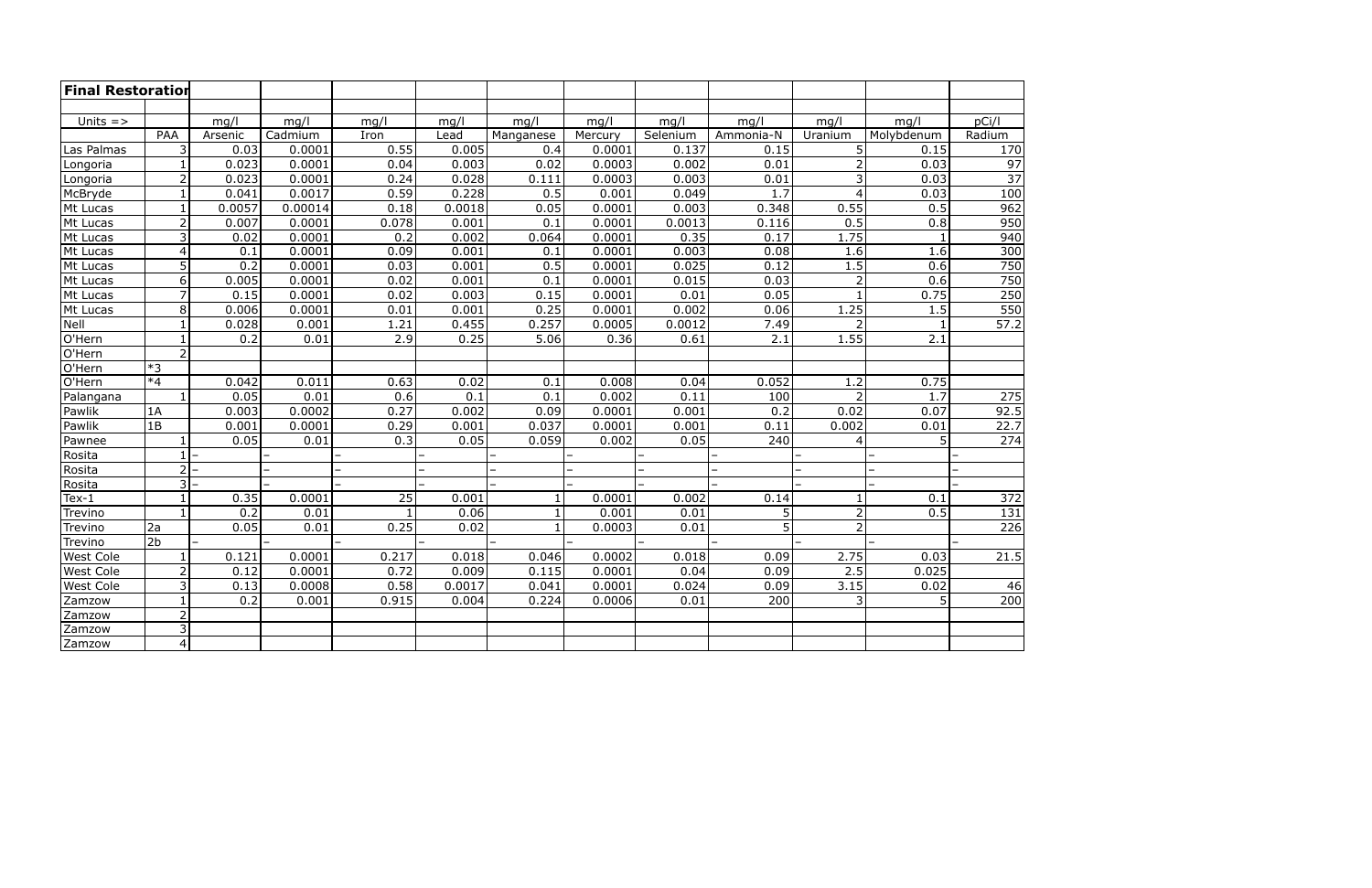**Attachment
D**

**Last
Sampled
Values**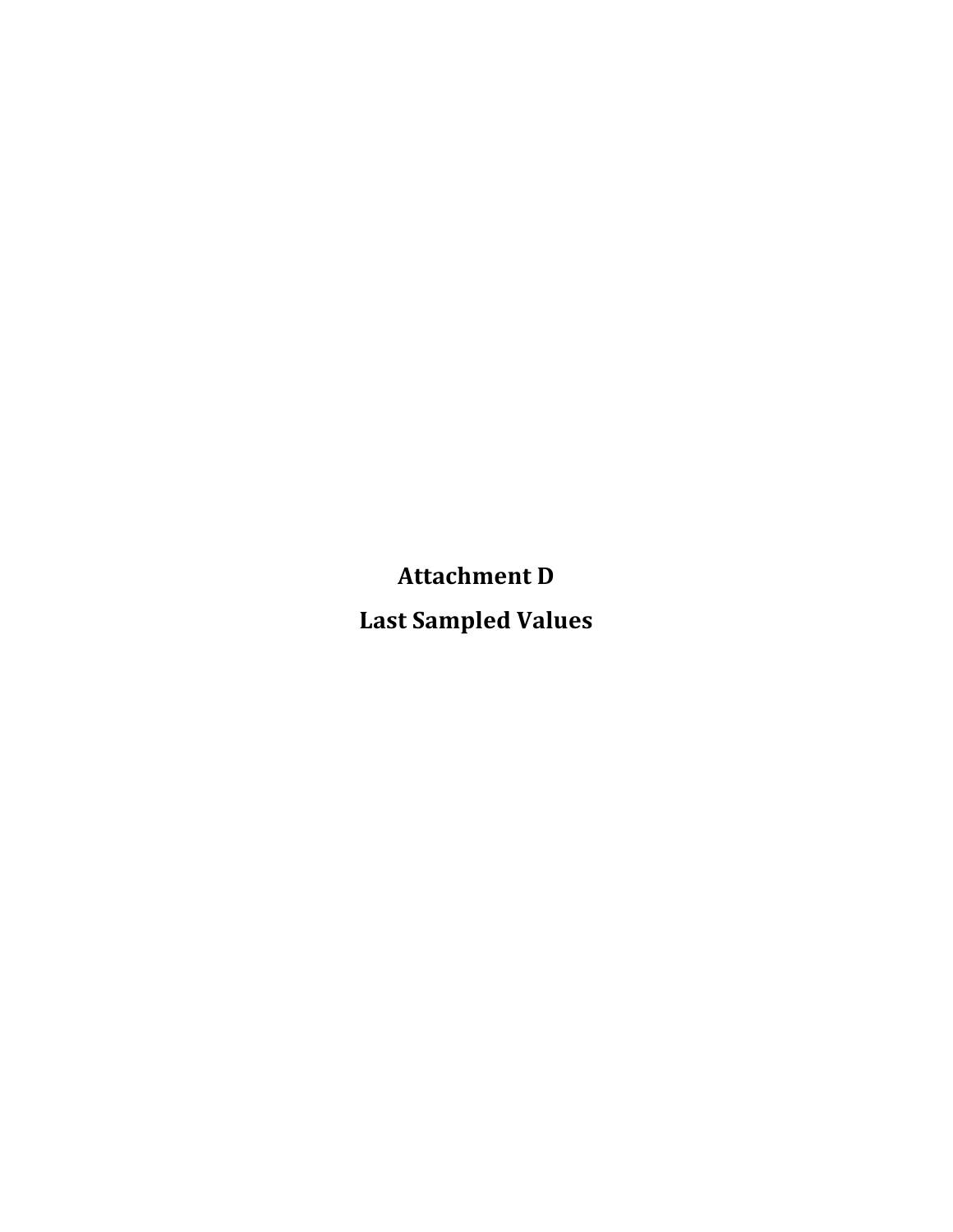| <b>Last Sampled Values</b> |                 |                 |                |                  |                 |           |                  |         |          |          |           |                 |                     |
|----------------------------|-----------------|-----------------|----------------|------------------|-----------------|-----------|------------------|---------|----------|----------|-----------|-----------------|---------------------|
| Units $\Rightarrow$        |                 | mg/l            | mg/l           | mg/l             | mg/l            | mg/l      | mg/l             | mg/l    | mg/l     | mg/l     | mg/l      | mg/l            | lsu                 |
|                            |                 | Calcium         | Magnesium      | Sodium           | Potassium       | Carbonate | Bicarbonate      | Sulfate | Chloride | Fluoride | Nitrate-N | Silica          | pH                  |
| Benavides                  |                 | 67              | 13             | 418              | 11.5            | 6         | 3.3              | 265     | 432      | 0.29     | 0.53      | 13.7            | 8.36                |
| Benavides                  |                 | 39              | 20             | 601              | 16              |           | $\overline{176}$ | 105     | 903      | 0.44     | 2.1       | 23              | 8.17                |
| Benavides                  | 3               | 76              | 18.6           | 442              | 12.6            |           | $\overline{224}$ | 188     | 629      | 0.32     | 0.41      | 18              | $\overline{\infty}$ |
| Benavides                  | 4               | $\overline{37}$ | $\overline{9}$ | $\overline{372}$ | $\overline{7}$  | U         | 254              | 107     | 497      | 0.37     | 0.1       | 16              | 7.7                 |
| Boots/Brown                |                 |                 |                |                  |                 |           |                  |         |          |          |           |                 |                     |
| Brelum 106-20              |                 | 44              | 3.6            | 2184             | 49              |           |                  | 81      | 3226     | 1.6      | 0.01      | 31              | 7.97                |
| <b>Brelum 106-20</b>       | 2               | 49              | 5.9            | 2247             | $\overline{70}$ |           |                  | 102     | 3326     |          | 0.01      | $\overline{33}$ | 7.89                |
| Bruni                      |                 | $\boxed{120}$   | 34.6           | 253              | 17              |           | 390              | 142     | 684      | 0.3      | 1.5       | 30              | 7.8                 |
| Bruni                      | $\overline{2}$  |                 |                |                  |                 |           |                  |         |          |          |           |                 |                     |
| Bruni                      | 3 <sup>1</sup>  |                 |                |                  |                 |           |                  |         |          |          |           |                 |                     |
| Bruni                      | $\overline{4}$  |                 |                |                  |                 |           |                  |         |          |          |           |                 |                     |
| Bruni                      | $5-1$           |                 |                |                  |                 |           |                  |         |          |          |           |                 |                     |
| Bruni                      | $5-2$           | 129             | 33.5           | 248              | 19              |           | 373              | 142     | 643      | 0.325    | 2.17      | 39              |                     |
| Burns Ranch                |                 |                 |                |                  |                 |           |                  |         |          |          |           |                 |                     |
| Burns Ranch                | $\overline{2}$  |                 |                |                  |                 |           |                  |         |          |          |           |                 |                     |
| Burns/Moser                |                 |                 |                |                  |                 |           |                  |         |          |          |           |                 |                     |
| Burns/Moser                | $\mathcal{D}$   |                 |                |                  |                 |           |                  |         |          |          |           |                 |                     |
| Burns/Moser                |                 |                 |                |                  |                 |           |                  |         |          |          |           |                 |                     |
| Burns/Moser                | 4               |                 |                |                  |                 |           |                  |         |          |          |           |                 |                     |
| Clay West                  |                 |                 |                |                  |                 |           |                  |         |          |          |           |                 |                     |
| Clay West                  | $\mathcal{D}$   |                 |                |                  |                 |           |                  |         |          |          |           |                 |                     |
| El Mesquite                | $*1$            |                 |                |                  |                 |           |                  |         |          |          |           |                 |                     |
| El Mesquite                | $\overline{2}$  |                 |                |                  |                 |           |                  |         |          |          |           |                 |                     |
| El Mesquite                | 3               | 17.9            | 3.8            | 274              | 7.2             | 4.1       | 406              | 170     | 138      | 0.71     | 0.81      | 13.4            | 8.32                |
| El Mesquite                | $\vert 4 \vert$ |                 |                |                  |                 |           |                  |         |          |          |           |                 |                     |
| El Mesquite                | $\overline{7}$  |                 |                |                  |                 |           |                  |         |          |          |           |                 |                     |
| Gruy                       |                 |                 |                |                  |                 |           |                  |         |          |          |           |                 |                     |
| Gruy                       | $\overline{2}$  |                 |                |                  |                 |           |                  |         |          |          |           |                 |                     |
| Gruy                       | 3               |                 |                |                  |                 |           |                  |         |          |          |           |                 |                     |
| Hobson                     |                 |                 |                |                  |                 |           |                  |         |          |          |           |                 |                     |
| <b>Holiday</b>             |                 |                 |                |                  |                 |           |                  |         |          |          |           |                 |                     |
| Holiday                    | $\overline{2}$  |                 |                |                  |                 |           |                  |         |          |          |           |                 |                     |
| Holiday                    | 3               |                 |                |                  |                 |           |                  |         |          |          |           |                 |                     |
| Holiday                    | $\overline{4}$  |                 |                |                  |                 |           |                  |         |          |          |           |                 |                     |
| Holiday                    | 5               |                 |                |                  |                 |           |                  |         |          |          |           |                 |                     |
| Holiday                    | 6               |                 |                |                  |                 |           |                  |         |          |          |           |                 |                     |
| Holiday                    |                 |                 |                |                  |                 |           |                  |         |          |          |           |                 |                     |
| Kingsville Dom             |                 |                 |                |                  |                 |           |                  |         |          |          |           |                 |                     |
| Kingsville Dom             | C.              |                 |                |                  |                 |           |                  |         |          |          |           |                 |                     |
| Lamprecht                  |                 |                 |                |                  |                 |           |                  |         |          |          |           |                 |                     |
| Lamprecht                  |                 |                 |                |                  |                 |           |                  |         |          |          |           |                 |                     |
| Lamprecht                  | 3               |                 |                |                  |                 |           |                  |         |          |          |           |                 |                     |
| Lamprecht                  | $\overline{4}$  |                 |                |                  |                 |           |                  |         |          |          |           |                 |                     |
| Las Palmas                 |                 |                 |                |                  |                 |           |                  |         |          |          |           |                 |                     |
| Las Palmas                 | $\overline{2}$  |                 |                |                  |                 |           |                  |         |          |          |           |                 |                     |
| Las Palmas                 | 3               |                 |                |                  |                 |           |                  |         |          |          |           |                 |                     |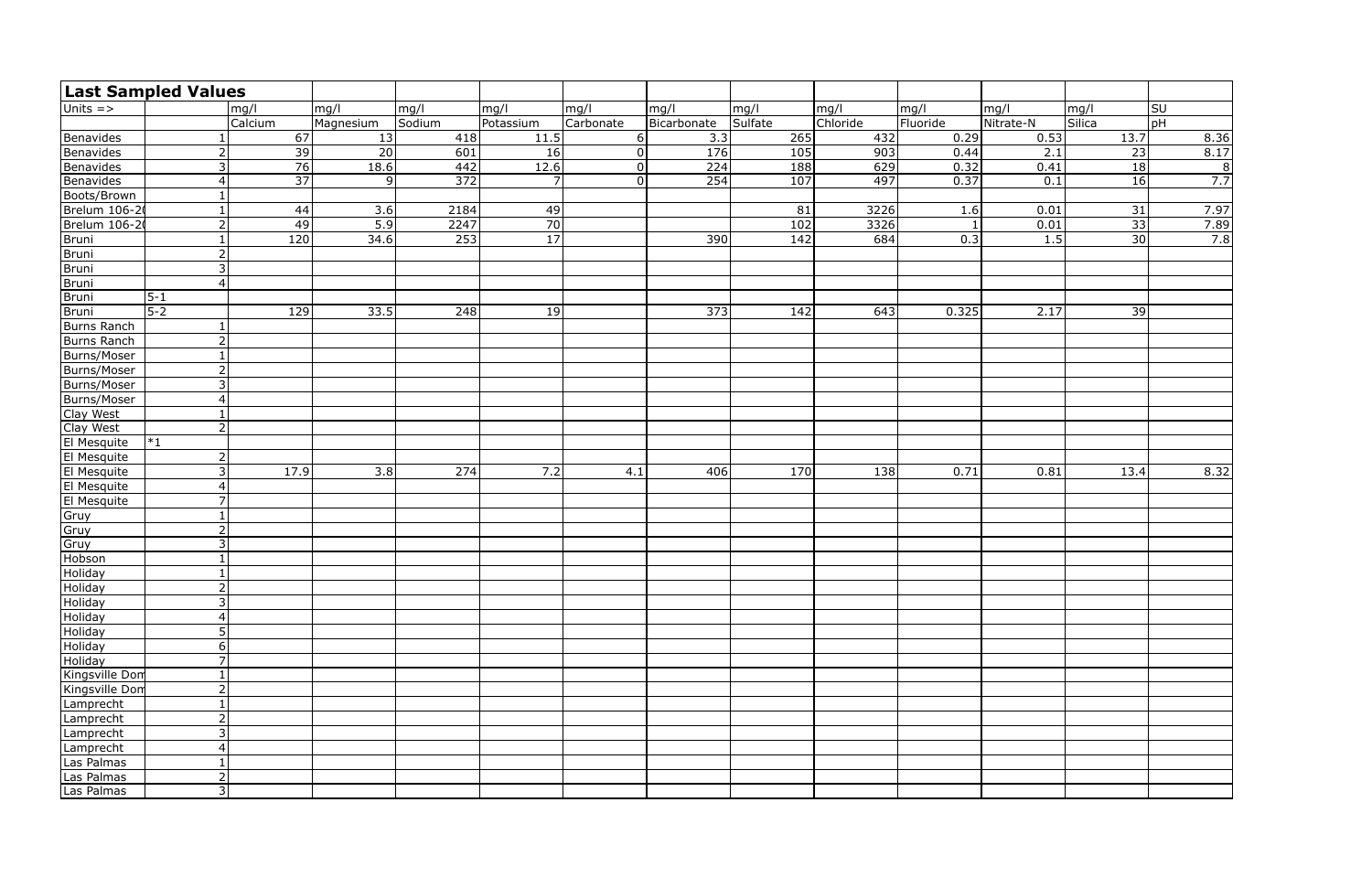|                          | <b>Last Sampled Values</b> |         |                 |                 |        |                 |                |                  |         |                  |          |           |                 |      |
|--------------------------|----------------------------|---------|-----------------|-----------------|--------|-----------------|----------------|------------------|---------|------------------|----------|-----------|-----------------|------|
| $\sqrt{Units}$ =>        |                            | mg/l    |                 | mg/l            | mg/l   | mg/l            | $\vert$ mg/l   | mg/l             | mg/l    | mg/l             | mg/l     | mg/l      | mg/l            | SU   |
|                          |                            | Calcium |                 | Magnesium       | Sodium | Potassium       | Carbonate      | Bicarbonate      | Sulfate | Chloride         | Fluoride | Nitrate-N | Silica          | pH   |
| Longoria                 |                            |         | 85              | 20.6            | 562    | 13              | $6 \mid$       | 315              | 265     | $\overline{712}$ | 0.55     | 0.28      | 30              | 8.33 |
| Longoria                 | $\overline{2}$             |         | 116             | $\overline{29}$ | 652    | $\overline{17}$ | $\overline{3}$ | $\overline{366}$ | 3881    | 905              | 0.51     | 0.59      | $\overline{30}$ | 8.27 |
| McBryde                  |                            |         |                 |                 |        |                 |                |                  |         |                  |          |           |                 |      |
| Mt Lucas                 |                            |         |                 |                 |        |                 |                |                  |         |                  |          |           |                 |      |
| Mt Lucas                 | 2                          |         |                 |                 |        |                 |                |                  |         |                  |          |           |                 |      |
| Mt Lucas                 | 3                          |         |                 |                 |        |                 |                |                  |         |                  |          |           |                 |      |
| Mt Lucas                 | $\vert$                    |         |                 |                 |        |                 |                |                  |         |                  |          |           |                 |      |
| Mt Lucas                 | 5 <sup>1</sup>             |         |                 |                 |        |                 |                |                  |         |                  |          |           |                 |      |
| Mt Lucas                 | $6 \mid$                   |         |                 |                 |        |                 |                |                  |         |                  |          |           |                 |      |
| Mt Lucas                 | $\overline{7}$             |         |                 |                 |        |                 |                |                  |         |                  |          |           |                 |      |
| Mt Lucas                 | 8 <sup>1</sup>             |         |                 |                 |        |                 |                |                  |         |                  |          |           |                 |      |
| $\overline{\text{Nell}}$ |                            |         |                 |                 |        |                 |                |                  |         |                  |          |           |                 |      |
| O'Hern                   | -1                         |         |                 |                 |        |                 |                |                  |         |                  |          |           |                 |      |
| O'Hern                   | $\overline{2}$             |         |                 |                 |        |                 |                |                  |         |                  |          |           |                 |      |
| O'Hern                   | $*3$                       |         |                 |                 |        |                 |                |                  |         |                  |          |           |                 |      |
| O'Hern                   | $*4$                       |         | 35.7            | 5 <sup>1</sup>  | 215.1  | 7.3             | 1.37           | 322.9            | 121.1   | 155.8            | 0.6      |           | 28.3            |      |
| Palangana                |                            |         |                 |                 |        |                 |                |                  |         |                  |          |           |                 |      |
| Pawlik                   | 1A                         |         |                 |                 |        |                 |                |                  |         |                  |          |           |                 |      |
| Pawlik                   | 1B                         |         |                 |                 |        |                 |                |                  |         |                  |          |           |                 |      |
| Pawnee                   |                            |         | $\overline{37}$ | $\overline{9}$  | 169    | $\overline{17}$ | $\overline{7}$ | 484              | 235     | 242              | 0.5      | 0.02      | 26              | 8.11 |
| Rosita                   |                            |         |                 |                 |        |                 |                |                  |         |                  |          |           |                 |      |
| Rosita                   | $\overline{2}$             |         |                 |                 |        |                 |                |                  |         |                  |          |           |                 |      |
| Rosita                   | 3                          |         |                 |                 |        |                 |                |                  |         |                  |          |           |                 |      |
| $Tex-1$                  |                            |         |                 |                 |        |                 |                |                  |         |                  |          |           |                 |      |
| Trevino                  |                            |         |                 |                 |        |                 |                |                  |         |                  |          |           |                 |      |
| Trevino                  | 2a                         |         |                 |                 |        |                 |                |                  |         |                  |          |           |                 |      |
| Trevino                  | $\overline{2b}$            |         |                 |                 |        |                 |                |                  |         |                  |          |           |                 |      |
| <b>West Cole</b>         |                            |         |                 |                 |        |                 |                |                  |         |                  |          |           |                 |      |
| <b>West Cole</b>         | $\mathcal{D}$              |         |                 |                 |        |                 |                |                  |         |                  |          |           |                 |      |
| <b>West Cole</b>         | 3                          |         |                 |                 |        |                 |                |                  |         |                  |          |           |                 |      |
| Zamzow                   |                            |         |                 |                 |        |                 |                |                  |         |                  |          |           |                 |      |
| Zamzow                   | $\overline{2}$             |         |                 |                 |        |                 |                |                  |         |                  |          |           |                 |      |
| Zamzow                   | 3                          |         |                 |                 |        |                 |                |                  |         |                  |          |           |                 |      |
| Zamzow                   | $\overline{4}$             |         |                 |                 |        |                 |                |                  |         |                  |          |           |                 |      |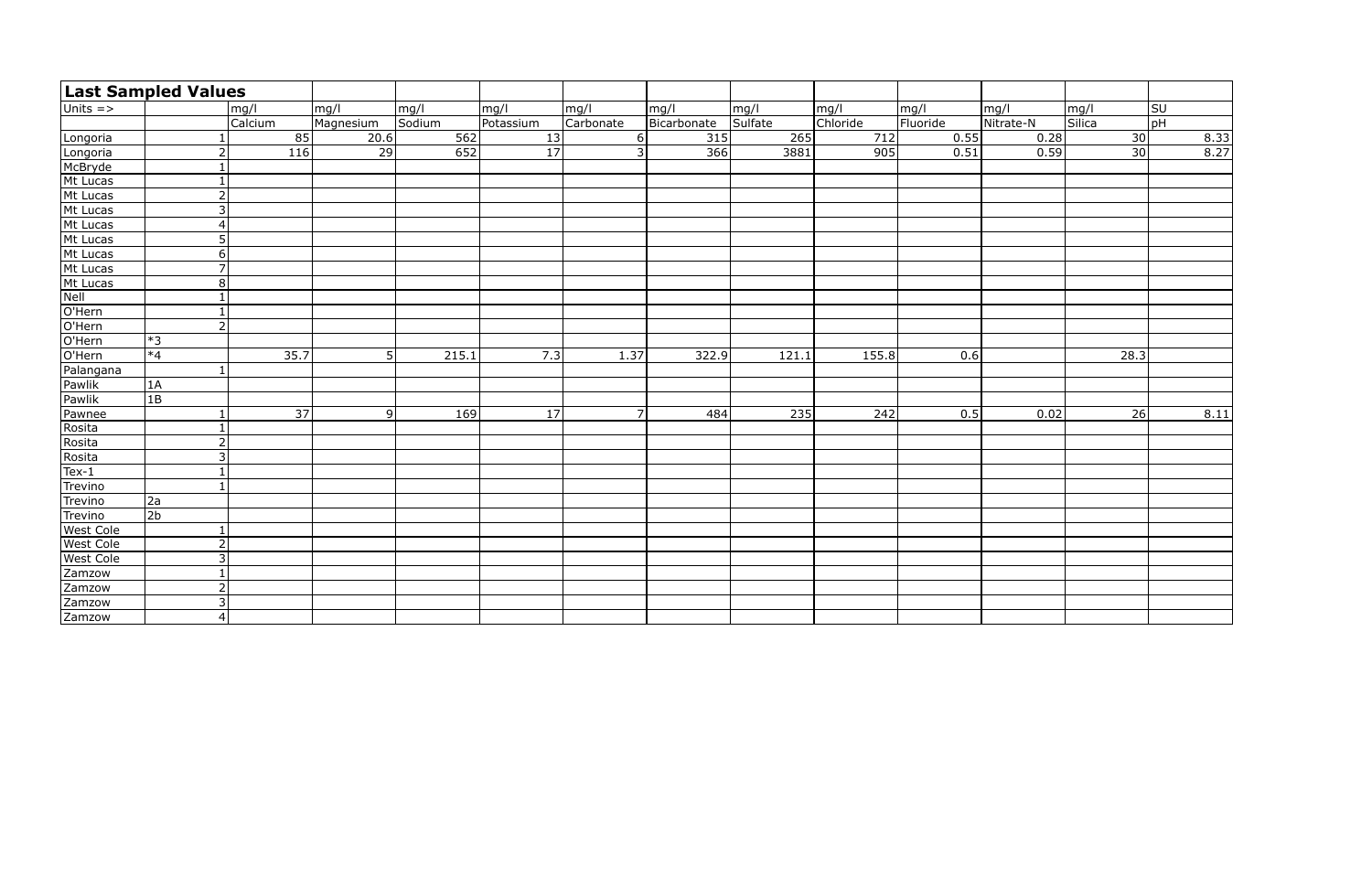|                      | Last Sampled Valu |            |              |                  |         |         |       |       |           |         |          |           |         |
|----------------------|-------------------|------------|--------------|------------------|---------|---------|-------|-------|-----------|---------|----------|-----------|---------|
| Units $=$ >          |                   | mg/l       | mmhos/cm     | mg/l             | mg/l    | mg/l    | mg/l  | mg/l  | mg/l      | mg/l    | mg/l     | mg/l      | mg/l    |
|                      |                   | <b>TDS</b> | Conductivity | Alkalinity       | Arsenic | Cadmium | Iron  | Lead  | Manganese | Mercury | Selenium | Ammonia-N | Uranium |
| <b>Benavides</b>     |                   | 1359       | 2383         | 253              | 0.002   | 0.01    | 0.01  | 0.03  | 0.01      | 0.001   | 0.005    | 0.1       | 1.04    |
| Benavides            | 2                 | 1875       | 3448         | $\overline{145}$ | 0.004   | 0.0001  | 0.01  | 0.004 | 0.01      | 0.0001  | 0.033    | 0.04      | 0.279   |
| Benavides            | 3                 | 1560       | 2715         | 184              | 0.002   | 0.0001  | 0.01  | 0.001 | 0.18      | 0.001   | 0.04     | 0.16      | 1.5     |
| <b>Benavides</b>     |                   | 1088       | 2173         | $\overline{208}$ | 0.01    | 0.01    | 2.7   | 0.02  | 0.18      | 0.001   | 0.01     |           | 0.95    |
| Boots/Brown          |                   |            |              |                  |         |         |       |       |           |         |          |           |         |
| <b>Brelum 106-20</b> |                   | 6065       |              |                  | 0.017   | 0.0002  | 0.12  | 0.001 | 0.031     | 0.0001  | 0.002    | 12.7      | 0.025   |
| Brelum 106-2         | $\overline{2}$    | 6155       |              |                  | 0.003   | 0.0001  | 0.16  | 0.001 | 0.063     | 0.0001  | 0.001    | 5.54      | 0.013   |
| Bruni                |                   | 1395       |              |                  | 0.005   | 0.0001  | 0.12  | 0.001 | 0.02      | 0.0001  | 0.012    | 109.67    | 1.185   |
| <b>Bruni</b>         |                   |            |              |                  |         |         |       |       |           |         |          |           |         |
| Bruni                | 3                 |            |              |                  |         |         |       |       |           |         |          |           |         |
| Bruni                |                   |            |              |                  |         |         |       |       |           |         |          |           |         |
| Bruni                | $5-1$             |            |              |                  |         |         |       |       |           |         |          |           |         |
| Bruni                | $5-2$             | 1366       |              |                  | 0.003   | 0.0002  | 0.186 | 0.002 | 0.018     | 0.0001  | 0.015    | 89        | 3.02    |
| Burns Ranch          |                   |            |              |                  |         |         |       |       |           |         |          |           |         |
| <b>Burns Ranch</b>   |                   |            |              |                  |         |         |       |       |           |         |          |           |         |
| Burns/Moser          |                   |            |              |                  |         |         |       |       |           |         |          |           |         |
| Burns/Moser          |                   |            |              |                  |         |         |       |       |           |         |          |           |         |
| Burns/Moser          | 3                 |            |              |                  |         |         |       |       |           |         |          |           |         |
| Burns/Moser          |                   |            |              |                  |         |         |       |       |           |         |          |           |         |
| Clay West            |                   |            |              |                  |         |         |       |       |           |         |          |           |         |
| Clay West            |                   |            |              |                  |         |         |       |       |           |         |          |           |         |
| El Mesquite          | $*1$              |            |              |                  |         |         |       |       |           |         |          |           |         |
| El Mesquite          | $\overline{2}$    |            |              |                  |         |         |       |       |           |         |          |           |         |
| El Mesquite          | $\overline{3}$    | 900        | 1461         | 338              | 0.027   | 0.0001  | 0.03  | 0.05  | 0.014     | 0.0001  | 0.102    | 0.05      | 2.53    |
| El Mesquite          | 4                 |            |              |                  |         |         |       |       |           |         |          |           |         |
| El Mesquite          | $\overline{ }$    |            |              |                  |         |         |       |       |           |         |          |           |         |
| Gruy                 |                   |            |              |                  |         |         |       |       |           |         |          |           |         |
| Gruy                 | $\overline{2}$    |            |              |                  |         |         |       |       |           |         |          |           |         |
| Gruy                 | $\overline{3}$    |            |              |                  |         |         |       |       |           |         |          |           |         |
| Hobson               |                   |            |              |                  |         |         |       |       |           |         |          |           |         |
| <b>Holiday</b>       |                   |            |              |                  |         |         |       |       |           |         |          |           |         |
| Holiday              | $2^{\prime}$      |            |              |                  |         |         |       |       |           |         |          |           |         |
| Holiday              | 3                 |            |              |                  |         |         |       |       |           |         |          |           |         |
| Holiday              |                   |            |              |                  |         |         |       |       |           |         |          |           |         |
| Holiday              |                   |            |              |                  |         |         |       |       |           |         |          |           |         |
| Holiday              | 6                 |            |              |                  |         |         |       |       |           |         |          |           |         |
| Holiday              |                   |            |              |                  |         |         |       |       |           |         |          |           |         |
| Kingsville Dom       |                   |            |              |                  |         |         |       |       |           |         |          |           |         |
| Kingsville Dom       |                   |            |              |                  |         |         |       |       |           |         |          |           |         |
| Lamprecht            |                   |            |              |                  |         |         |       |       |           |         |          |           |         |
| Lamprecht            |                   |            |              |                  |         |         |       |       |           |         |          |           |         |
| Lamprecht            |                   |            |              |                  |         |         |       |       |           |         |          |           |         |
| Lamprecht            |                   |            |              |                  |         |         |       |       |           |         |          |           |         |
| Las Palmas           |                   |            |              |                  |         |         |       |       |           |         |          |           |         |
| Las Palmas           | $\overline{2}$    |            |              |                  |         |         |       |       |           |         |          |           |         |
| Las Palmas           | $\overline{3}$    |            |              |                  |         |         |       |       |           |         |          |           |         |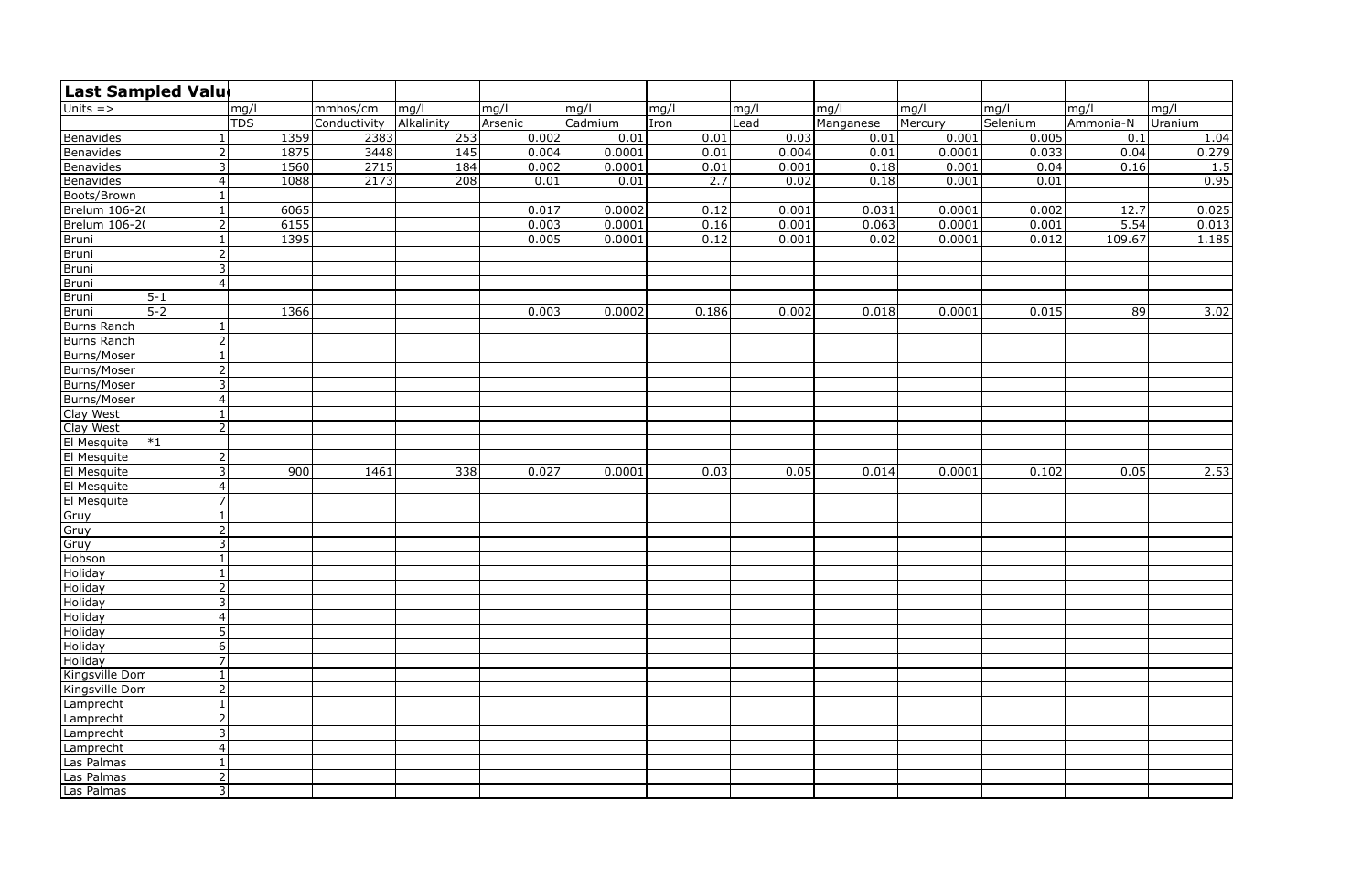|                  | Last Sampled Valu |            |       |              |            |                  |         |      |       |           |         |          |           |                  |
|------------------|-------------------|------------|-------|--------------|------------|------------------|---------|------|-------|-----------|---------|----------|-----------|------------------|
| Units $=$ >      |                   | mg/l       |       | mmhos/cm     | mg/l       | mg/l             | mg/l    | mg/l | mg/l  | mg/l      | mg/l    | mg/l     | mg/l      | mg/l             |
|                  |                   | <b>TDS</b> |       | Conductivity | Alkalinity | Arsenic          | Cadmium | Iron | Lead  | Manganese | Mercury | Selenium | Ammonia-N | Uranium          |
| Longoria         |                   |            | 1860  | 3200         | 269        | $\overline{0.1}$ | 0.01    |      | 0.05  | 0.2       | 0.002   | 0.05     |           | $\overline{5}$   |
| Longoria         | $\overline{2}$    |            | 2208  | 3697         | 307        | 0.01             | 0.01    | 0.02 | 0.01  | 0.01      | 0.01    | 0.001    | 0.17      | $\overline{1.8}$ |
| McBryde          |                   |            |       |              |            |                  |         |      |       |           |         |          |           |                  |
| Mt Lucas         |                   |            |       |              |            |                  |         |      |       |           |         |          |           |                  |
| Mt Lucas         | 2 <sup>1</sup>    |            |       |              |            |                  |         |      |       |           |         |          |           |                  |
| Mt Lucas         | 3 <sup>1</sup>    |            |       |              |            |                  |         |      |       |           |         |          |           |                  |
| Mt Lucas         | $\vert$           |            |       |              |            |                  |         |      |       |           |         |          |           |                  |
| Mt Lucas         | 5 <sup>1</sup>    |            |       |              |            |                  |         |      |       |           |         |          |           |                  |
| Mt Lucas         | 6 <sup>1</sup>    |            |       |              |            |                  |         |      |       |           |         |          |           |                  |
| Mt Lucas         | 7 <sup>1</sup>    |            |       |              |            |                  |         |      |       |           |         |          |           |                  |
| Mt Lucas         | 8 <sup>1</sup>    |            |       |              |            |                  |         |      |       |           |         |          |           |                  |
| <b>Nell</b>      |                   |            |       |              |            |                  |         |      |       |           |         |          |           |                  |
| O'Hern           | 1                 |            |       |              |            |                  |         |      |       |           |         |          |           |                  |
| O'Hern           | 2 <sup>1</sup>    |            |       |              |            |                  |         |      |       |           |         |          |           |                  |
| O'Hern           | $*3$              |            |       |              |            |                  |         |      |       |           |         |          |           |                  |
| O'Hern           | $*4$              |            | 706.3 |              |            | 0.039            | 0.01    | 0.07 | 0.001 | 0.1       | 0.001   | 0.039    | 0.05      | 0.96             |
| Palangana        |                   |            |       |              |            |                  |         |      |       |           |         |          |           |                  |
| Pawlik           | $\overline{1A}$   |            |       |              |            |                  |         |      |       |           |         |          |           |                  |
| Pawlik           | 1B                |            |       |              |            |                  |         |      |       |           |         |          |           |                  |
| Pawnee           |                   |            | 710   | 2127         | 408        | 0.016            | 0.0001  | 0.02 | 0.001 | 0.02      | 0.0001  | 0.001    | 120       | 0.672            |
| Rosita           |                   |            |       |              |            |                  |         |      |       |           |         |          |           |                  |
| Rosita           | 2 <sup>1</sup>    |            |       |              |            |                  |         |      |       |           |         |          |           |                  |
| Rosita           | $\overline{3}$    |            |       |              |            |                  |         |      |       |           |         |          |           |                  |
| Tex-1            |                   |            |       |              |            |                  |         |      |       |           |         |          |           |                  |
| <b>Trevino</b>   |                   |            |       |              |            |                  |         |      |       |           |         |          |           |                  |
| Trevino          | 2a                |            |       |              |            |                  |         |      |       |           |         |          |           |                  |
| Trevino          | $\sqrt{2b}$       |            |       |              |            |                  |         |      |       |           |         |          |           |                  |
| <b>West Cole</b> |                   |            |       |              |            |                  |         |      |       |           |         |          |           |                  |
| <b>West Cole</b> | 2 <sup>1</sup>    |            |       |              |            |                  |         |      |       |           |         |          |           |                  |
| <b>West Cole</b> | $\overline{3}$    |            |       |              |            |                  |         |      |       |           |         |          |           |                  |
| Zamzow           | $\mathbf{1}$      |            |       |              |            |                  |         |      |       |           |         |          |           |                  |
| Zamzow           | 2 <sup>1</sup>    |            |       |              |            |                  |         |      |       |           |         |          |           |                  |
| Zamzow           | $\overline{3}$    |            |       |              |            |                  |         |      |       |           |         |          |           |                  |
| Zamzow           | 4 <sup>1</sup>    |            |       |              |            |                  |         |      |       |           |         |          |           |                  |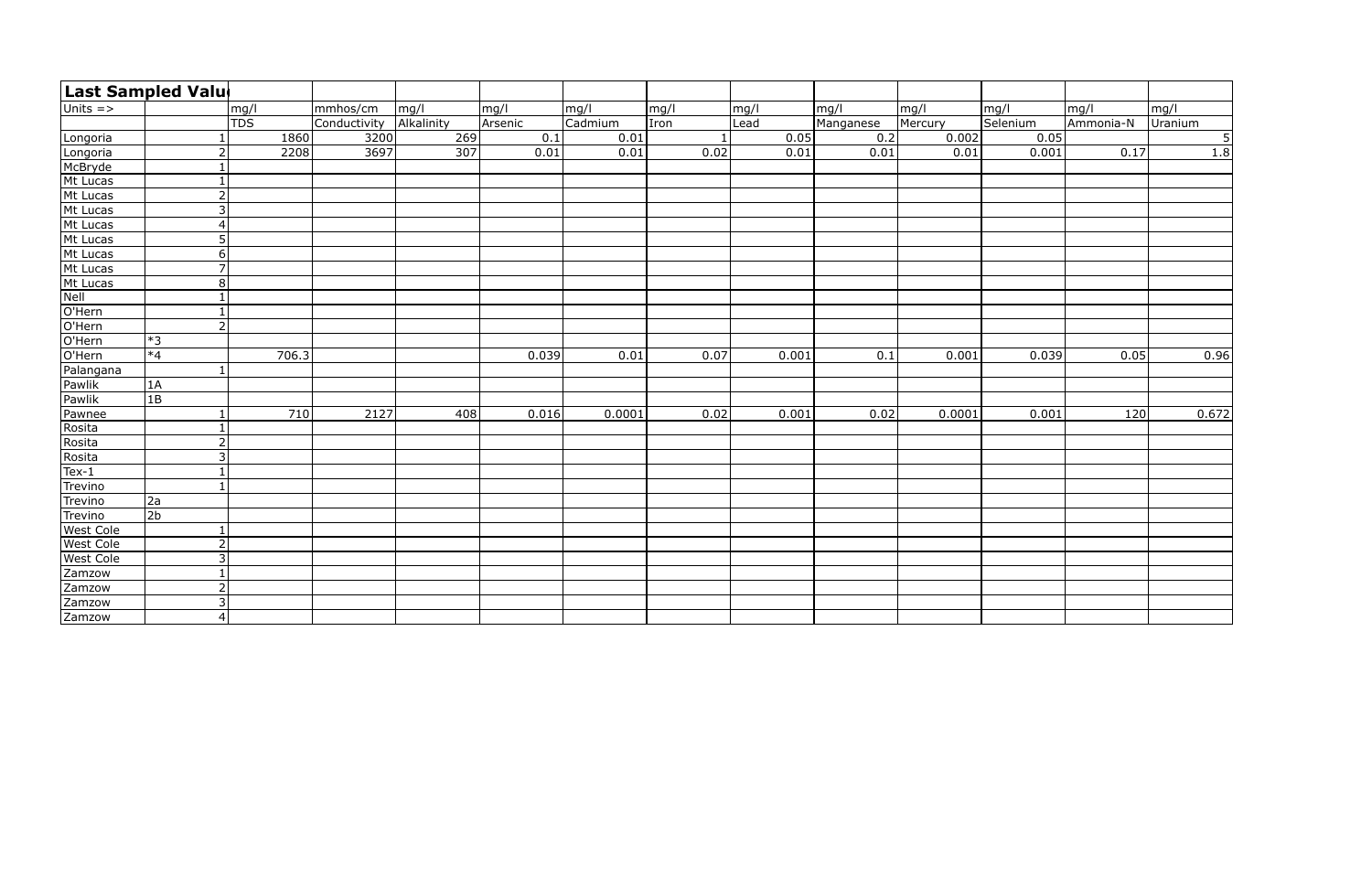| Last Sampled Valu  |         |                         |            |        |
|--------------------|---------|-------------------------|------------|--------|
| Units =>           |         |                         | mg/l       | pCi/l  |
|                    |         |                         | Molybdenum | Radium |
| <b>Benavides</b>   |         | $\mathbf{1}$            | 0.05       | 17.35  |
| <b>Benavides</b>   |         | $\overline{2}$          | 0.01       | 5.2    |
| Benavides          |         | $\overline{3}$          | 0.02       | 40.5   |
| Benavides          |         | 4                       | 0.01       | 61.3   |
| Boots/Brown        |         | $\mathbf{1}$            |            |        |
| Brelum 106-2       |         | $\mathbf{1}$            | 0.08       | 5.8    |
| Brelum 106-2       |         | $\overline{2}$          | 0.02       | 18.7   |
| <b>Bruni</b>       |         | 1                       | 0.3        | 59.6   |
| Bruni              |         | $\overline{c}$          |            |        |
| <b>Bruni</b>       |         | 3                       |            |        |
| <b>Bruni</b>       |         | 4                       |            |        |
| <b>Bruni</b>       | $5 - 1$ |                         |            |        |
| <b>Bruni</b>       | $5 - 2$ |                         | 0.5        | 88     |
| <b>Burns Ranch</b> |         | $\mathbf{1}$            |            |        |
| <b>Burns Ranch</b> |         | 2                       |            |        |
| Burns/Moser        |         | $\mathbf{1}$            |            |        |
| Burns/Moser        |         | $\overline{2}$          |            |        |
| Burns/Moser        |         | 3                       |            |        |
| Burns/Moser        |         | 4                       |            |        |
| Clay West          |         | $\mathbf{1}$            |            |        |
| Clay West          |         | $\overline{2}$          |            |        |
| El Mesquite        | -<br>*1 |                         |            |        |
| El Mesquite        |         | $\overline{2}$          |            |        |
| El Mesquite        |         | 3                       | 0.097      | 17.1   |
| El Mesquite        |         | 4                       |            |        |
| El Mesquite        |         | 7                       |            |        |
| Gruy               |         | $\mathbf{1}$            |            |        |
| Gruy               |         | $\overline{2}$          |            |        |
| Gruy               |         | 3                       |            |        |
| Hobson             |         | $\mathbf{1}$            |            |        |
| Holiday            |         | $\mathbf 1$             |            |        |
| Holiday            |         | ∠                       |            |        |
| Holiday            |         | $\overline{3}$          |            |        |
| Holiday            |         | 4                       |            |        |
| Holiday            |         | $\overline{5}$          |            |        |
| Holiday            |         | $\overline{6}$          |            |        |
| Holiday            |         | 7                       |            |        |
| Kingsville Dom     |         | $\mathbf{1}$            |            |        |
| Kingsville Don     |         | $\overline{2}$          |            |        |
| Lamprecht          |         | $\mathbf{1}$            |            |        |
| Lamprecht          |         | $\overline{2}$          |            |        |
| Lamprecht          |         | $\overline{3}$          |            |        |
| Lamprecht          |         | 4                       |            |        |
| Las Palmas         |         | $\overline{1}$          |            |        |
| Las Palmas         |         | $\overline{2}$          |            |        |
| Las Palmas         |         | $\overline{\mathbf{3}}$ |            |        |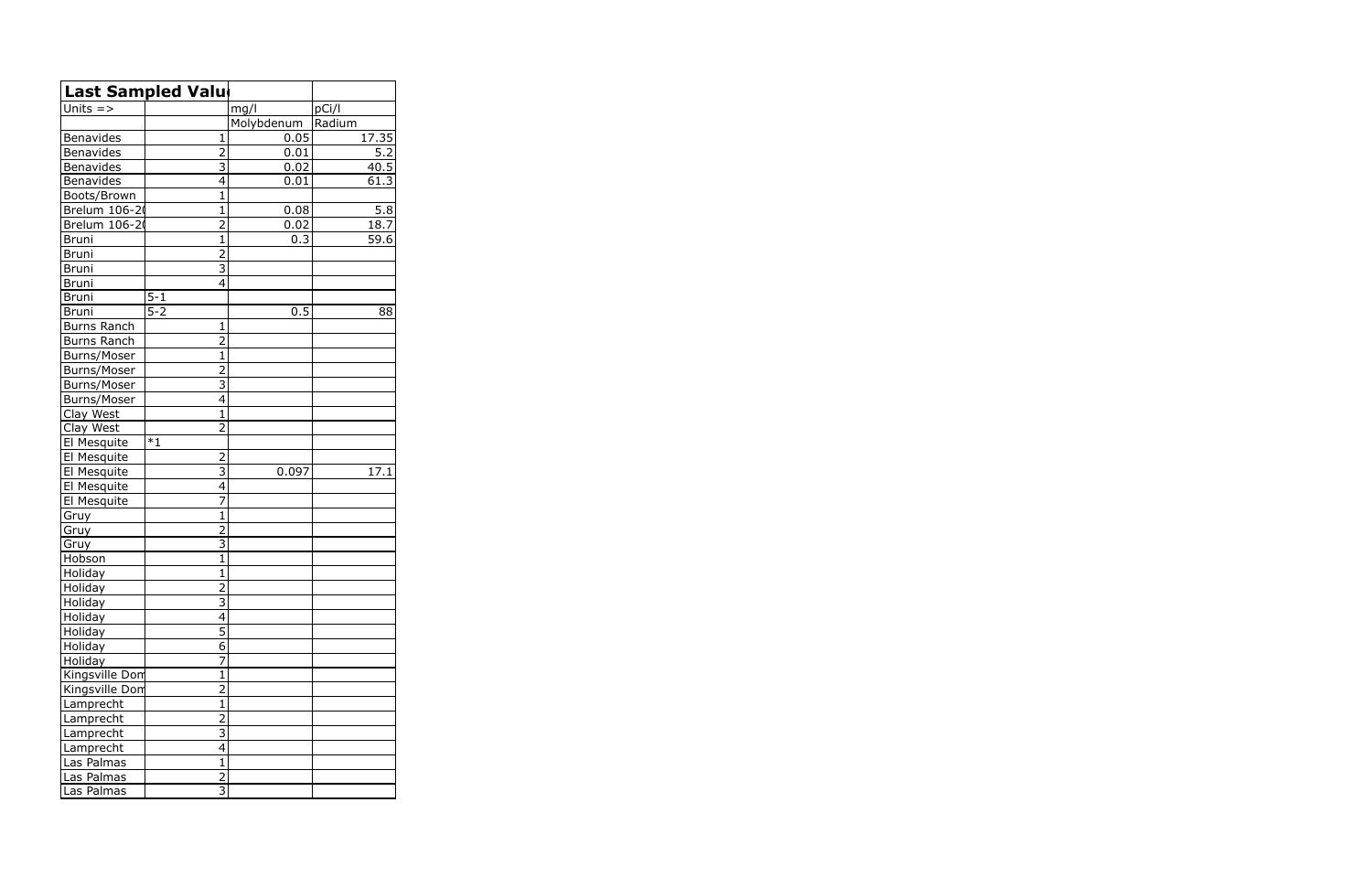|                      | Last Sampled Valu         |            |        |
|----------------------|---------------------------|------------|--------|
| Units $=$ >          |                           | mg/l       | pCi/l  |
|                      |                           | Molybdenum | Radium |
| Longoria             | $\mathbf{1}$              |            | 30     |
| Longoria             | $\overline{2}$            | 0.01       | 27     |
| McBryde              | 1                         |            |        |
| Mt Lucas             | $\mathbf 1$               |            |        |
| Mt Lucas             | $\overline{2}$            |            |        |
| Mt Lucas             | $\overline{\overline{3}}$ |            |        |
| Mt Lucas             | $\overline{4}$            |            |        |
| Mt Lucas             | $\overline{5}$            |            |        |
| Mt Lucas             | 6                         |            |        |
| Mt Lucas             | 7                         |            |        |
| Mt Lucas             | 8                         |            |        |
| Nell                 | $\overline{1}$            |            |        |
| O'Hern               | $\mathbf{1}$              |            |        |
| O'Hern               | $\overline{2}$            |            |        |
| O'Hern               | $*3$                      |            |        |
| $\overline{O}$ 'Hern | $*_{4}$                   | 0.72       |        |
| Palangana            | $\mathbf{1}$              |            |        |
| Pawlik               | 1A                        |            |        |
| Pawlik               | 1B                        |            |        |
| Pawnee               | $\mathbf{1}$              | 0.64       | 149    |
| Rosita               | $\mathbf{1}$              |            |        |
| Rosita               | $\overline{2}$            |            |        |
| Rosita               | 3                         |            |        |
| $Text-1$             | $\mathbf{1}$              |            |        |
| Trevino              | 1                         |            |        |
| Trevino              | 2a                        |            |        |
| Trevino              | 2 <sub>b</sub>            |            |        |
| <b>West Cole</b>     | 1                         |            |        |
| West Cole            | $\overline{2}$            |            |        |
| <b>West Cole</b>     | $\overline{3}$            |            |        |
| Zamzow               | $\overline{1}$            |            |        |
| Zamzow               | $\overline{2}$            |            |        |
| Zamzow               | $\overline{3}$            |            |        |
| Zamzow               | $\overline{4}$            |            |        |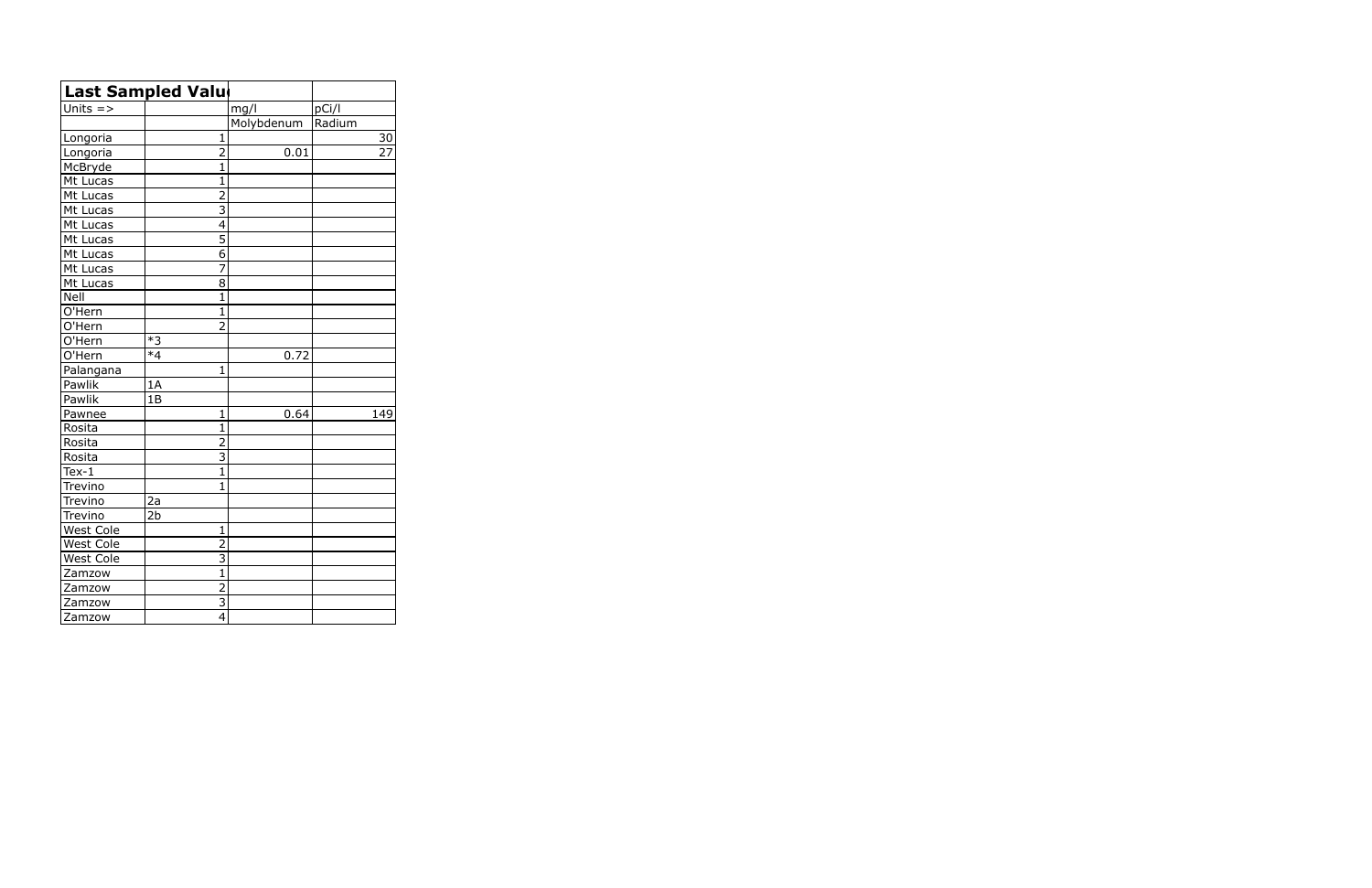**Attachment
E**

**Uranium
Restoration
History**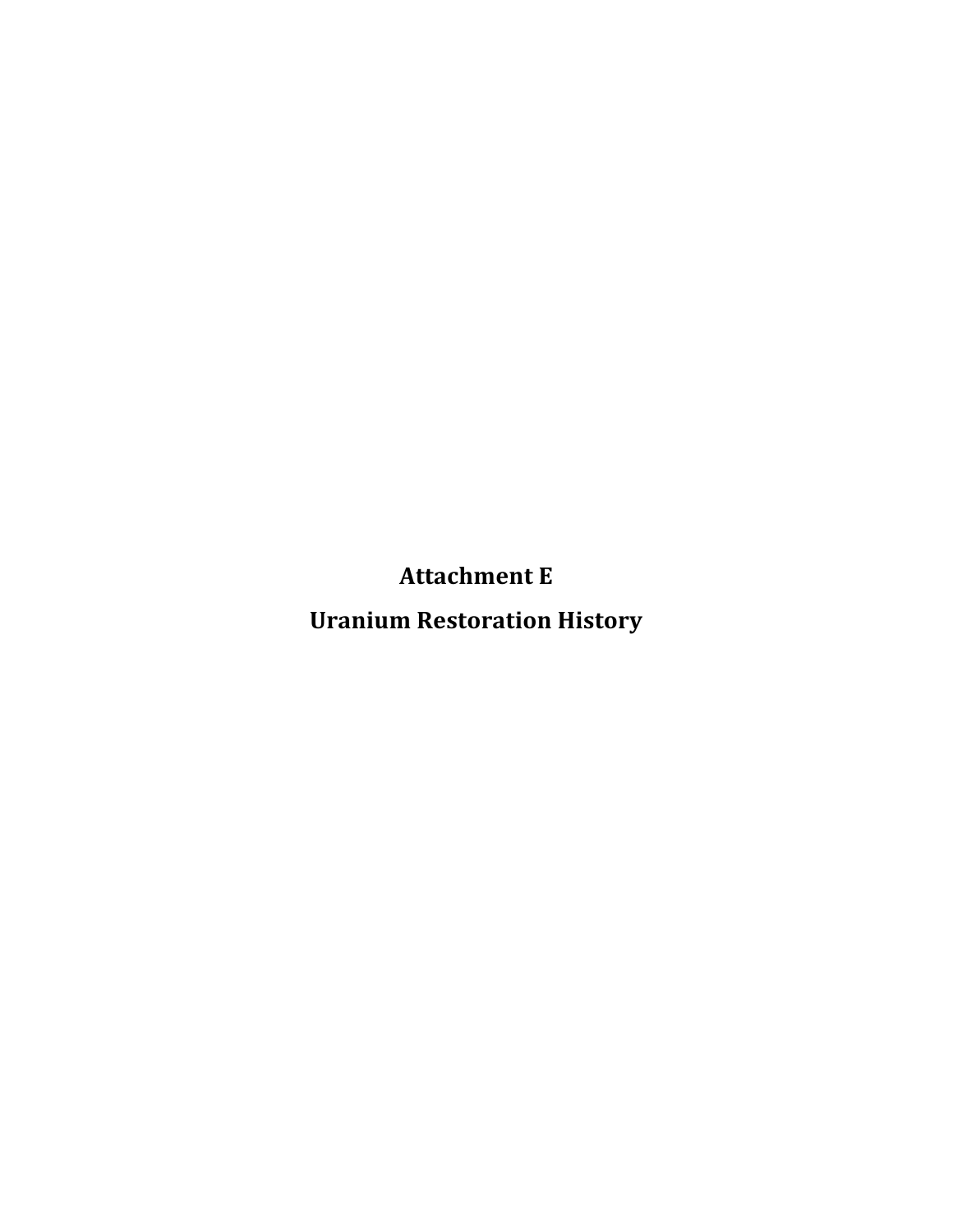| <b>Uranium</b>     |                                     |             |                |            |  |
|--------------------|-------------------------------------|-------------|----------------|------------|--|
|                    | Restoration Table Amendment History |             |                |            |  |
| <b>MINE</b>        | PAA                                 | Original    | Amended        | % Change   |  |
|                    |                                     | mg/l        | mg/l           |            |  |
| Benavides          | 1                                   | 0.083       | 2              | 2309.63855 |  |
| <b>Benavides</b>   | $\overline{2}$                      | 0.078       | 2              | 2464.10256 |  |
| <b>Benavides</b>   | 3                                   | 0.12        | 3              | 2400       |  |
| <b>Benavides</b>   | 4                                   | 2           | 2              | 0          |  |
| Boots/Brown        | 1                                   | 0.28        | 0.28           | 0          |  |
| Brelum 106-20      | $\mathbf 1$                         | 0.037       | 2              | 5305.40541 |  |
| Brelum 106-20      | $\overline{2}$                      | 0.0308      | $\overline{2}$ | 6393.50649 |  |
| Bruni              | 1                                   | 0.461       | 5              | 984.598698 |  |
| <b>Bruni</b>       | $\overline{2}$                      | 0           | 0              |            |  |
| <b>Bruni</b>       | $\overline{3}$                      | 0           | 0              |            |  |
| <b>Bruni</b>       | 4                                   | 0           | 0              |            |  |
| <b>Bruni</b>       | $5 - 1$                             | $\mathbf 0$ | $\mathbf 0$    |            |  |
| <b>Bruni</b>       | $5 - 2$                             | 0.461       | 4              | 767.678959 |  |
| <b>Burns Ranch</b> | 1                                   | 0           | 0              |            |  |
| <b>Burns Ranch</b> | $\overline{2}$                      | 0           | 0              |            |  |
| Burns/Moser        | $\mathbf{1}$                        | 0.3         | 0.3            | 0          |  |
| Burns/Moser        | $\overline{2}$                      | 0.05        | 1.7            | 3300       |  |
| Burns/Moser        | $\overline{\overline{3}}$           | 0.082       | 1.25           | 1424.39024 |  |
| Burns/Moser        | 4                                   | 0.02        | 0.2            | 900        |  |
| Clay West          | $\mathbf{1}$                        | 0.4         | 0.8            | 100        |  |
| Clay West          | $\overline{2}$                      | 0.477       | 0.477          | 0          |  |
| El Mesquite        | $*1$                                | 0.039       | 0              |            |  |
| El Mesquite        | $\overline{2}$                      | 0.085       | 1.35           | 1488.23529 |  |
| El Mesquite        | 3                                   | 0.84        | 2.7            | 221.428571 |  |
| El Mesquite        | 4                                   | 0.062       | 1.95           | 3045.16129 |  |
| El Mesquite        | 7                                   | 0.097       | 0              |            |  |
| Gruy               | 1                                   | 1.12        | 0              |            |  |
| Gruy               | $\overline{2}$                      | 0.045       | 0              |            |  |
| Gruy               | $\overline{3}$                      | 0.739       | 0              |            |  |
| Hobson             | 1                                   | 0.025       | 0.29           | 1060       |  |
| Holiday            | $\mathbf{1}$                        | 0.23        | 0              |            |  |
| Holiday            | $\overline{2}$                      | 0.2         | 0.5            | 150        |  |
| Holiday            | 3                                   | 1.6         | $\overline{2}$ | 25         |  |
| Holiday            | 4                                   | 0.036       | 2.55           | 6983.33333 |  |
| Holiday            | $\overline{5}$                      | 0.063       | 1.095          |            |  |
| Holiday            | $\overline{6}$                      | 0.368       | 2.3            | 525        |  |
| Holiday            | $\overline{7}$                      | 0.1         | $\Omega$       |            |  |
| Kingsville Dom     | $\mathbf{1}$                        | 0.164       |                |            |  |
| Kingsville Dom     | $\overline{2}$                      | 1.89        |                |            |  |
| Lamprecht          | $\mathbf 1$                         | 0.16        | 0.757          | 373.125    |  |
| Lamprecht          | $\overline{2}$                      | 0.266       | 0              |            |  |
| Lamprecht          | $\overline{3}$                      | 0.9         | 0              |            |  |
| Lamprecht          | $\overline{4}$                      | 0.9         | $\mathbf 0$    |            |  |
| Las Palmas         | $\mathbf{1}$                        | 2.913       | 7              | 140.302094 |  |
| Las Palmas         | $\overline{2}$                      | 0.566       | $\overline{2}$ | 253.35689  |  |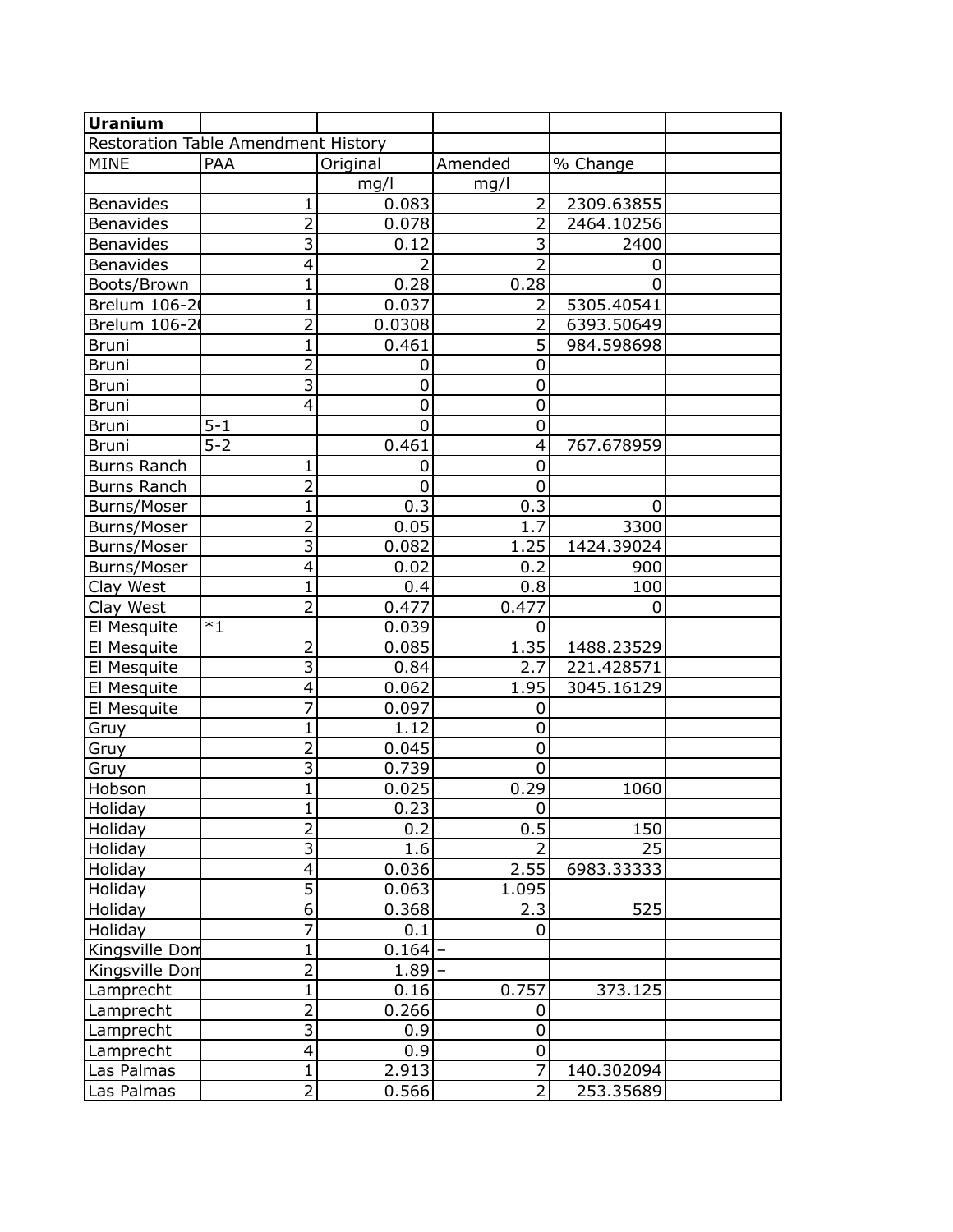| <b>Uranium</b>   |                                     |                |                |            |  |
|------------------|-------------------------------------|----------------|----------------|------------|--|
|                  | Restoration Table Amendment History |                |                |            |  |
| <b>MINE</b>      | <b>PAA</b>                          | Original       | Amended        | % Change   |  |
|                  |                                     | mg/l           | mg/l           |            |  |
| Las Palmas       | 3                                   | 2.4            | 5              | 108.333333 |  |
| Longoria         | $\overline{1}$                      | 0.047          | $\overline{2}$ | 4155.31915 |  |
| Longoria         | $\overline{2}$                      | 0.037          | $\overline{3}$ | 8008.10811 |  |
| McBryde          | $\mathbf 1$                         | 0.831          | 4              | 381.347774 |  |
| Mt Lucas         | 1                                   | 0.293          | 0.55           | 87.7133106 |  |
| Mt Lucas         | 2                                   | 0.076          | 0.5            | 557.894737 |  |
| Mt Lucas         | $\overline{3}$                      | 0.77           | 1.75           | 127.272727 |  |
| Mt Lucas         | $\overline{\mathbf{4}}$             | 0.097          | 1.6            | 1549.48454 |  |
| Mt Lucas         | $\overline{5}$                      | 0.258          | 1.5            | 481.395349 |  |
| Mt Lucas         | $\overline{6}$                      | 0.125          | $\overline{2}$ | 1500       |  |
| Mt Lucas         | $\overline{7}$                      | 0.047          | $\overline{1}$ | 2027.65957 |  |
| Mt Lucas         | 8                                   | 0.334          | 1.25           | 274.251497 |  |
| Nell             | $\mathbf{1}$                        | 0.041          | $\overline{2}$ | 4778.04878 |  |
| O'Hern           | $\mathbf{1}$                        | 0.28           | 1.55           | 453.571429 |  |
| O'Hern           | $\overline{2}$                      | 0.371          | 0              |            |  |
| O'Hern           | $*3$                                | $\overline{2}$ | 0              |            |  |
| O'Hern           | $*4$                                | 0.307          | 1.2            | 290.879479 |  |
| Palangana        | $\mathbf 1$                         | 2              | 2              | 0          |  |
| Pawlik           | 1A                                  | 0.002          | 0.02           | 900        |  |
| Pawnee           | 1B                                  | 0.002          | 0.002          | 0          |  |
| Rosita           | 1                                   | $\overline{2}$ | 4              |            |  |
| Rosita           | $\overline{1}$                      | 0.35           |                |            |  |
| Silver Lake      | $\overline{2}$                      | 0.547          |                |            |  |
| Silver Lake      | $\overline{\mathbf{3}}$             | $0.586$ -      |                |            |  |
| $Tex-1$          | $\mathbf{1}$                        | 0.05           | $\mathbf{1}$   | 1900       |  |
| Trevino          | $\mathbf{1}$                        | 0.015          | $\overline{2}$ |            |  |
| Trevino          | 2a                                  | 0.036          | $\overline{2}$ |            |  |
| Trevino          | 2 <sub>b</sub>                      | 01             |                |            |  |
| West Cole        | 1                                   | 0.169          | 2.75           | 1527.21893 |  |
| West Cole        | $\overline{2}$                      | 0.662          | 2.5            | 277.643505 |  |
| <b>West Cole</b> | $\overline{\mathsf{3}}$             | 1.66           | 3.15           | 89.7590361 |  |
| Zamzow           | $\mathbf 1$                         | 0.01           | 3              | 29900      |  |
| Zamzow           | $\overline{2}$                      | 0.017          | $\mathbf 0$    |            |  |
| Zamzow           | $\overline{\overline{3}}$           | 0.85           | $\mathbf 0$    |            |  |
| Zamzow           | $\overline{\mathcal{L}}$            | 0.217          | 0              |            |  |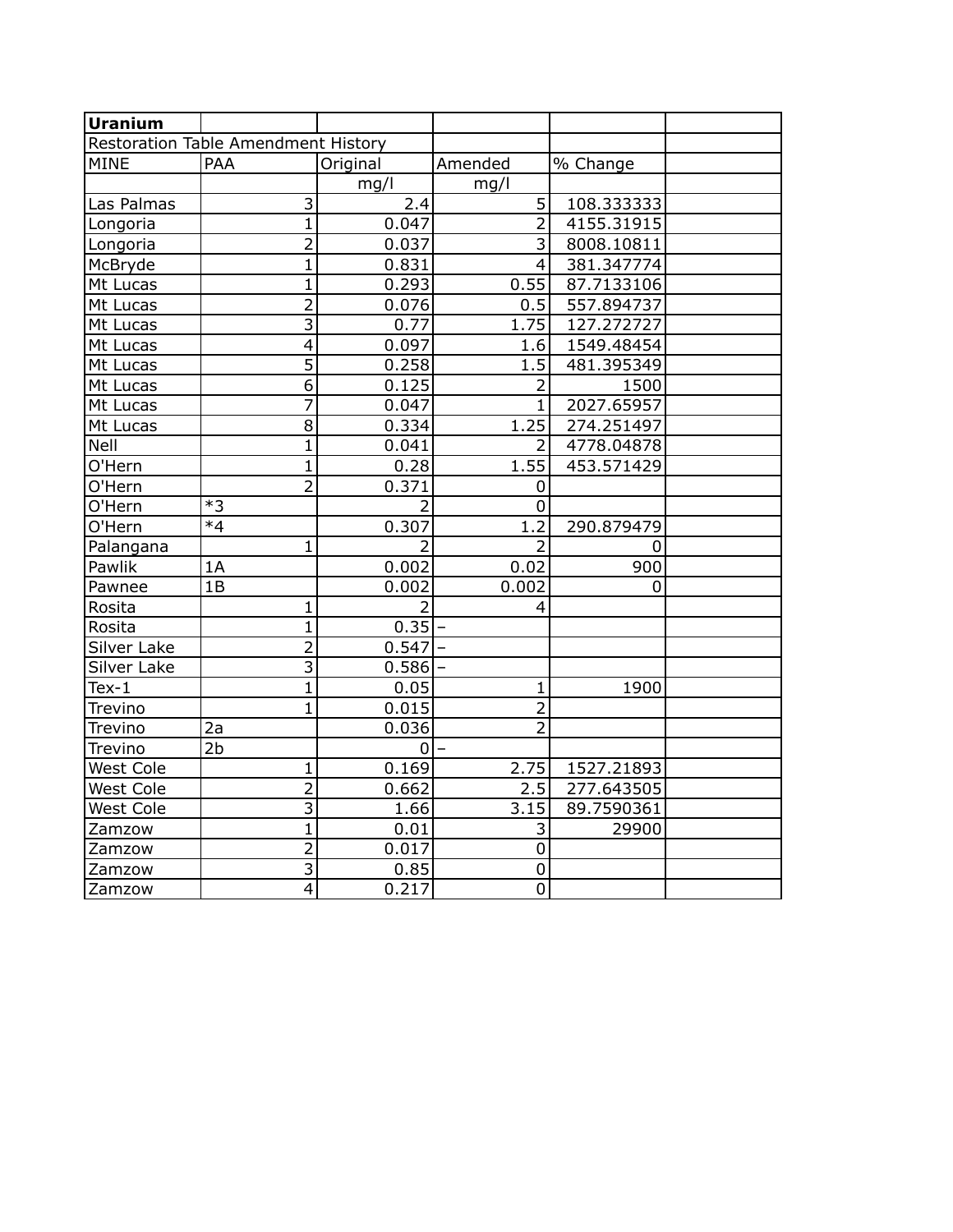**Attachment
F**

**Radium226
Restoration
History**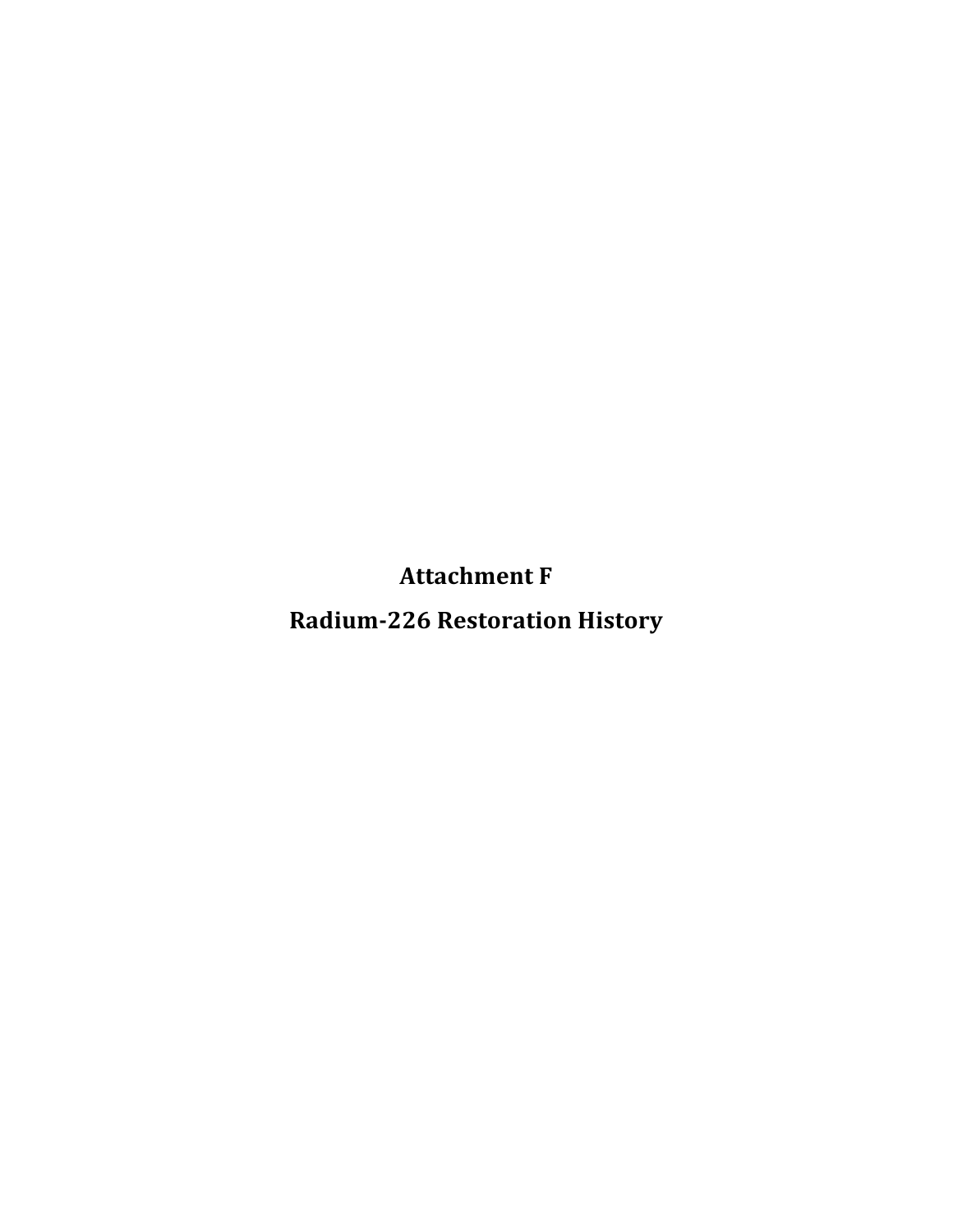| Radium 266         |                |                                            |                     |            |  |
|--------------------|----------------|--------------------------------------------|---------------------|------------|--|
|                    |                | <b>Restoration Table Amendment History</b> |                     |            |  |
|                    |                |                                            |                     |            |  |
| <b>MINE</b>        | <b>PAA</b>     | Original                                   | <b>Amended</b>      | % Change   |  |
|                    |                | pCi/l                                      | pCi/l               |            |  |
| <b>Benavides</b>   | 1              | 83                                         | 83                  | 0          |  |
| <b>Benavides</b>   | $\overline{2}$ | 45.17                                      | 83                  | 83.7502767 |  |
| Benavides          | $\overline{3}$ | 173.1                                      | $\overline{1}$ 73.1 | 0          |  |
| Benavides          | 4              | 83                                         | 83                  | $\Omega$   |  |
| Boots/Brown        | $\mathbf 1$    | 9.45                                       | 150                 | 1487.30159 |  |
| Brelum 106-20      | $\mathbf{1}$   | 9.36                                       | 9.36                | 0          |  |
| Brelum 106-20      | $\overline{2}$ | 1536.5                                     | 1536.5              | 0          |  |
| <b>Bruni</b>       | 1              | 90.5                                       | 90.5                | 0          |  |
| <b>Bruni</b>       | $\overline{2}$ | 0                                          | 0                   |            |  |
| <b>Bruni</b>       | $\overline{3}$ | $\mathbf 0$                                | $\mathbf 0$         |            |  |
| <b>Bruni</b>       | 4              | 0                                          | $\mathbf 0$         |            |  |
| <b>Bruni</b>       | $5 - 1$        | 0                                          | 0                   |            |  |
| <b>Bruni</b>       | $5 - 2$        | 90.5                                       | 90.5                | 0          |  |
| <b>Burns Ranch</b> | 1              | 0                                          | $\mathbf 0$         |            |  |
| <b>Burns Ranch</b> | $\overline{2}$ | 0                                          | $\Omega$            |            |  |
| Burns/Moser        | $\mathbf 1$    | 246.6                                      | 450                 | 82.4817518 |  |
| Burns/Moser        | $\overline{2}$ | $\mathbf 0$                                | 529                 |            |  |
| Burns/Moser        | $\overline{3}$ | 758                                        | 758                 | 0          |  |
| Burns/Moser        | 4              | 568                                        | 675                 | 18.8380282 |  |
| Clay West          | $\mathbf{1}$   | 235                                        | 380                 | 61.7021277 |  |
| Clay West          | $\overline{2}$ | 420                                        | 420                 | 0          |  |
| El Mesquite        | $*1$           | 9.98                                       | 0                   |            |  |
| El Mesquite        | $\overline{2}$ | 14.7                                       | 46                  | 212.92517  |  |
| El Mesquite        | $\overline{3}$ | 116.68                                     | 116.68              | 0          |  |
| El Mesquite        | 4              | 6.2                                        | 20                  | 222.580645 |  |
| El Mesquite        | 7              | 10.3                                       | 0                   |            |  |
| Gruy               | $\mathbf{1}$   | 272                                        | 0                   |            |  |
| Gruy               | $\overline{2}$ | 24                                         | 0                   |            |  |
| Gruy               | $\overline{3}$ | 159                                        | $\mathbf 0$         |            |  |
| Hobson             | $\mathbf 1$    | 45.1                                       | 70                  | 55.210643  |  |
| Holiday            | $\overline{1}$ | 9.1                                        | 0                   |            |  |
| Holiday            | $\overline{2}$ | 5.45                                       | 26.6                | 388.073394 |  |
| Holiday            | $\overline{3}$ | 429.8                                      | 429.8               | 0          |  |
| Holiday            | 4              | 6.8                                        | 19                  | 179.411765 |  |
| Holiday            | $\overline{5}$ | 14.9                                       | 28.5                | 91.2751678 |  |
| Holiday            | 6              | 19.6                                       | 71                  | 262.244898 |  |
| Holiday            | $\overline{7}$ | 8.7                                        | 0                   |            |  |
| Kingsville Dom     | $\mathbf{1}$   | 21.63                                      |                     |            |  |
| Kingsville Dom     | $\overline{2}$ | 92                                         |                     |            |  |
| Lamprecht          | $\mathbf{1}$   | 150.7                                      | 218.3               | 44.8573324 |  |
| Lamprecht          | $\overline{2}$ | 76.7                                       | 0                   |            |  |
| Lamprecht          | $\overline{3}$ | 127.6                                      | $\pmb{0}$           |            |  |
| Lamprecht          | $\overline{4}$ | 290                                        | $\mathbf 0$         |            |  |
| Las Palmas         | $\overline{1}$ | 133.6                                      | 134                 | 0.2994012  |  |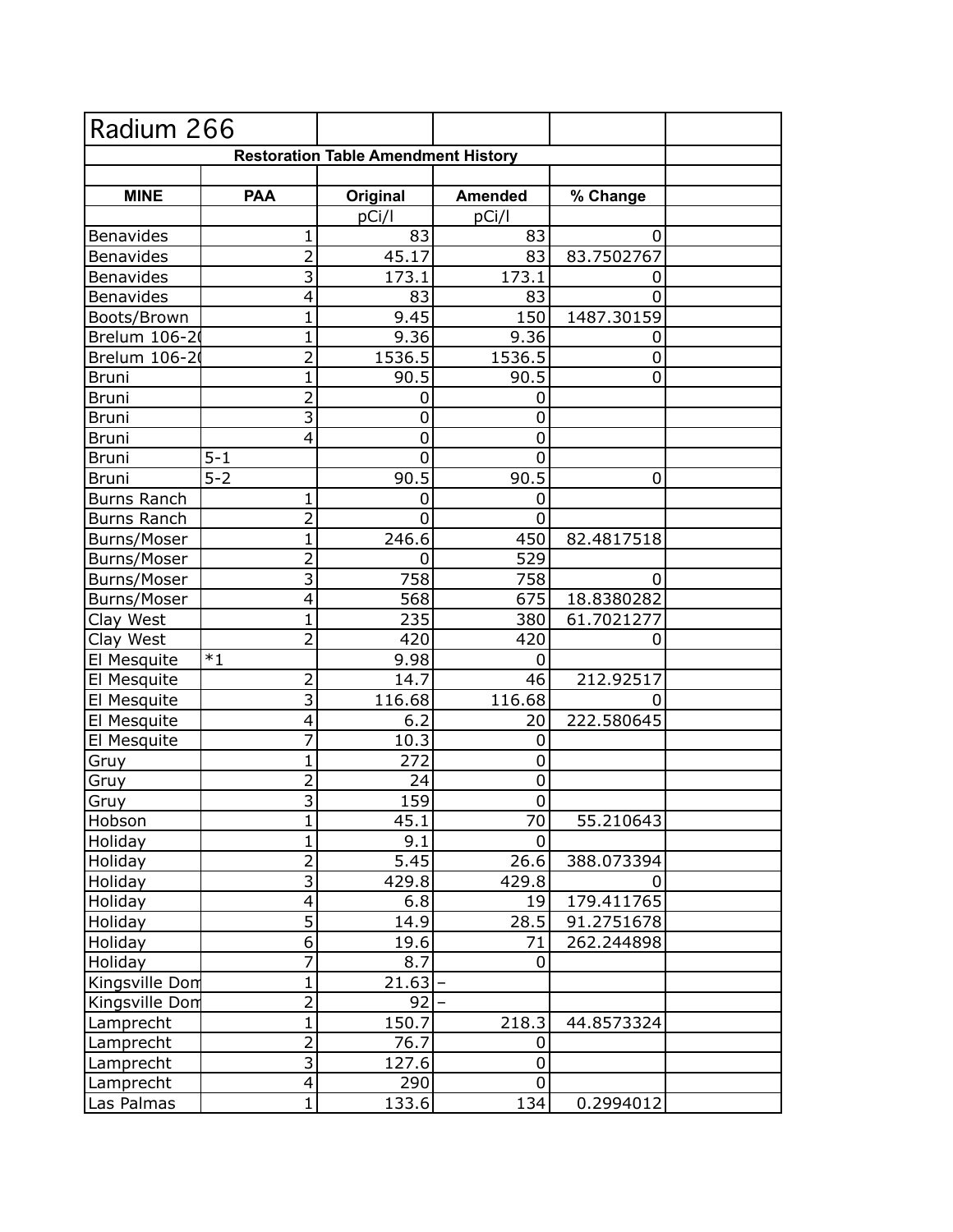| Radium 266                                 |                           |                |                |             |  |
|--------------------------------------------|---------------------------|----------------|----------------|-------------|--|
| <b>Restoration Table Amendment History</b> |                           |                |                |             |  |
|                                            |                           |                |                |             |  |
| <b>MINE</b>                                | <b>PAA</b>                | Original       | <b>Amended</b> | % Change    |  |
|                                            |                           | pCi/l          | pCi/l          |             |  |
| Las Palmas                                 | 2                         | 92.3           | 100            | 8.34236186  |  |
| Las Palmas                                 | $\overline{3}$            | 155            | 170            | 9.67741935  |  |
| Longoria                                   | $\mathbf{1}$              | 97             | 97             | 0           |  |
| Longoria                                   | $\overline{2}$            | 36.72          | 37             | 0.76252723  |  |
| McBryde                                    | $\mathbf 1$               | 365            | 100            | -72.6027397 |  |
| Mt Lucas                                   | $\mathbf 1$               | 535.8          | 962            | 79.5446062  |  |
| Mt Lucas                                   | $\overline{2}$            | 391            | 950            | 142.966752  |  |
| Mt Lucas                                   | $\overline{\overline{3}}$ | 314.6          | 940            | 198.792117  |  |
| Mt Lucas                                   | 4                         | 150.8          | 300            | 98.938992   |  |
| Mt Lucas                                   | $\overline{5}$            | 323            | 750            | 132.198142  |  |
| Mt Lucas                                   | $\overline{6}$            | 225.4          | 750            | 232.741792  |  |
| Mt Lucas                                   | $\overline{7}$            | 56.2           | 250            | 344.839858  |  |
| Mt Lucas                                   | 8                         | 171            | 550            | 221.637427  |  |
| Nell                                       | 1                         | 57.2           | 57.2           | 0           |  |
| O'Hern                                     | $\mathbf{1}$              | 39             | 0              |             |  |
| O'Hern                                     | $\overline{2}$            | 46.2           | 0              |             |  |
| O'Hern                                     | $*3$                      | 0              | 0              |             |  |
| O'Hern                                     | $*4$                      | 29.49          | 0              |             |  |
| Palangana                                  | $\mathbf{1}$              | 164            | 275            | 67.6829268  |  |
| Pawlik                                     | 1A                        | 92.5           | 92.5           | 0           |  |
| Pawnee                                     | 1B                        | 22.7           | 22.7           | 0           |  |
| Rosita                                     | 1                         | 274            | 274            | $\Omega$    |  |
| Rosita                                     | 1                         | 183            |                |             |  |
| Silver Lake                                | $\overline{2}$            | 130.3          |                |             |  |
| Silver Lake                                | $\overline{\overline{3}}$ | $87.29 -$      |                |             |  |
| $Text-1$                                   | $\mathbf 1$               | 246            | 372            | 51.2195122  |  |
| Trevino                                    | $\mathbf 1$               | 13.8           | 131            | 849.275362  |  |
| Trevino                                    | 2a                        | 19             | 226            | 1089.47368  |  |
| Trevino                                    | 2 <sub>b</sub>            | $\overline{0}$ |                |             |  |
| West Cole                                  | 1                         | 8.98           | 21.5           | 139.420935  |  |
| West Cole                                  | $\overline{2}$            | $*19.6$        | 0              |             |  |
| West Cole                                  | $\overline{3}$            | 46             | 46             | 0           |  |
| Zamzow                                     | $\mathbf 1$               | 107.9          | 200            | 85.3568119  |  |
| Zamzow                                     | $\overline{2}$            | 363.49         | 0              |             |  |
| Zamzow                                     | $\overline{3}$            | 45.25          | 0              |             |  |
| Zamzow                                     | $\overline{\mathbf{4}}$   | 481.9          | $\pmb{0}$      |             |  |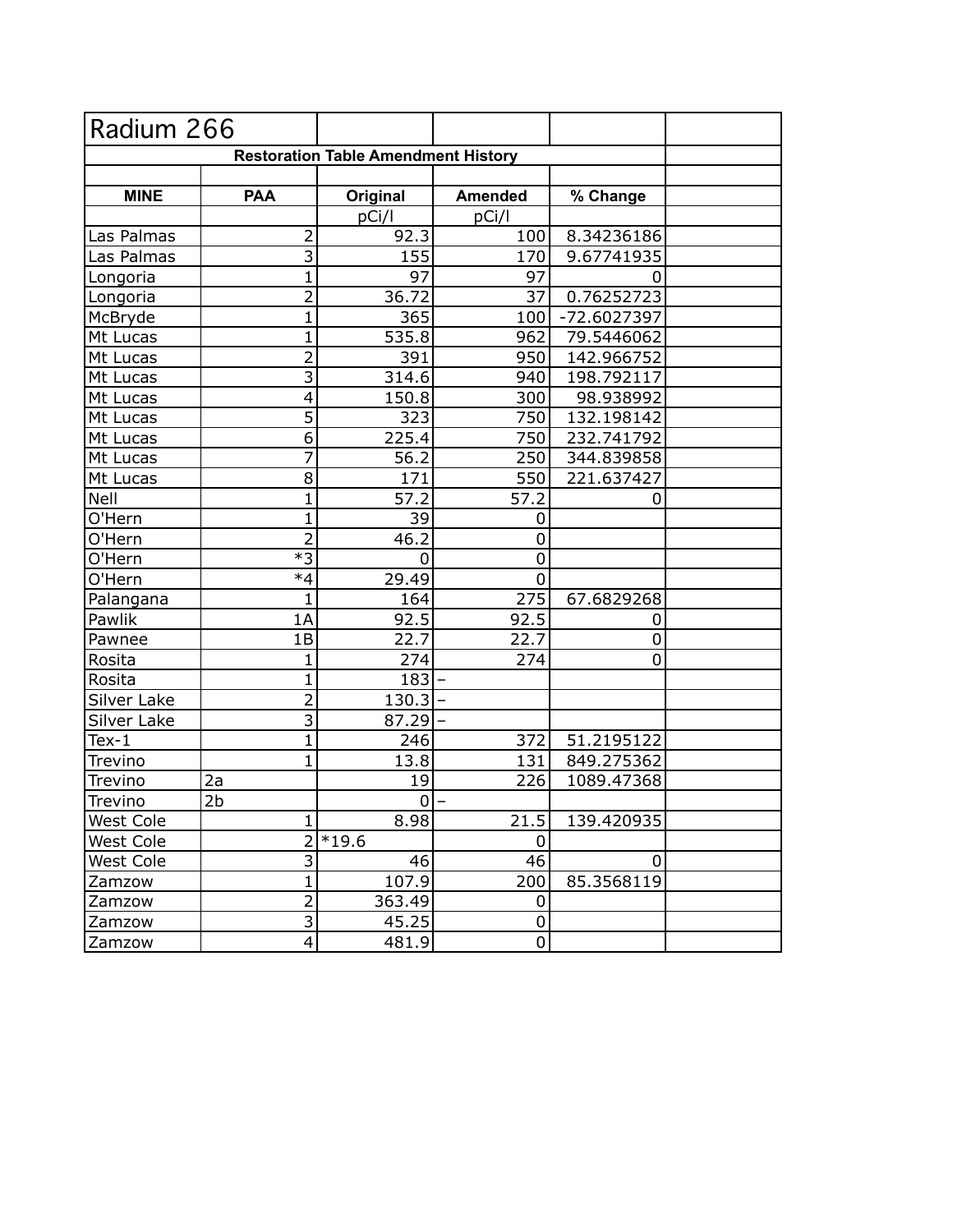**Attachment
G**

**Arsenic
Restoration
History**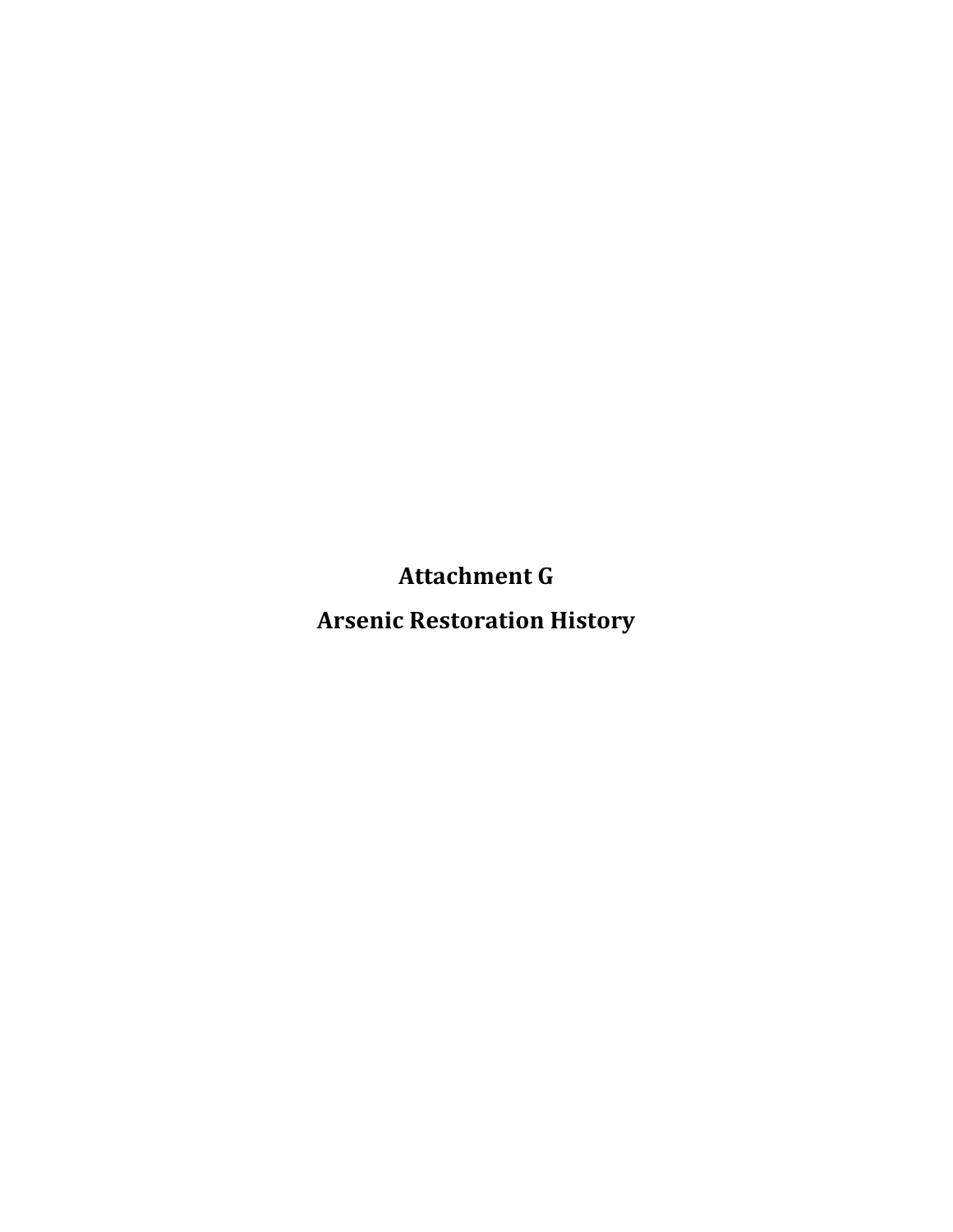| Arsenic            |                           |                                            |                |            |  |
|--------------------|---------------------------|--------------------------------------------|----------------|------------|--|
|                    |                           | <b>Restoration Table Amendment History</b> |                |            |  |
|                    |                           |                                            |                |            |  |
| <b>MINE</b>        | <b>PAA</b>                | Original                                   | <b>Amended</b> | % Change   |  |
|                    |                           | mg/l                                       | mg/l           |            |  |
| <b>Benavides</b>   | 1                         | 0.004                                      | 0.004          | 0          |  |
| <b>Benavides</b>   | 2                         | 0.008                                      | 0.008          | 0          |  |
| Benavides          | $\overline{\overline{3}}$ | 0.037                                      | 0.037          | $\Omega$   |  |
| Benavides          | 4                         | 0.004                                      | 0.01           | 150        |  |
| Boots/Brown        | 1                         | 0.059                                      | 0.059          | 0          |  |
| Brelum 106-20      | 1                         | 0.074                                      | 0.074          | 0          |  |
| Brelum 106-20      | $\overline{2}$            | 0.013                                      | 0.05           | 284.615385 |  |
| <b>Bruni</b>       | $\mathbf 1$               | 0.009                                      | 0.05           | 455.555556 |  |
| <b>Bruni</b>       | $\overline{2}$            | 0                                          | 0              |            |  |
| <b>Bruni</b>       | $\overline{3}$            | 0                                          | 0              |            |  |
| <b>Bruni</b>       | 4                         | $\mathbf 0$                                | $\mathbf 0$    |            |  |
| <b>Bruni</b>       | $5 - 1$                   | 0                                          | $\Omega$       |            |  |
| <b>Bruni</b>       | $5 - 2$                   | 0.009                                      | 0.05           | 455.555556 |  |
| <b>Burns Ranch</b> | 1                         | 0                                          | 0              |            |  |
| <b>Burns Ranch</b> | $\overline{2}$            | $\mathbf 0$                                | $\Omega$       |            |  |
| Burns/Moser        | 1                         | 0.076                                      | 0.275          | 261.842105 |  |
| Burns/Moser        | $\overline{2}$            | 0.02                                       | 0.02           | 0          |  |
| Burns/Moser        | $\overline{3}$            | 0.007                                      | 0.059          | 742.857143 |  |
| Burns/Moser        | 4                         | 0.001                                      | 0.65           | 64900      |  |
| Clay West          | $\mathbf 1$               | 0.05                                       | 0.07           | 40         |  |
| Clay West          | $\overline{2}$            | 0.044                                      | 0.044          | 0          |  |
| El Mesquite        | $*1$                      | 0.007                                      | 0              |            |  |
| El Mesquite        | $\overline{2}$            | 0.038                                      | 0.038          | 0          |  |
| El Mesquite        | 3                         | 0.086                                      | 0.086          | 0          |  |
| El Mesquite        | 4                         | 0.002                                      | 0.009          | 350        |  |
| El Mesquite        | 7                         | 0.001                                      | 0              |            |  |
| Gruy               | 1                         | 0.035                                      | 0              |            |  |
| Gruy               | $\overline{2}$            | 0.083                                      | 0              |            |  |
| Gruy               | $\overline{3}$            | 0.043                                      | 0              |            |  |
| Hobson             | 1                         | 0.15                                       | 0.422          | 181.333333 |  |
| Holiday            | $\overline{1}$            | 0.03                                       |                |            |  |
| Holiday            | $\overline{2}$            | 0.03                                       | 0.03           | 0          |  |
| Holiday            | $\overline{\overline{3}}$ | 0.08                                       | 0.08           | $\pmb{0}$  |  |
| Holiday            | $\overline{4}$            | 0.008                                      | 0.008          | 0          |  |
| Holiday            | $\overline{5}$            | 0.015                                      | 0.015          |            |  |
| Holiday            | $\overline{6}$            | 0.02                                       | 0.02           | 0          |  |
| Holiday            | $\overline{7}$            | 0.05                                       | 0              |            |  |
| Kingsville Don     | $\mathbf{1}$              | 0.005                                      |                |            |  |
| Kingsville Dom     | $\overline{2}$            | 0.006                                      |                |            |  |
| Lamprecht          | $\overline{1}$            | 0.013                                      | 0.013          | 0          |  |
| Lamprecht          | $\overline{2}$            | 0.011                                      | 0              |            |  |
| Lamprecht          | $\overline{3}$            | 0.026                                      | 0              |            |  |
| Lamprecht          | $\overline{4}$            | 0.01                                       | $\mathbf 0$    |            |  |
| Las Palmas         | $\overline{1}$            | 0.0272                                     | 0.073          | 168.382353 |  |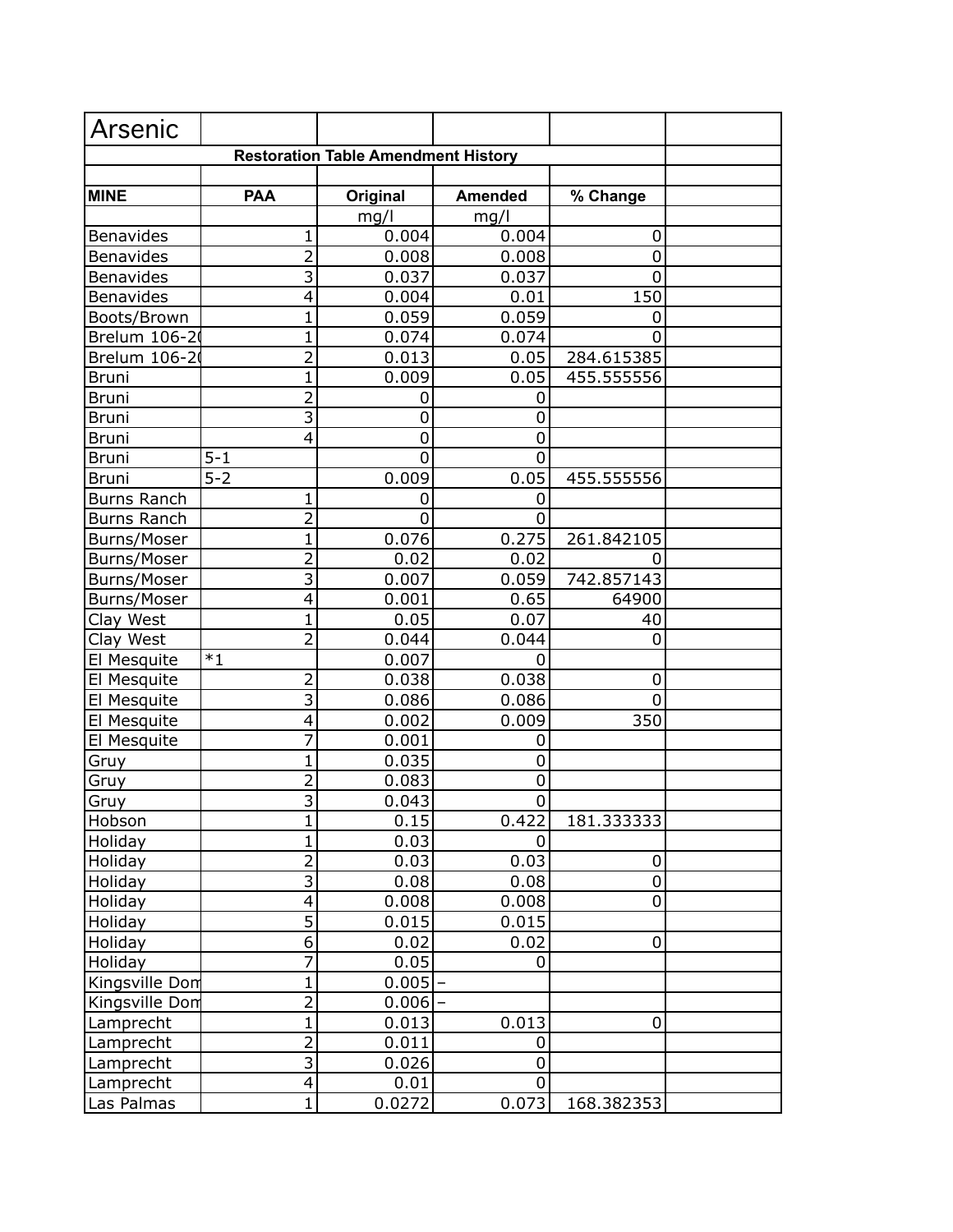| <b>Arsenic</b> |                     |                |                |             |  |
|----------------|---------------------|----------------|----------------|-------------|--|
|                |                     |                |                |             |  |
|                |                     |                |                |             |  |
| <b>MINE</b>    | <b>PAA</b>          | Original       | <b>Amended</b> | % Change    |  |
|                |                     | mg/l           | mg/l           |             |  |
| Las Palmas     | 2                   | 0.01           | 0.019          | 90          |  |
| Las Palmas     | 3                   | 0.03           | 0.03           | 0           |  |
| Longoria       | $\mathbf{1}$        | 0.023          | 0.023          | 0           |  |
| Longoria       | $\overline{2}$      | 0.023          | 0.023          | 0           |  |
| McBryde        | $\mathbf{1}$        | 0.041          | 0.041          | 0           |  |
| Mt Lucas       | $\mathbf{1}$        | 0.0057         | 0.0057         | 0           |  |
| Mt Lucas       | $\overline{2}$      | 0.0014         | 0.007          | 400         |  |
| Mt Lucas       | $\overline{3}$      | 0.008          | 0.02           | 150         |  |
| Mt Lucas       | 4                   | 0.015          | 0.1            | 566.666667  |  |
| Mt Lucas       | $\overline{5}$      | 0.003          | 0.2            | 6566.66667  |  |
| Mt Lucas       | $\overline{6}$      | 0.003          | 0.005          | 66.6666667  |  |
| Mt Lucas       | $\overline{7}$      | 0.003          | 0.15           | 4900        |  |
| Mt Lucas       | 8                   | 0.005          | 0.006          | 20          |  |
| Nell           | $\mathbf{1}$        | 0.028          | 0.028          | $\mathbf 0$ |  |
| O'Hern         | $\mathbf{1}$        | 0.2            | 0.2            | 0           |  |
| O'Hern         | $\overline{2}$      | 0.2            | 0              |             |  |
| O'Hern         | $\overline{\ast}$ 3 | 0.05           | 0              |             |  |
| O'Hern         | $*4$                | 0.042          | 0.042          | 0           |  |
| Palangana      | $\mathbf{1}$        | 0.05           | 0.05           | 0           |  |
| Pawlik         | 1A                  | 0.003          | 0.003          | 0           |  |
| Pawnee         | 1B                  | 0.001          | 0.001          | 0           |  |
| Rosita         | 1                   | 0.05           | 0.05           | 0           |  |
| Rosita         | $\mathbf{1}$        | 0.009          |                |             |  |
| Silver Lake    | $\overline{2}$      | 0.014          |                |             |  |
| Silver Lake    | $\overline{3}$      | 0.068          |                |             |  |
| Tex-1          | 1                   | 0.028          | 0.35           | 1150        |  |
| Trevino        | $\mathbf{1}$        | 0.089          | 0.2            | 124.719101  |  |
| Trevino        | 2a                  | 0.032          | 0.05           | 56.25       |  |
| Trevino        | 2 <sub>b</sub>      | $\overline{0}$ |                |             |  |
| West Cole      | 1                   | 0.121          | 0.121          | 0           |  |
| West Cole      | $\overline{2}$      | 0.044          | 0.12           | 172.727273  |  |
| West Cole      | 3                   | 0.028          | 0.13           | 364.285714  |  |
| Zamzow         | $\mathbf{1}$        | 0.013          | 0.2            | 1438.46154  |  |
| Zamzow         | $\overline{2}$      | 0.01           | 0              |             |  |
| Zamzow         | $\overline{3}$      | 0.001          | 0              |             |  |
| Zamzow         | $\overline{4}$      | 0.01           | $\pmb{0}$      |             |  |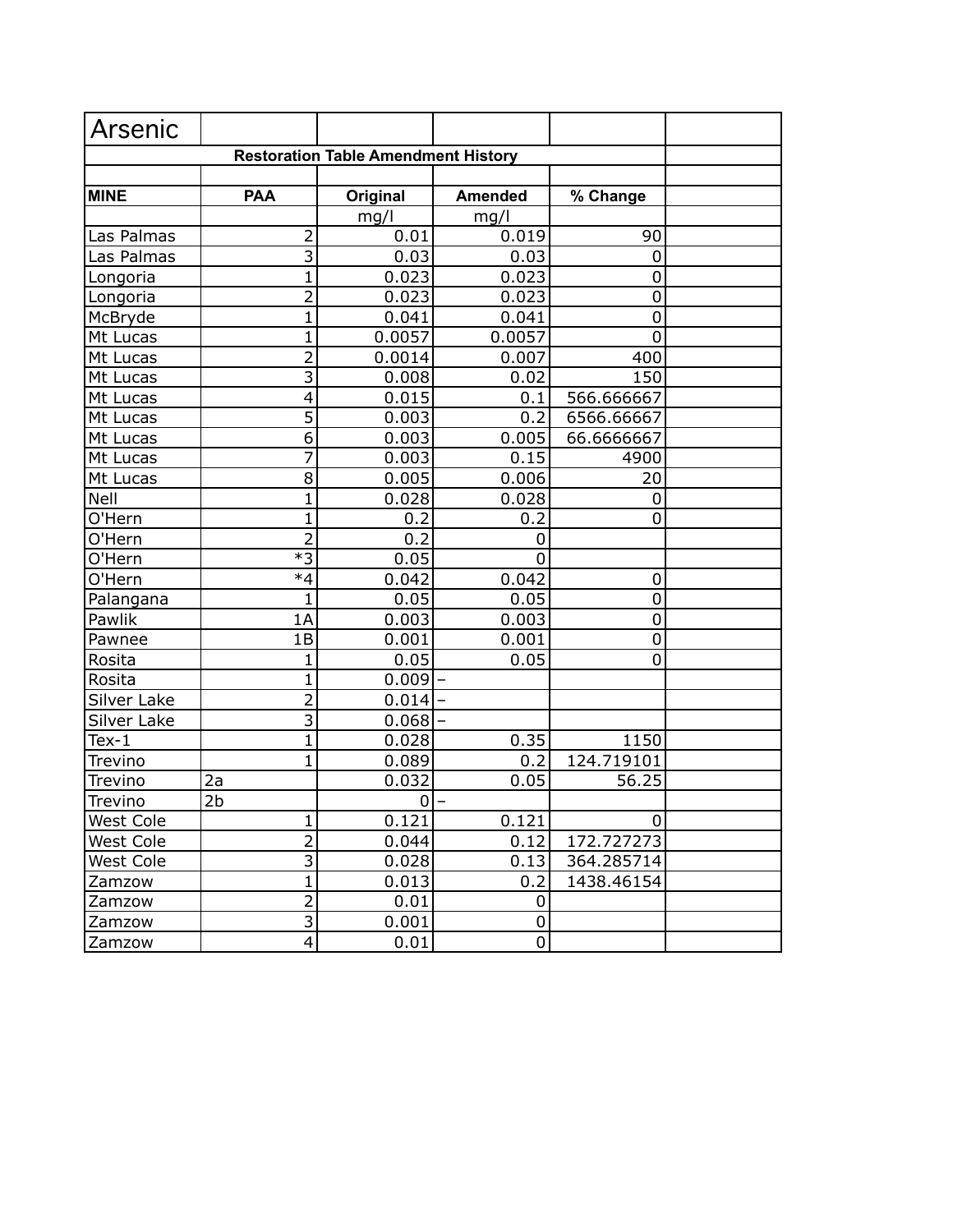**Attachment
H**

**Sulfate
Restoration
History**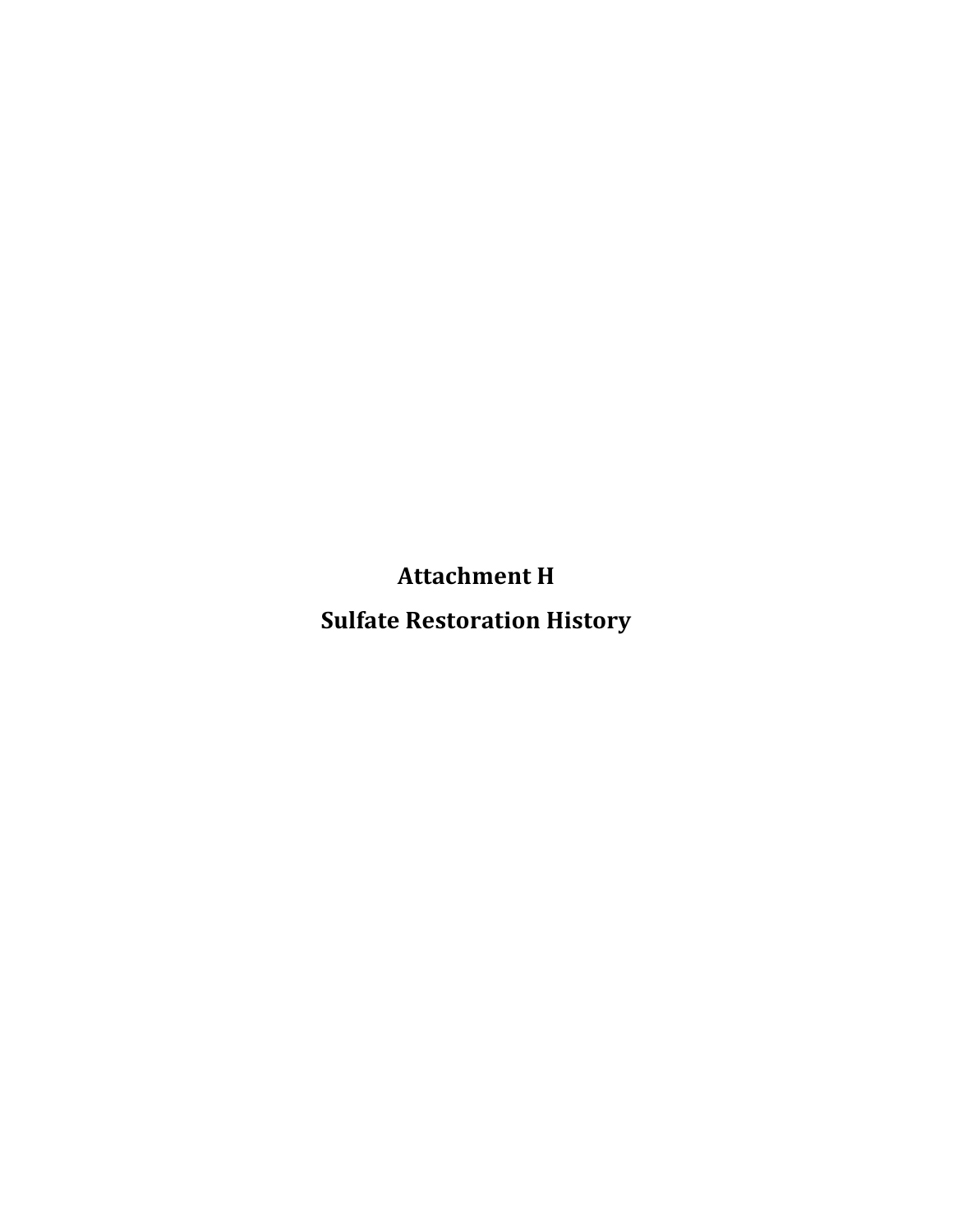| Sulfate            |                           |             |                |            |  |
|--------------------|---------------------------|-------------|----------------|------------|--|
|                    |                           |             |                |            |  |
|                    |                           |             |                |            |  |
| <b>MINE</b>        | <b>PAA</b>                | Original    | <b>Amended</b> | % Change   |  |
|                    |                           | mg/l        | mg/l           |            |  |
| Benavides          | 1                         | 69          | 300            | 334.782609 |  |
| Benavides          | $\overline{2}$            | 85          | 814            | 857.647059 |  |
| Benavides          | $\overline{3}$            | 86          | 300            | 248.837209 |  |
| Benavides          | 4                         | 69          | 250            | 262.318841 |  |
| Boots/Brown        | $\mathbf 1$               | 43          | 75             | 74.4186047 |  |
| Brelum 106-20      | $\overline{1}$            | 54.14       | 300            | 454.118951 |  |
| Brelum 106-20      | $\overline{2}$            | 67.08       | 300            | 347.227191 |  |
| <b>Bruni</b>       | $\mathbf 1$               | 118         | 300            | 154.237288 |  |
| <b>Bruni</b>       | $\overline{2}$            | $\mathbf 0$ | 0              |            |  |
| <b>Bruni</b>       | $\overline{3}$            | 125         | 0              |            |  |
| <b>Bruni</b>       | 4                         | 80          | 0              |            |  |
| <b>Bruni</b>       | $5 - 1$                   | 118         | 0              |            |  |
| <b>Bruni</b>       | $5 - 2$                   | 118         | 300            | 154.237288 |  |
| <b>Burns Ranch</b> | 1                         | 0           | 0              |            |  |
| <b>Burns Ranch</b> | $\overline{2}$            | 0           | 0              |            |  |
| Burns/Moser        | $\mathbf{1}$              | 39          | 90             | 130.769231 |  |
| Burns/Moser        | $\overline{2}$            | 123         | 160            | 30.0813008 |  |
| Burns/Moser        | $\overline{3}$            | 18          | 90             | 400        |  |
| Burns/Moser        | $\overline{\mathbf{4}}$   | 10.3        | 350            | 3298.05825 |  |
| Clay West          | $\mathbf{1}$              | 85          | 110            | 29.4117647 |  |
| Clay West          | $\overline{2}$            | 201         | 300            | 49.2537313 |  |
| El Mesquite        | $*1$                      | 61          | 0              |            |  |
| El Mesquite        | $\overline{2}$            | 90.62       | 100            | 10.3509159 |  |
| El Mesquite        | $\overline{\overline{3}}$ | 83.2        | 205            | 146.394231 |  |
| El Mesquite        | 4                         | 102         | 300            | 194.117647 |  |
| El Mesquite        | $\overline{7}$            | 96          | 0              |            |  |
| Gruy               | $\mathbf{1}$              | 1197        | 0              |            |  |
| Gruy               | $\overline{2}$            | 214         | $\mathbf 0$    |            |  |
| Gruy               | $\overline{3}$            | 144         | 0              |            |  |
| Hobson             | 1                         | 156         | 253            | 62.1794872 |  |
| Holiday            | $\overline{1}$            | 78          | 0              |            |  |
| Holiday            | $\overline{2}$            | 92.6        | 92.6           | 0          |  |
| Holiday            | $\overline{3}$            | 92.6        | 92.6           | 0          |  |
| Holiday            | 4                         | 90          | 455            | 405.555556 |  |
| Holiday            | $\overline{5}$            | 80          | 285            |            |  |
| Holiday            | 6                         | 112         | 270            | 141.071429 |  |
| Holiday            | $\overline{7}$            | 61          | 0              |            |  |
| Kingsville Dom     | $\mathbf{1}$              | 204         |                |            |  |
| Kingsville Don     | $\overline{c}$            | 224         |                |            |  |
| Lamprecht          | $\mathbf{1}$              | 60.35       | 523            | 766.611433 |  |
| Lamprecht          | $\overline{2}$            | 617         | 0              |            |  |
| Lamprecht          | $\overline{3}$            | 636.5       | $\pmb{0}$      |            |  |
| Lamprecht          | $\overline{4}$            | 520         | 0              |            |  |
| Las Palmas *       | $\overline{1}$            | 96.2        | 230            | 139.085239 |  |